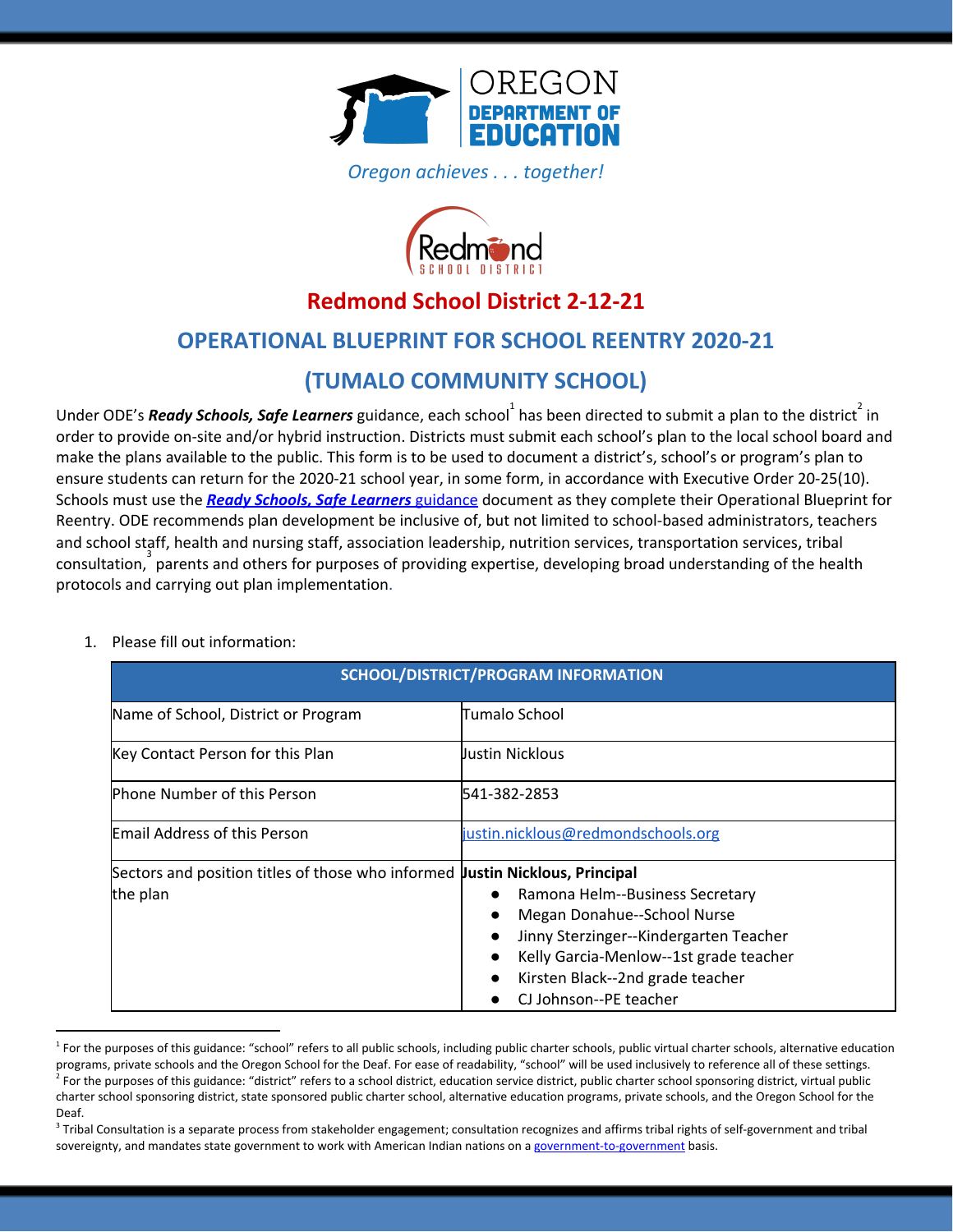|                                              | Autumn Conte--4th grade teacher<br>$\bullet$<br>Amy Guthrie--5th grade teacher |
|----------------------------------------------|--------------------------------------------------------------------------------|
|                                              | Hillary Neun--SPED teacher                                                     |
|                                              | Nancy VanderZweip--Classified<br>$\bullet$                                     |
|                                              | <b>District Level Dept. Leads:</b>                                             |
|                                              | Charan Cline, Superintendent                                                   |
|                                              | Linda Seeberg, Executive Director of Academic Programs                         |
|                                              | Tony Pupo, Executive Director of Operations                                    |
|                                              | Karen Jordan, Executive Director of Student Services                           |
|                                              | Tracie Renwick, Director of Human Resources                                    |
|                                              | Chris Morton, Director of School Improvement                                   |
|                                              | Lance McMurphy, Nutrition Services Director                                    |
|                                              | Kathy Steinert, Director of Fiscal Services                                    |
|                                              | Tami Nakamura, Director of Student Support                                     |
|                                              | Kim Kirk, BSN RN, School Nurse                                                 |
|                                              |                                                                                |
| Local public health office(s) or officers(s) | Heather Kaisner, MS                                                            |
|                                              | Public Health Manager                                                          |
|                                              | Deschutes County Health Services                                               |
|                                              | (541) 617-4705                                                                 |
|                                              | Heather.Kaisner@deschutes.org                                                  |
|                                              | Communicable Disease Line: 541-322-7418                                        |
|                                              | https://www.oregon.gov/oha/PH/PROVIDERPARTNERRESOU                             |
|                                              | RCES/LOCALHEALTHDEPARTMENTRESOURCES/Documents/D                                |
|                                              | eschutes.pdf                                                                   |
| Name of person Designated to Establish,      | Justin Nicklous, Principal                                                     |
| Implement and Enforce Physical Distancing    |                                                                                |
| Requirements                                 |                                                                                |
| Intended Effective Dates for this Plan       | September 2020                                                                 |
| <b>ESD Region</b>                            | High Desert ESD                                                                |

2. Please list efforts you have made to engage your community (public health information sharing, taking feedback on planning, etc.) in preparing for school in 2020-21. Include information on engagement with communities often underserved and marginalized and those communities disproportionately impacted by COVID-19.

We are using a combination of surveys and live virtual meetings to gather input from parents and staff that is used to help shape our planning for reentry. Our Community Liaisons reach out personally to each of our Spanish-speaking families to provide support for their participation in the surveys. We also have a Ready Schools Steering Team Mtg. which includes both staff and community representation. We meet virtually with this team every other week to provide planning updates, gather feedback and answer questions.

In considering plans for K-5 students, our district has prioritized a full return for all students once we shift to onsite learning. At the heart of this decision, we are strongly considering the needs of our students in focal groups (Students with IEPs, English Language Learners, students experiencing homelessness), who are disproportionately impacted by the time away of onsite instruction.

3. Indicate which instructional model will be used.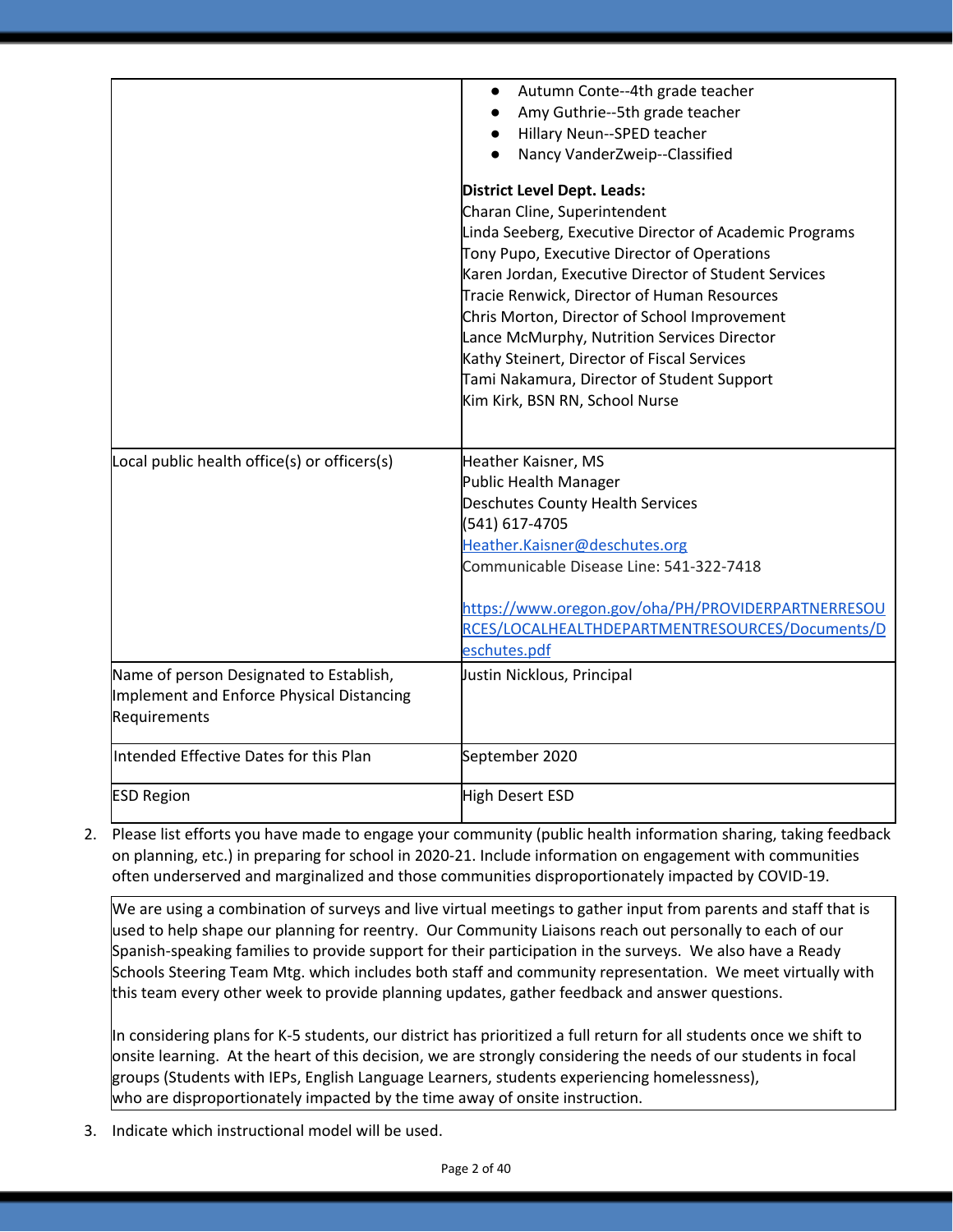*Select One:*

### ☒**On-Site Learning** ☒**Hybrid Learning** ▢ **Comprehensive Distance Learning**

- 4. If you selected Comprehensive Distance Learning, you only have to fill out the green portion of the Operational Blueprint for Reentry (i.e., page 2 in the initial template).
- 5. If you selected On-Site Learning or Hybrid Learning, you have to fill out the blue portion of the Operational Blueprint for Reentry (i.e., pages 3-15 in the initial template) and [submit](https://app.smartsheet.com/b/form/a4dedb5185d94966b1dffc75e4874c8a) online. [\(https://app.smartsheet.com/b/form/a4dedb5185d94966b1dffc75e4874c8a\)](https://app.smartsheet.com/b/form/a4dedb5185d94966b1dffc75e4874c8a) by August 15, 2020 or prior to the beginning of the 2020-21 school year.

\* **Note:** Private schools are required to comply with only sections 1-3 of the *Ready Schools, Safe Learners* guidance.

### **REQUIREMENTS FOR COMPREHENSIVE DISTANCE LEARNING OPERATIONAL BLUEPRINT**

*This section must be completed by any school that is seeking to provide instruction through Comprehensive Distance Learning. Schools providing On-Site or Hybrid Instructional Models do not need to complete this section.*

### Describe why you are selecting Comprehensive Distance Learning as the school's Instructional Model for the effective **dates of this plan.**

NOTE: Our initial plan for K-5 reentry was for on-site/hybrid learning. Due to not meeting the metrics in place at the start of the school year (see below), we began the school year in a Comprehensive Distance Learning model. In the case that Deschutes County might meet the metrics for three weeks in a row, we plan to pivot to on-site instruction. *Therefore we need to be prepared for both models. This blueprint reflects that.*

### **[Complete after June 30, 2020 when Comprehensive Distance Learning Guidance is released by ODE.] Describe how your school's model aligns to the Comprehensive Distance Learning Guidance.**

Redmond's Comprehensive Distance Learning (CDL) model will be distinctively different than what was offered in the Spring. Redmond School District Comprehensive Distance Learning model:

- Using *Canvas* Learning Management System, students will log into one single portal for their daily coursework and communication with teachers, providing predictable schedules and routines.
- Redmond School District teachers will teach courses with graded assignments and course grades. Progress will be monitored and feedback provided.
- Attendance for students will be taken daily.
- Redmond School District teachers will use a standards-based comprehensive curriculum by Florida Virtual School, which is specifically designed for online learning. RSD teachers will use this curriculum for both on-site and online learning to ensure consistency when students transition back to the classroom. Teachers also have the ability to customize the curriculum based on their students' needs.
- Daily instruction from the teacher (live or recorded) will keep students strongly connected to teachers and classmates.
- Students will also have opportunities to get individual support from their teachers as needed.
- Clarity will be provided around attendance and participation.
- Greater family engagement and partnership.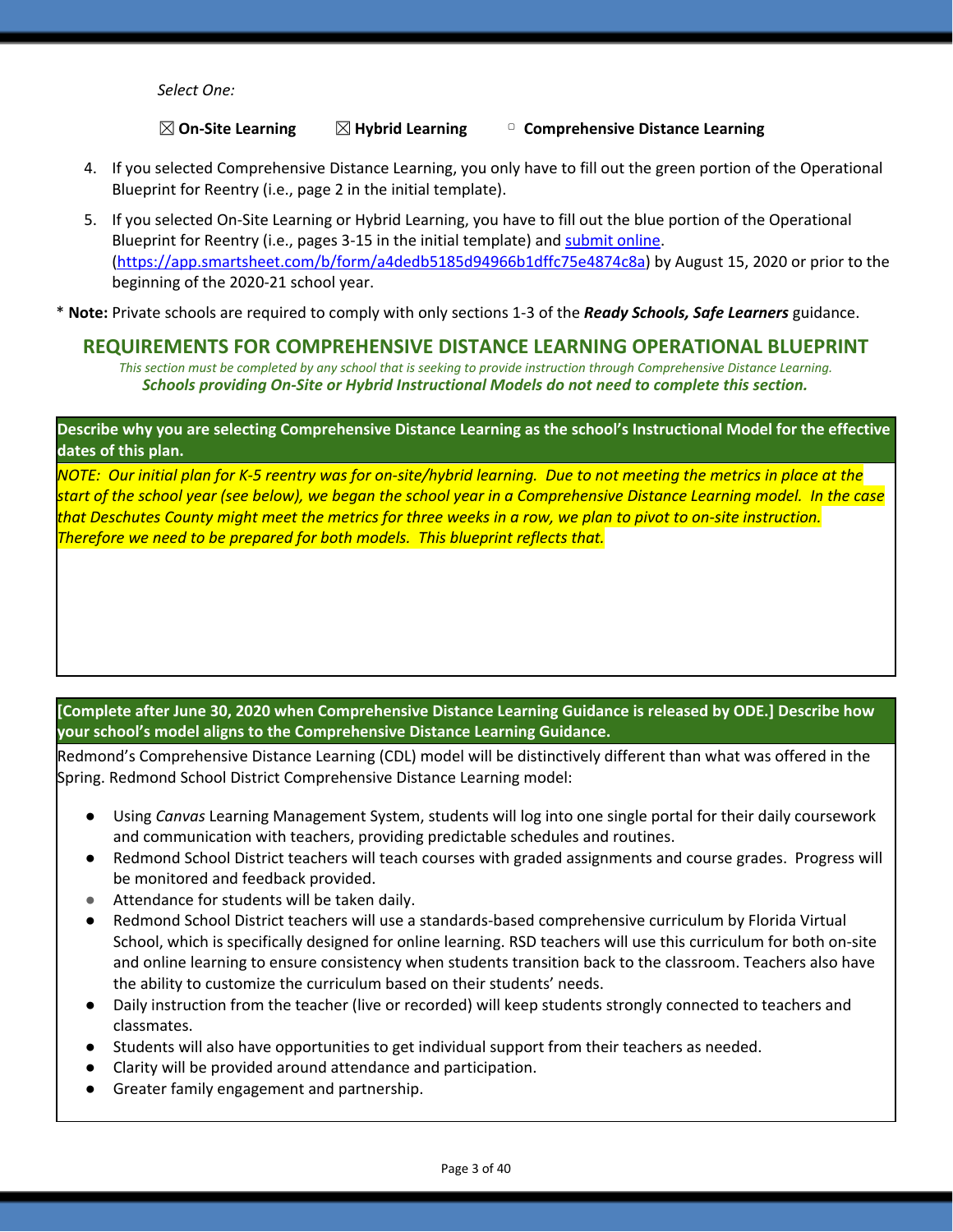If you are interested in learning more about Canvas, you can watch these helpful videos:

- Canvas parent overview video: <https://youtu.be/t-5sWZODhY8>
- Canvas overview video: <https://youtu.be/7tdrDiVSyLA>

The district will also provide services for students on IEPs and those with 504 plans. These individualized supports will be integrated into the Comprehensive Distance Learning model. The Oregon Department of Education will release guidance for Special Education on August 11th, with specific information regarding students on IEPs. Special Education teachers and staff members will reach out to families as we get closer to the beginning of school to provide individualized support.

Families and students who choose to participate in our **Full-Time Online** as a more permanent or long-term option will use the same Canvas platform and Florida Virtual School curriculum as well. These students will continue learning online regardless of state metrics and the status of in-person instruction. This program is also taught by Redmond School District teachers and uses the same resources, but will be online for the entire school year.

Describe the school's plan, including the anticipated timeline, for returning to Hybrid Learning or On-Site Learning **consistent with the** *Ready Schools, Safe Learners* **guidance.**

With the updated Jan. 19th metrics and the change to "advisory" status, the decision was made to return all Redmond schools to on-site learning the week of Feb. 22, 2021. The routines and structures lined out below will guide the work to keep students and staff safe.

### The remainder of this operational blueprint is not applicable to schools operating a Comprehensive Distance Learning *Model.*

### **ESSENTIAL REQUIREMENTS FOR HYBRID / ON-SITE OPERATIONAL BLUEPRINT**

*This section must be completed by any school that is providing instruction through On-Site or Hybrid Instructional Models. Schools providing Comprehensive Distance Learning Instructional Models do not need to complete this section.*



## **1. Public Health Protocols**

#### **1a. COMMUNICABLE DISEASE MANAGEMENT PLAN FOR COVID-19**

| <b>OHA/ODE Requirements</b>                                                                    | <b>Hybrid/Onsite Plan</b>                         |
|------------------------------------------------------------------------------------------------|---------------------------------------------------|
| $\boxtimes$ Conduct a risk assessment as required by OSHA                                      | Redmond School District Communicable Disease Plan |
| administrative rule OAR 437-001-0744(3)(g).                                                    | Oregon School Nurse's COVID-19 Toolkit            |
| • OSHA has developed a risk assessment template.                                               |                                                   |
| $\bowtie$<br>Implement measures to limit the spreads of<br>COVID-19 within the school setting. |                                                   |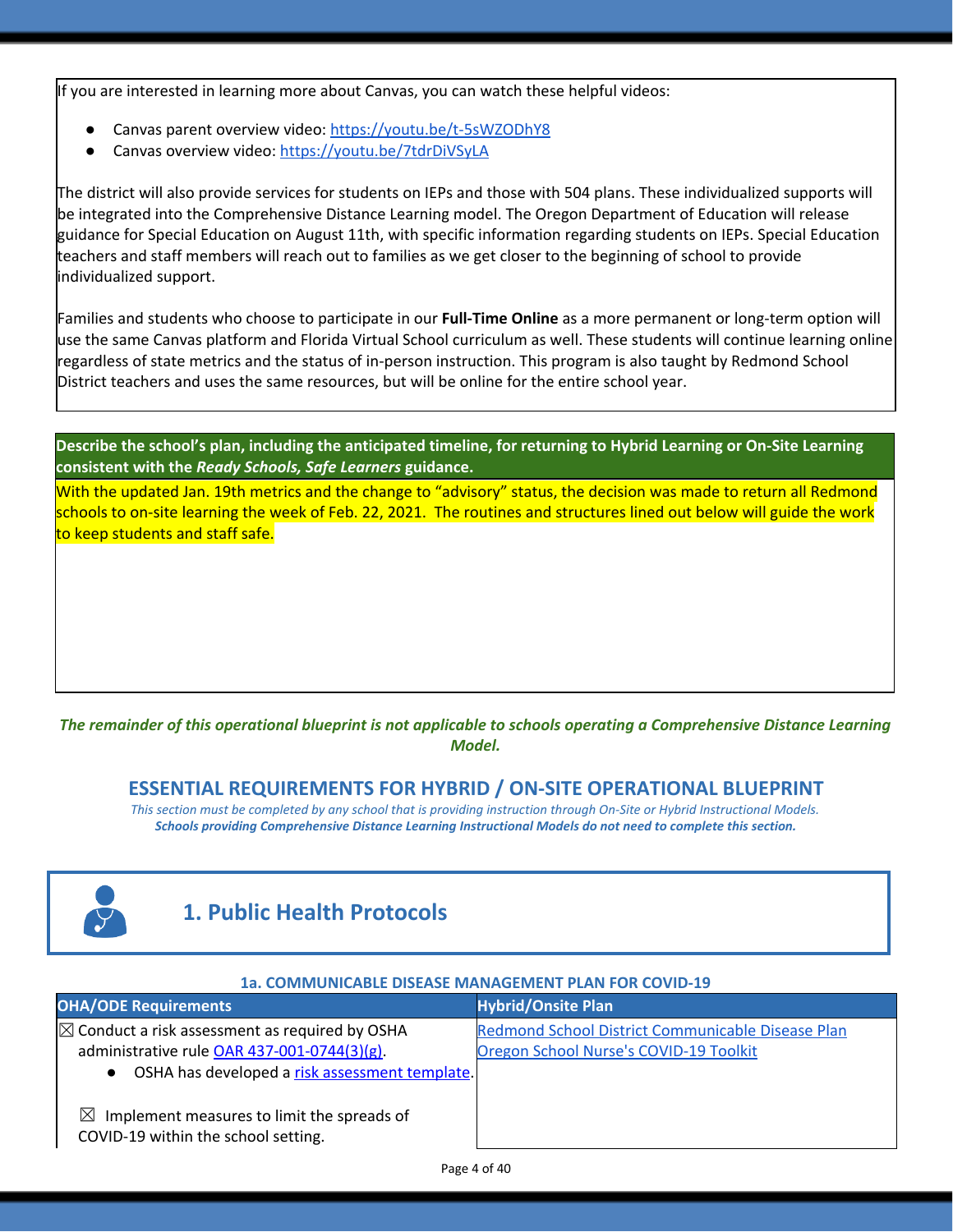$\boxtimes$  Update written Communicable Disease Management Plan to specifically address the prevention of the spread of COVID-19. Examples are located in the [Oregon](https://www.oregonschoolnurses.org/resources/covid-19-toolkit) School Nurses [Association](https://www.oregonschoolnurses.org/resources/covid-19-toolkit) (OSNA) COVID-19 Toolkit.

- Review OSHA requirements for infection control plan to ensure that all required elements are covered by your communicable disease management plan, including making the plan available to employees at their workplace. Requirements are listed in OSHA administrative rule OAR [437-001-0744\(3\)\(h\)](https://secure.sos.state.or.us/oard/viewSingleRule.action?ruleVrsnRsn=274961).
- OSHA has d[e](https://osha.oregon.gov/OSHAPubs/pubform/infection-control-plan.docx)veloped a sample [infection](https://osha.oregon.gov/OSHAPubs/pubform/infection-control-plan.docx) control [plan.](https://osha.oregon.gov/OSHAPubs/pubform/infection-control-plan.docx)

 $\boxtimes$  Designate a single point-person at each school to establish, implement, support and enforce all RSSL health and safety protocols, including face coverings and physical distancing requirements, consistent with the *Ready Schools, Safe Learners* guidance and other guidance from OHA. This role should be known to all staff in the building with consistent ways for licensed and classified staff to access and voice concerns or needs.

 $\boxtimes$  Create a simple process that allows for named and anonymous sharing of concerns that can be reviewed on a daily and weekly basis by the designated RSSL building point-person. Example: Anonymous survey form or suggestion box where at least weekly submissions and resolutions are shared in some format.

- $\boxtimes$  Include names of the LPHA staff, school nurses, and other medical experts who provided support and resources to the district/school policies and plans. Review relevant local, state, and national evidence to inform plan.
- $\boxtimes$  Process and procedures established to train all staff in sections 1 - 3 of the *Ready Schools, Safe Learners* guidance. Consider conducting the training virtually, or, if in-person, ensure physical distancing is maintained.
- $\boxtimes$  Protocol to notify the local public health authority [\(LPHA](https://www.oregon.gov/oha/ph/providerpartnerresources/localhealthdepartmentresources/pages/lhd.aspx) [Directory](https://www.oregon.gov/oha/ph/providerpartnerresources/localhealthdepartmentresources/pages/lhd.aspx) by County) of any confirmed COVID-19 cases among students or staff.
- $\boxtimes$  Plans for systematic disinfection of classrooms, offices, bathrooms and activity areas.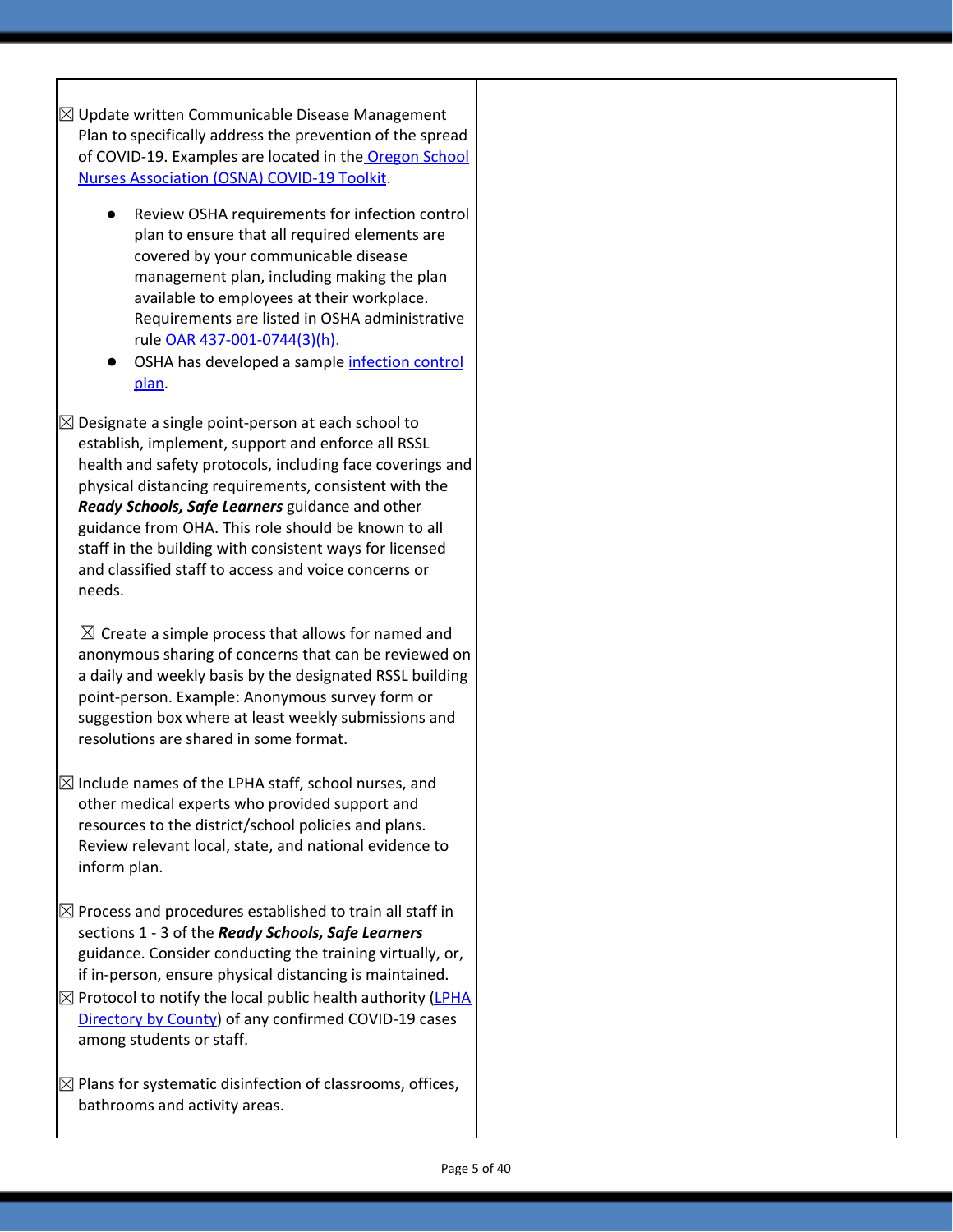- $\boxtimes$  Process to report to the LPHA any cluster of any illness among staff or students.
- $\boxtimes$  Protocol to cooperate with the LPHA recommendations and provide all logs and information in a timely manner.
- $\boxtimes$  Protocol for screening students and staff for symptoms (see section 1f of the *Ready Schools, Safe Learners* guidance).
- $\boxtimes$  Protocol to isolate any ill or exposed persons from physical contact with others.
- $\boxtimes$  Protocol for communicating potential COVID-19 cases to the school community and other stakeholders (see section 1e of the *Ready Schools, Safe Learners* guidance).
- $\boxtimes$  Create a system for maintaining daily logs for each student/cohort for the purposes of contact tracing. This system needs to be made in consultation with a school/district nurse or an LPHA official.
	- If a student(s) is part of a stable cohort (a group of students that are consistently in contact with each other or in multiple cohort groups) that conform to the requirements of cohorting (see section 1d of the *Ready Schools, Safe Learners* guidance), the daily log may be maintained for the cohort.
	- If a student(s) is not part of a stable cohort, then an individual student log must be maintained.
- $\boxtimes$  Required components of individual daily student/cohort logs include:
	- Child's name
	- Drop off/pick up time
	- Parent/guardian name and emergency contact information
	- All staff (including itinerant staff, substitutes, and guest teachers) names and phone numbers who interact with a stable cohort or individual student

 $\boxtimes$  Protocol to record/keep daily logs to be used for contact tracing for a minimum of four weeks to assist the LPHA as needed.

- See supplemental guidance on LPHA/school partnering on [contact](https://www.oregon.gov/ode/students-and-family/healthsafety/Documents/LPHA%20Capacity%20Needs%20and%20Contact%20Tracing.pdf) tracing.
- Refer t[o](https://www.oregon.gov/ode/students-and-family/healthsafety/Documents/Sharing%20COVID%20Information%20with%20Schools.pdf) OHA Policy on Sharing [COVID-19](https://www.oregon.gov/ode/students-and-family/healthsafety/Documents/Sharing%20COVID%20Information%20with%20Schools.pdf) [Information](https://www.oregon.gov/ode/students-and-family/healthsafety/Documents/Sharing%20COVID%20Information%20with%20Schools.pdf)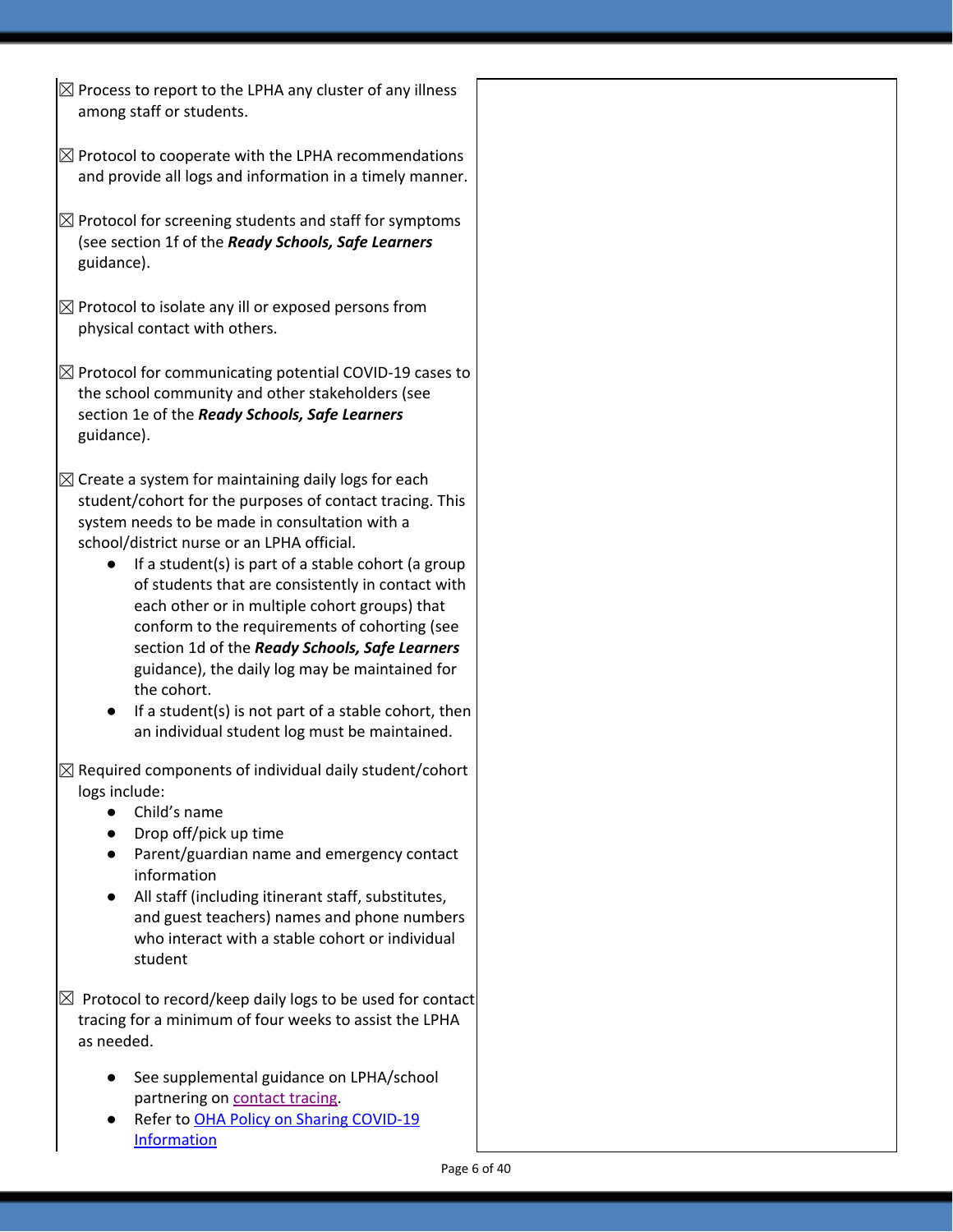| $\boxtimes$ Process to ensure that all itinerant and all district<br>staff (maintenance, administrative, delivery, nutrition,<br>and any other staff) who move between buildings keep a<br>log or calendar with a running four-week history of their<br>time in each school building and who they were in<br>contact with at each site. |
|-----------------------------------------------------------------------------------------------------------------------------------------------------------------------------------------------------------------------------------------------------------------------------------------------------------------------------------------|
| $\boxtimes$ Process to ensure that the school reports to and<br>consults with the LPHA regarding cleaning and possible<br>classroom or program closure if anyone who has entered<br>school is diagnosed with COVID-19.                                                                                                                  |
| $\boxtimes$ Designate a staff member and process to ensure that the<br>school provides updated information regarding current<br>instructional models and student counts and reports<br>these data in ODE's COVID-19 Weekly School Status<br>system.                                                                                     |
| $\boxtimes$ Protocol to respond to potential outbreaks (see section<br>3 of the Ready Schools, Safe Learners guidance).                                                                                                                                                                                                                 |

| <b>OHA/ODE Requirements</b>                                                                                                                                                                                                                  | <b>Hybrid/Onsite Plan</b>                                                                                                                                                                                             |
|----------------------------------------------------------------------------------------------------------------------------------------------------------------------------------------------------------------------------------------------|-----------------------------------------------------------------------------------------------------------------------------------------------------------------------------------------------------------------------|
| $\boxtimes$ Serve students in high-risk population(s) whether                                                                                                                                                                                | <b>District Protocols:</b>                                                                                                                                                                                            |
| learning is happening through On-Site, Hybrid (partially                                                                                                                                                                                     |                                                                                                                                                                                                                       |
| On-Site and partially Comprehensive Distance Learning                                                                                                                                                                                        | All staff and students are given the opportunity to                                                                                                                                                                   |
| models), or Comprehensive Distance Learning models.                                                                                                                                                                                          | self-identify as vulnerable or living with a vulnerable family                                                                                                                                                        |
| Medically Fragile, Complex and Nursing-Dependent                                                                                                                                                                                             | member.                                                                                                                                                                                                               |
| <b>Student Requirements</b>                                                                                                                                                                                                                  | Student Services Dept. will reach out to families of<br>$\bullet$                                                                                                                                                     |
| $\boxtimes$ All districts must account for students who have health<br>conditions that require additional nursing services.                                                                                                                  | medically fragile students with a separate survey of<br>need                                                                                                                                                          |
| Oregon law (ORS 336.201) defines three levels of<br>severity related to required nursing services:                                                                                                                                           | Nurses will review and update medical protocols<br>$\bullet$<br>specific to Covid-19.                                                                                                                                 |
| Medically Complex: Are students who may have<br>1.<br>an unstable health condition and who may<br>require daily professional nursing services.                                                                                               | Staff (Plan includes bus drivers, classified, and limited<br>teachers self identifying with Human Resources):<br>Redeployed staff members assigned to on-line<br>$\bullet$                                            |
| Medically Fragile: Are students who may have a<br>2.<br>life-threatening health condition and who may<br>require immediate professional nursing services.                                                                                    | instructional support, work tasks without in-person<br>contact, (i.e., maintenance projects, office work), or<br>leave options.                                                                                       |
| Nursing-Dependent: Are students who have an<br>3.<br>unstable or life-threatening health condition and                                                                                                                                       | Students (All students identified as vulnerable, either by a                                                                                                                                                          |
| who require daily, direct, and continuous<br>professional nursing services.                                                                                                                                                                  | physician, or parent/guardian notification, will be enrolled<br>in online instruction with weekly check-ins):                                                                                                         |
| $\boxtimes$ Staff and school administrators, in partnership with<br>school nurses, or other school health providers, should<br>work with interdisciplinary teams to address individual<br>student needs. The school registered nurse (RN) is | Students who experience disability will continue to<br>$\bullet$<br>receive specially designed instruction.<br>Students with language services will continue to<br>$\bullet$<br>receive English Language Development. |

### **1b. HIGH-RISK POPULATIONS**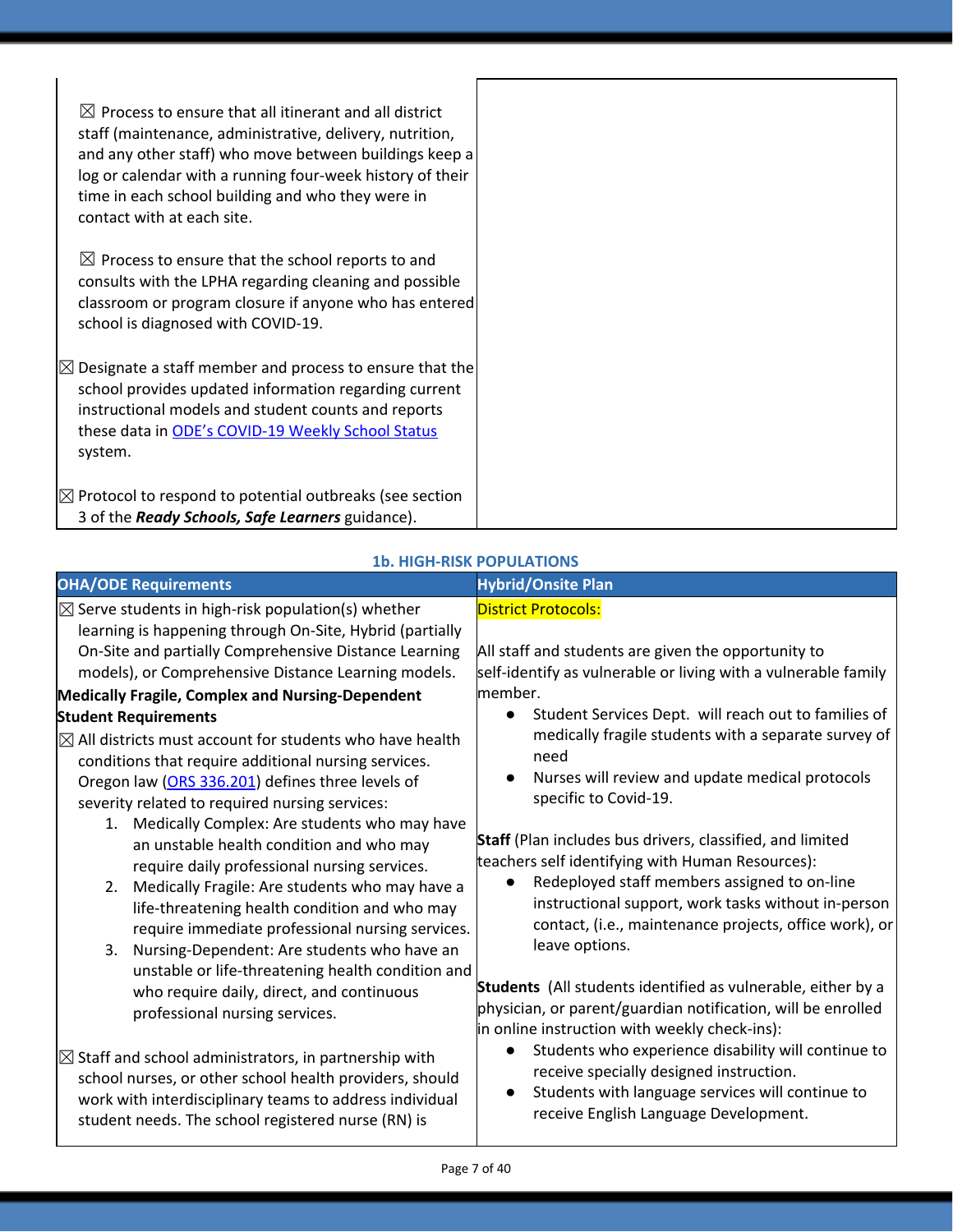responsible for nursing care provided to individual students as outlined in ODE guidance and state law:

- Communicate with parents and health care providers to determine return to school status and current needs of the student.
- Coordinate and update other health services the student may be receiving in addition to nursing services. This may include speech language pathology, occupational therapy, physical therapy, as well as behavioral and mental health services.
- Modify Health Management Plans, Care Plans, IEPs, or 504 or other student-level medical plans, as indicated, to address current health care considerations.
- The RN practicing in the school setting should be supported to remain up to date on current guidelines and access professional support such as evidence-based resources from the [Oregon](https://www.oregonschoolnurses.org/resources/covid-19-toolkit) School Nurses [Association](https://www.oregonschoolnurses.org/resources/covid-19-toolkit).
- Service provision should consider health and safety as well as legal standards.
- Appropriate medical-grade personal protective equipment (PPE) should be made available t[o](https://www.oregon.gov/ode/students-and-family/healthsafety/Documents/Additional%20Considerations%20for%20Staff%20Working%20with%20Students%20with%20Complex%20Needs.pdf) nurses and other health [providers.](https://www.oregon.gov/ode/students-and-family/healthsafety/Documents/Additional%20Considerations%20for%20Staff%20Working%20with%20Students%20with%20Complex%20Needs.pdf)
- Work with an interdisciplinary team to meet requirements of ADA and FAPE.
- High-risk individuals may meet criteria for exclusion during a local health crisis.
- Refer to updated state and national guidance and resources such as:
	- o US Department of Education Supplemental Fact Sheet: Addressing the Risk of COVID-19 in Preschool, Elementary and Secondary Schools While Serving Children with Disabilities from March 21, 2020.
	- o ODE guidance updates for Special Education. Example from March 11, 2020.
	- o OAR 581-015-2000 Special Education, requires districts to provide 'school health services and school nurse services' as part of the 'related services' in order 'to assist a child with a disability to benefit from special education'.
	- o OAR 333-019-0010 Public Health: Investigation and Control of Diseases: General Powers and Responsibilities,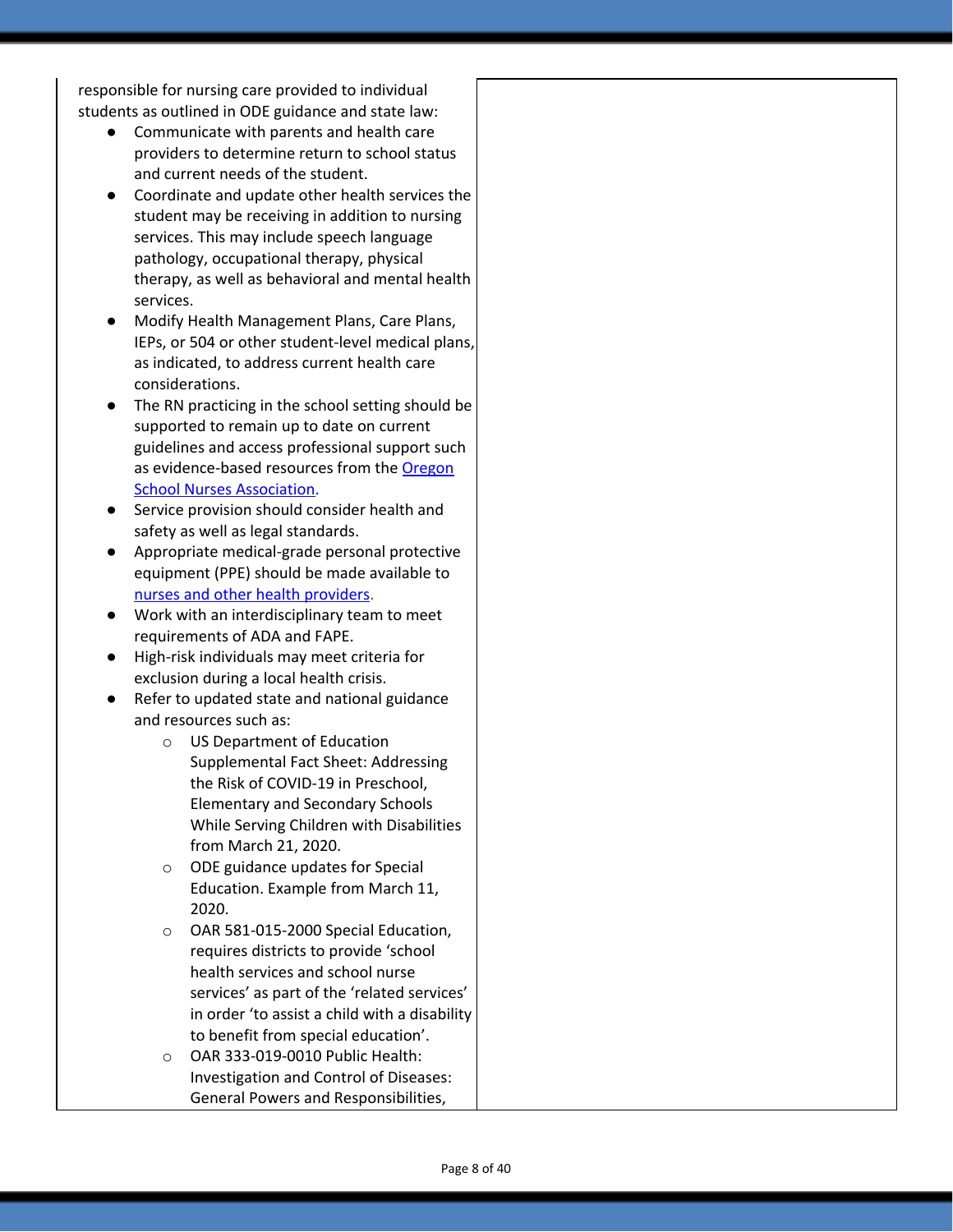outlines authority and responsibilities for school exclusion.

| $\boxtimes$ Establish a minimum of 35 square feet per person when<br><b>District Protocol:</b><br>Consistent Classroom Set Up in all RSD Instructional<br>$\bullet$                                                                                                                                                                                                                                                                                                                                                                                                                                                                                                                                                                                                                                                                                                                                                                                                   |
|-----------------------------------------------------------------------------------------------------------------------------------------------------------------------------------------------------------------------------------------------------------------------------------------------------------------------------------------------------------------------------------------------------------------------------------------------------------------------------------------------------------------------------------------------------------------------------------------------------------------------------------------------------------------------------------------------------------------------------------------------------------------------------------------------------------------------------------------------------------------------------------------------------------------------------------------------------------------------|
| Spaces:<br>set-up will require use of all space in the calculation. This<br>Arrange and assign seating to maximize<br>$\circ$<br>physical distancing and minimize physical<br>interaction.<br>Remove extra furniture to make more<br>$\circ$<br>room.<br>Remove fabric-covered furniture and<br>$\circ$<br>classroom rugs.<br>Special education services will be planned and<br>provided by Case Manager in collaboration. Most<br>SDI will be provided in co-taught lessons with<br>special education and general education staff.<br>Review itinerant staff services to maintain physical<br>distancing. If physical distancing cannot be<br>maintained with direct services, the IEP team will<br>convene to determine appropriate next steps.<br>For any small group instruction or service (e.g.,<br>Special Ed., Title IA, ELD, Counselor, Mental Health<br>Provider, Speech/Language Pathologist, etc.): one<br>space in designated area/room for small cohort |
| group (w/ distancing and facial covering<br>requirements). Ensure that student access to small<br>group instruction or service does not exceed cohort<br>requirements.                                                                                                                                                                                                                                                                                                                                                                                                                                                                                                                                                                                                                                                                                                                                                                                                |
| <b>School Team Input:</b>                                                                                                                                                                                                                                                                                                                                                                                                                                                                                                                                                                                                                                                                                                                                                                                                                                                                                                                                             |
| Mitigating strategies for classrooms that do not<br>meet the 35 sq ft/person standard (e.g. split large<br>classes and provide alternate location, on-site for a<br>requirements. Provide instruction; don't employ punitive<br>portion of the day with aligned learning supervised<br>by another staff member).<br>Remove extra/non-essential furniture including<br>"soft" furniture to allow students desks and tables<br>to be spread out as much as possible.<br>Move teachers with class lists that exceed the<br>$\bullet$<br>number of students to meet the 35 sq ft.<br>recommendation to larger classrooms in the<br>building. Ex. Move 5th grade to room 10.<br>Physical distancing:<br>Traffic flow--use staggered dismissals when<br>$\circ$                                                                                                                                                                                                             |
| own minimum of 35 square feet and the design<br>$\boxtimes$ Minimize time standing in lines and take steps to ensure<br>that six feet of distance between students is maintained,<br>including marking spacing on floor, one-way traffic flow<br>in the building (e.g., rotating groups by days or location,                                                                                                                                                                                                                                                                                                                                                                                                                                                                                                                                                                                                                                                          |

### **1c. PHYSICAL DISTANCING**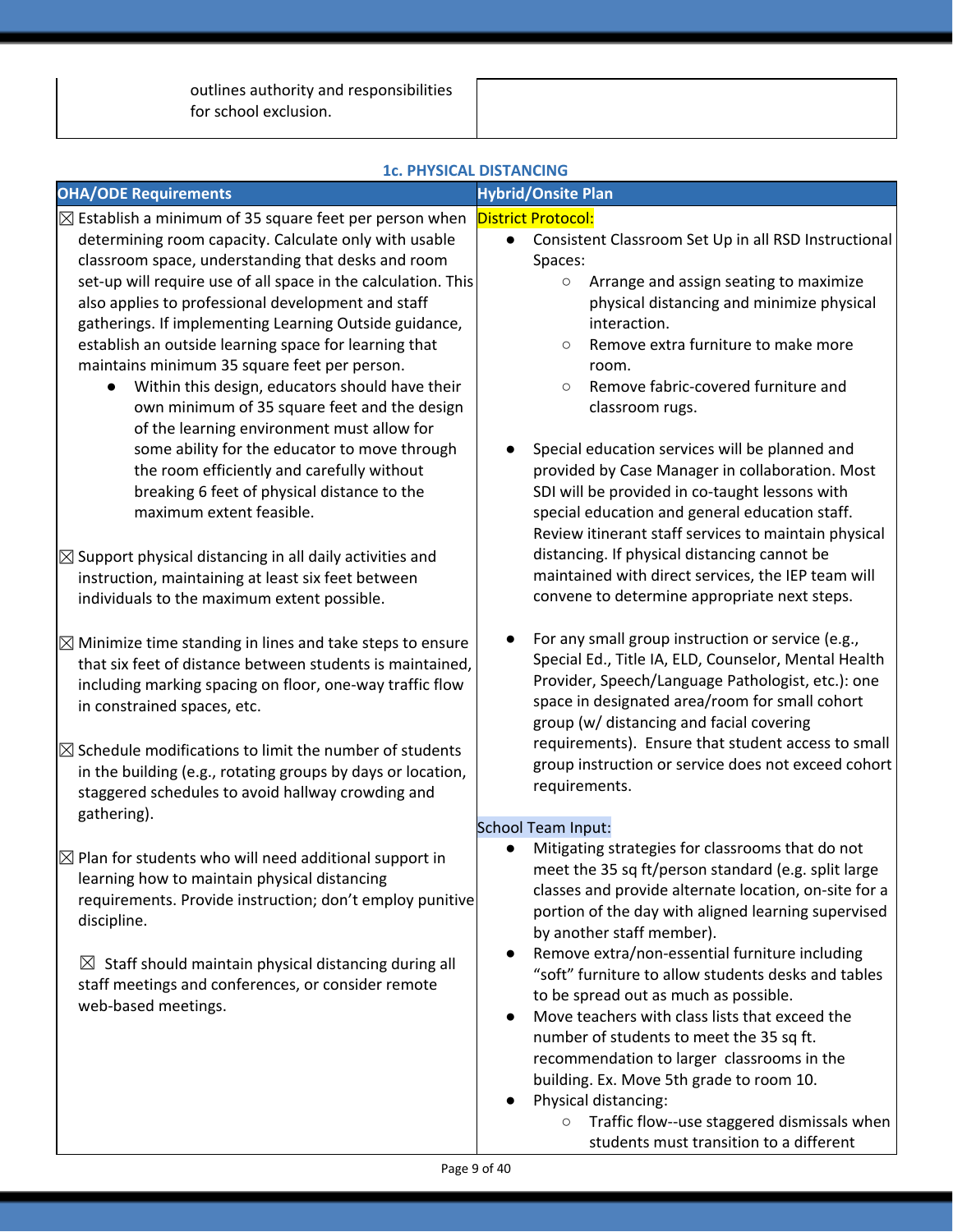| location and/or teach 6ft. social distancing<br>protocols for lining up and traveling. |
|----------------------------------------------------------------------------------------|
| Classroom teachers will place spots (6ft<br>$\circ$                                    |
| apart) around their classroom for lining up                                            |
| in their classrooms before students                                                    |
| transition to other locations in the building.                                         |
| Teachers/staff will develop routines specific<br>$\circ$                               |
| to their environment (classroom, gym, ERC)                                             |
| to promote 6ft distance between students                                               |
| at all times.                                                                          |
| Schedule modifications--Eliminate in day<br>$\circ$                                    |
| preps for teachers. This minimizes                                                     |
| transitions for students and allows more                                               |
| flexibility for instruction. This allows                                               |
| specialists to support smaller group                                                   |
| instruction at each grade level.                                                       |
| Grouping--see above<br>$\circ$                                                         |
| Student instruction on distancing                                                      |
| protocols--consistent instruction through; school                                      |
| newsletter prior to school, in person instruction                                      |
| from Tumalo staff, along with signage and                                              |
| consistent reinforcement.                                                              |

### **1d. COHORTING**

| <b>District Protocol:</b><br>be no larger than can be accommodated by the space<br>Students cannot be part of any single cohort, or<br>$\bullet$<br>available to provide 35 square feet per person, including<br>part of multiple cohorts that exceed a total of 100<br>staff.<br>people within the educational week.<br>The requirement to limit student cohorts to 100 or<br>The smaller the cohort, the less risk of spreading<br>$\bullet$<br>$\bullet$<br>disease. As cohort groups increase in size, the<br>less <i>does not include</i> such things as transportation<br>risk of spreading disease increases.<br>on school buses, childcare, or extracurricular<br>activities but does include lunch and recess.<br>$\boxtimes$ Students cannot be part of any single cohort, or part<br>Where feasible, schools will establish stable<br>of multiple cohorts that exceed a total of 100 people<br>cohorts. Cohort groups will be no larger than can be<br>within the educational week <sup>[1]</sup> , unless the school is<br>accommodated by the space available to provide<br>offering Learning Outside, then they must follow<br>35 square feet per person, including staff.<br>guidelines for cohorting in Learning Outside guidance.<br>When feasible, stable cohorts should remain in one<br>Schools must plan to limit cohort sizes to allow for<br>classroom environment for the duration of the<br>efficient contact-tracing and minimal risk for exposure.<br>learning day, including lunch. Teachers of specific<br>Cohorts may change week-to-week, but must be stable<br>academic content areas will rotate instead of<br>within the educational week.<br>students to the maximum extent possible.<br>Each school will assign restrooms, classrooms, or<br>$[1] % \includegraphics[width=0.9\columnwidth]{figures/fig_10.pdf} \caption{The figure shows the number of times on the right, and the number of times on the right, respectively. The left and right is the number of times on the right, respectively.} \label{fig:time}$<br>other activity areas for the exclusive use of one or a<br>The cohort limit is focused on the students' experience and their<br>small number of stable cohorts rather than the<br>limit of 100 people includes every person they come into contact<br>entire on-campus population.<br>with, including staff. There is not a limitation for staff in cohort size<br>Staff who interact with multiple stable cohorts will<br>while care should be given to design and attention to the additional<br>requirements.<br>wash or sanitize their hands between interactions<br>with different stable cohorts or individual students<br>and wear face coverings. | <b>OHA/ODE Requirements</b>                                         | <b>Hybrid/Onsite Plan</b> |
|--------------------------------------------------------------------------------------------------------------------------------------------------------------------------------------------------------------------------------------------------------------------------------------------------------------------------------------------------------------------------------------------------------------------------------------------------------------------------------------------------------------------------------------------------------------------------------------------------------------------------------------------------------------------------------------------------------------------------------------------------------------------------------------------------------------------------------------------------------------------------------------------------------------------------------------------------------------------------------------------------------------------------------------------------------------------------------------------------------------------------------------------------------------------------------------------------------------------------------------------------------------------------------------------------------------------------------------------------------------------------------------------------------------------------------------------------------------------------------------------------------------------------------------------------------------------------------------------------------------------------------------------------------------------------------------------------------------------------------------------------------------------------------------------------------------------------------------------------------------------------------------------------------------------------------------------------------------------------------------------------------------------------------------------------------------------------------------------------------------------------------------------------------------------------------------------------------------------------------------------------------------------------------------------------------------------------------------------------------------------------------------------------------------------------------------------------------------------------------------------------------------------------------------------------------------------------------------------------------------------------------------------------------------------------------------------------------------------------|---------------------------------------------------------------------|---------------------------|
|                                                                                                                                                                                                                                                                                                                                                                                                                                                                                                                                                                                                                                                                                                                                                                                                                                                                                                                                                                                                                                                                                                                                                                                                                                                                                                                                                                                                                                                                                                                                                                                                                                                                                                                                                                                                                                                                                                                                                                                                                                                                                                                                                                                                                                                                                                                                                                                                                                                                                                                                                                                                                                                                                                                          | $\boxtimes$ Where feasible, establish stable cohorts: groups should |                           |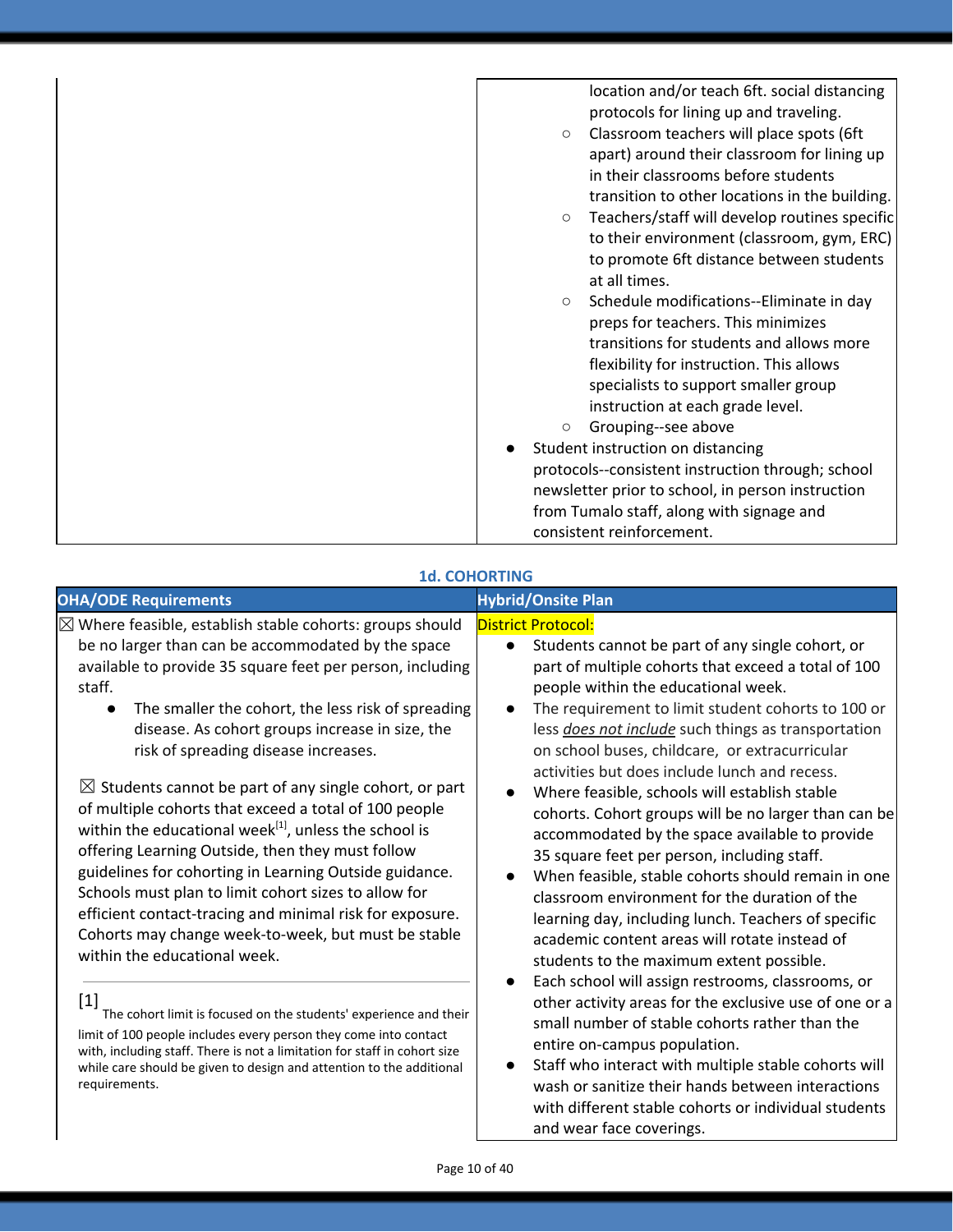- $\boxtimes$  Each school must have a system for daily logs to ensure contract tracing among the cohort (see section 1a of the *Ready Schools, Safe Learners* guidance).
- $\boxtimes$  Minimize interaction between students in different stable cohorts (e.g., access to restrooms, activities, common areas). Provide access to All Gender/Gender Neutral restrooms.
- $\boxtimes$  Cleaning and wiping surfaces (e.g., desks, door handles, etc.) must be maintained between multiple student uses, even in the same cohort.
- $\boxtimes$  Design cohorts such that all students (including those protected under ADA and IDEA) maintain access to general education, grade level learning standards, and peers.
- $\boxtimes$  Minimize the number of staff that interact with each cohort to the extent possible, staff who interact with multiple stable cohorts must wash/sanitize their hands between interactions with different stable cohorts.

 $\boxtimes$  Elementary staff who interact with multiple cohorts (music, PE, library, paraprofessionals who provide supervision at recesses, etc.) should have schedules altered to reduce the number of cohorts/students they interact within a week. Consider having these staff engage via technology, altering duties so that they are not in close contact with students in multiple cohorts, or adjust schedules to reduce contacts.

- We will use the Synergy SIS as our Contact tracing protocol log. This will track student movement.
- Staff Contact Tracing: Contact tracing [protocol](https://docs.google.com/document/d/1hj6nIWiN7zIQ6gVQLIsV3iR_tX3w8YgSvfHYoRkBuCc/edit?usp=sharing) logs

### School Team Input:

- Cohorting strategies--all teacher preps moved to the end of the day to minimize transitions for students.
- Strategies to minimize interactions
	- The primary cohort for students will be their classrooms.
	- Restrooms, common areas, specials, recess, arrival, dismissal, will have plans for minimizing interactions between students.
	- Arrival--As students arrive they will report directly to the classroom through assigned doors (signage will help direct them).
	- Recess--Grade level cohorts will be created for all recesses in the AM & PM. Lunch recess will include 2-grade level cohorts. Ex. K-1, 2-3, 4-5. \*Combined cohorts during lunch recess will remain under 100 students. All breakfast and lunches will be eaten in the classroom to minimize student interaction.
	- Dismissal--Staggered dismissal (Kinder and 1st grades leave at 2:55). Staggered dismissal for bus riders & walkers. Utilize multiple exit doors to eliminate interaction in hallways ex. 2 front doors, 2 back doors and 4th classrooms dismiss out their back doors. \*Teach social distancing requirements for bus area and walkers including signage and painted or removable spots for students to stand on.
- Sanitizing in transitions and between cohorts (staff)--Staff who interact with multiple stable cohorts must wash/sanitize their hands between interactions with different stable cohorts. Frequent cleaning and wiping surfaces (e.g., desks, door handles, drinking fountains, soap dispenser, etc.) will be done by Tumalo staff between cohort groups and/or multiple student uses. The staff in charge of the student group or location will be in charge of sanitation.

#### **1e. PUBLIC HEALTH COMMUNICATION**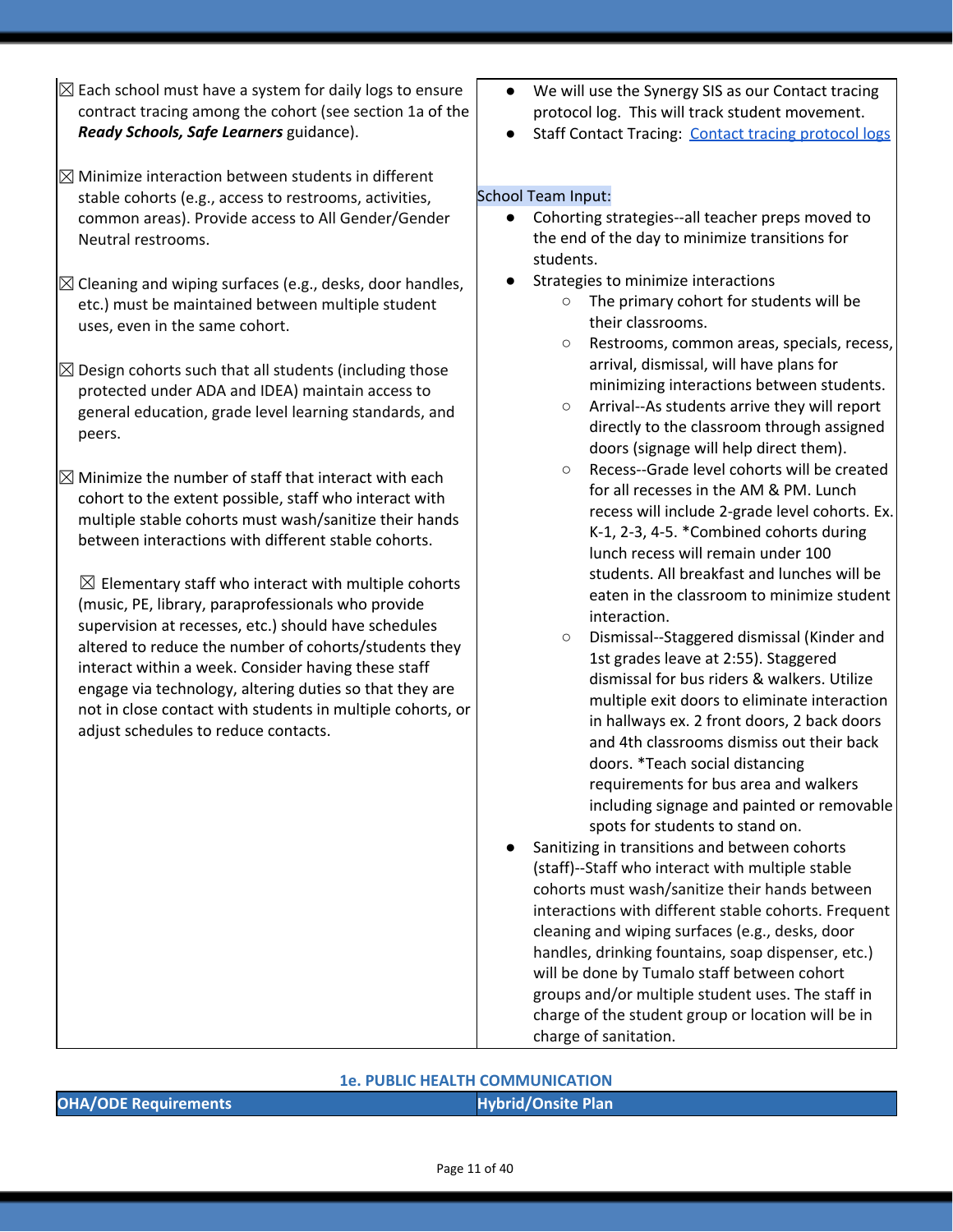| $\boxtimes$ Communicate to staff at the start of On-Site instruction<br>and at periodic intervals explaining infection control<br>measures that are being implemented to prevent spread<br>of disease.<br>$\boxtimes$ Offer initial training to all staff prior to being<br>in-person in any instructional model. Training could be<br>accomplished through all staff webinar, narrated slide<br>decks, online video, using professional learning<br>communities, or mailing handouts with discussion.<br>Training cannot be delivered solely through the sharing<br>or forwarding information electronically or in paper copy<br>form as this is an insufficient method for ensuring<br>fidelity to public health protocols (see section 8b of the<br>Ready Schools, Safe Learners guidance for specific<br>training requirements). Note: Instructional time<br>requirements allow for time to be devoted for<br>professional learning that includes RSSL training. | <b>District Protocol:</b><br>The district safety committee (w/school nurse) will<br>$\bullet$<br>develop communication to staff, students and<br>families on the infection control measures being<br>implemented to prevent spread of disease (see<br>communicable disease plan)<br>The district safety committee (w/school nurse) will<br>$\bullet$<br>develop protocols for communicating with anyone<br>who has come into close/sustained contact with a<br>confirmed case or when a new case has been<br>confirmed and how the district is responding.<br>The definition of exposure is being within 6<br>$\bigcirc$<br>feet of a COVID-19 case for 15 minutes (or<br>longer).<br>The district safety committee (w/school nurse) will<br>update communicable disease plan with<br>communication protocols. |
|----------------------------------------------------------------------------------------------------------------------------------------------------------------------------------------------------------------------------------------------------------------------------------------------------------------------------------------------------------------------------------------------------------------------------------------------------------------------------------------------------------------------------------------------------------------------------------------------------------------------------------------------------------------------------------------------------------------------------------------------------------------------------------------------------------------------------------------------------------------------------------------------------------------------------------------------------------------------|----------------------------------------------------------------------------------------------------------------------------------------------------------------------------------------------------------------------------------------------------------------------------------------------------------------------------------------------------------------------------------------------------------------------------------------------------------------------------------------------------------------------------------------------------------------------------------------------------------------------------------------------------------------------------------------------------------------------------------------------------------------------------------------------------------------|
| $\boxtimes$ Post "COVID -19 Hazard Poster" and "Masks<br>Required" signs as required by OSHA administrative rule<br>OAR 437-001-0744(3)(d) and (e).                                                                                                                                                                                                                                                                                                                                                                                                                                                                                                                                                                                                                                                                                                                                                                                                                  | School Team Input:<br>Nurses share infection control measures w/ staff,<br>students--<br>The school nurse will share information<br>$\circ$<br>with all Tumalo staff during building                                                                                                                                                                                                                                                                                                                                                                                                                                                                                                                                                                                                                           |
| $\boxtimes$ Develop protocols for communicating with students,<br>families and staff who have come into close contact with<br>a person who has COVID-19.<br>The definition of exposure is being within 6 feet<br>$\bullet$<br>of a person who has COVID-19 for at least 15<br>cumulative minutes in a day.                                                                                                                                                                                                                                                                                                                                                                                                                                                                                                                                                                                                                                                           | inservice. This information will be shared<br>both orally and in a written format.<br>The school nurse will meet with each<br>$\circ$<br>classroom during the first week of school to<br>review all school safety and health<br>protocols.                                                                                                                                                                                                                                                                                                                                                                                                                                                                                                                                                                     |
| $\boxtimes$ Develop protocols for communicating immediately with<br>staff, families, and the community when a new case(s) of<br>COVID-19 is diagnosed in students or staff members,<br>including a description of how the school or district is<br>responding.                                                                                                                                                                                                                                                                                                                                                                                                                                                                                                                                                                                                                                                                                                       | The school nurse will meet with school staff<br>$\circ$<br>periodically (staff meetings, leadership<br>meetings, SIW's) throughout the school<br>year to review and update protective<br>health measures.<br>Nurses work with principals to determine when and<br>to whom communications are distributed.                                                                                                                                                                                                                                                                                                                                                                                                                                                                                                      |
| $\boxtimes$ Provide all information in languages and formats<br>accessible to the school community.                                                                                                                                                                                                                                                                                                                                                                                                                                                                                                                                                                                                                                                                                                                                                                                                                                                                  |                                                                                                                                                                                                                                                                                                                                                                                                                                                                                                                                                                                                                                                                                                                                                                                                                |
| <b>1f. ENTRY AND SCREENING</b>                                                                                                                                                                                                                                                                                                                                                                                                                                                                                                                                                                                                                                                                                                                                                                                                                                                                                                                                       |                                                                                                                                                                                                                                                                                                                                                                                                                                                                                                                                                                                                                                                                                                                                                                                                                |
| <b>OHA/ODE Requirements</b>                                                                                                                                                                                                                                                                                                                                                                                                                                                                                                                                                                                                                                                                                                                                                                                                                                                                                                                                          | <b>Hybrid/Onsite Plan</b>                                                                                                                                                                                                                                                                                                                                                                                                                                                                                                                                                                                                                                                                                                                                                                                      |

| OHA/ODE Requirements                                                                            | <b>Hybrid/Onsite Plan</b>                                     |
|-------------------------------------------------------------------------------------------------|---------------------------------------------------------------|
| $\boxtimes$ Direct students and staff to stay home if they, or anyone <b>District Protocol:</b> |                                                               |
| in their homes or community living spaces, have                                                 |                                                               |
| COVID-19 symptoms, or if anyone in their home or                                                | <b>Screening Students:</b>                                    |
| community living spaces has COVID-19. COVID-19                                                  |                                                               |
| symptoms are as follows:                                                                        | All classes with outside doors will utilize this<br>$\bullet$ |
| Primary symptoms of concern: cough, fever (of<br>$\bullet$                                      | entrance; the classroom teacher will conduct a                |
| greater than 100.4°F) or chills, shortness of                                                   | visual screen for the appearance of symptoms.                 |
| breath, or difficulty breathing.                                                                | When the screening indicates that a student may<br>$\bullet$  |
|                                                                                                 | be symptomatic, the student is directed to the                |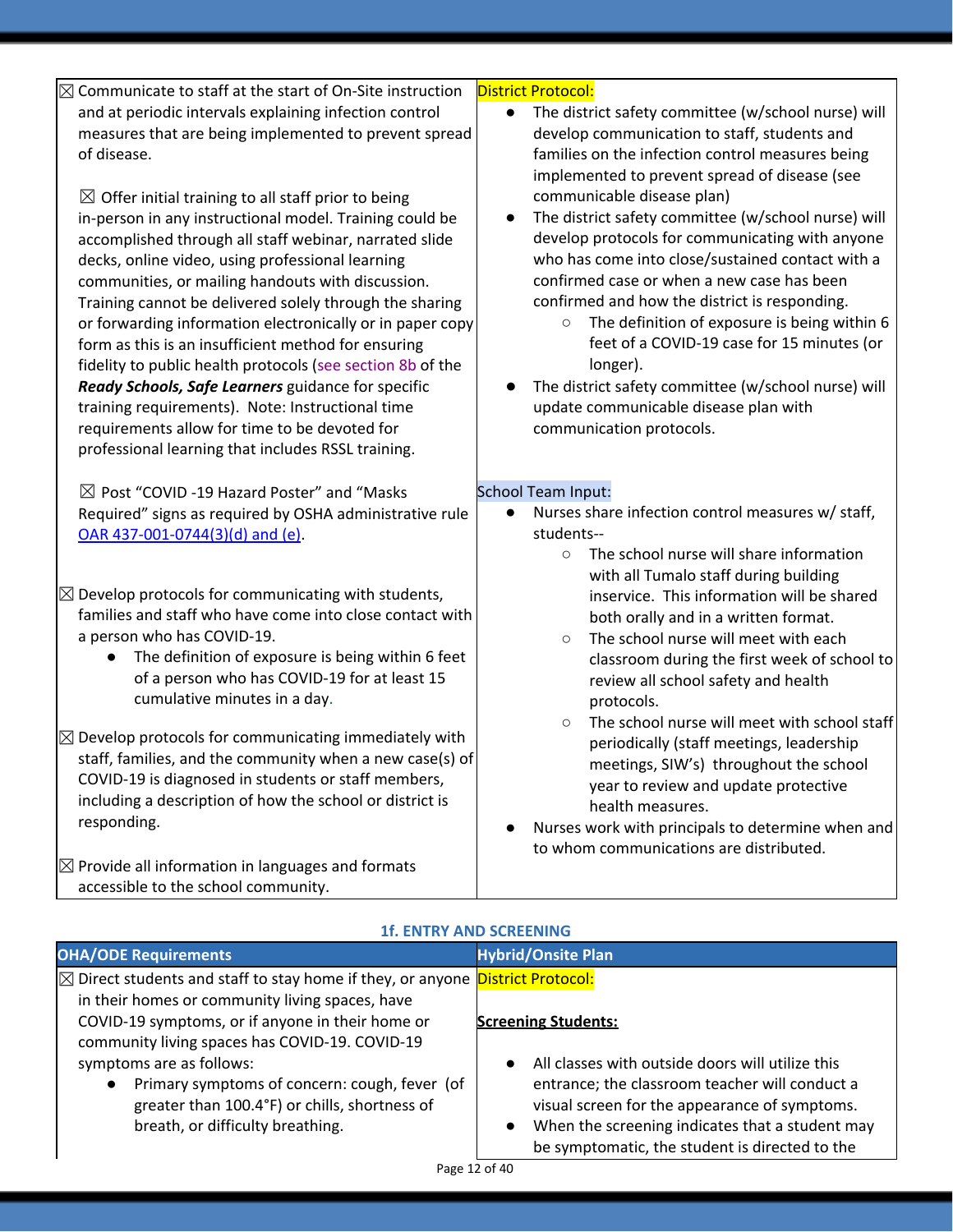| Note that muscle pain, headache, sore throat,<br>$\bullet$<br>new loss of taste or smell, diarrhea, nausea,<br>vomiting, new nasal congestion, and runny nose<br>are also symptoms often associated with<br>COVID-19, but are not enough in isolation to<br>deny entry. More information about COVID-19<br>symptoms is available from CDC.<br>In addition to COVID-19 symptoms, students<br>$\bullet$<br>should be excluded from school for signs of<br>other infectious diseases, per existing school<br>policy and protocols. See pages 9-12 of | office. *Follow established protocol from CDP (see<br>section 1a).<br>Handwashing stations or hand-sanitizers will be<br>placed by each entrance prior to student entrance<br>to classes, or students will utilize classroom stations<br>to wash hands. Handwashing will take place prior to<br>and after any transition.<br>There are transportation specific screening<br>protocols that must be followed. See section 2i for<br>more information.                                                                                                                                                                                      |
|---------------------------------------------------------------------------------------------------------------------------------------------------------------------------------------------------------------------------------------------------------------------------------------------------------------------------------------------------------------------------------------------------------------------------------------------------------------------------------------------------------------------------------------------------|-------------------------------------------------------------------------------------------------------------------------------------------------------------------------------------------------------------------------------------------------------------------------------------------------------------------------------------------------------------------------------------------------------------------------------------------------------------------------------------------------------------------------------------------------------------------------------------------------------------------------------------------|
| OHA/ODE Communicable Disease Guidance.<br>In addition to COVID-19 symptoms, students<br>$\bullet$<br>should be excluded from school for signs of<br>other infectious diseases, per existing school<br>policy and protocols. See pages 9-11 of<br><b>OHA/ODE Communicable Disease Guidance.</b><br>Emergency signs that require immediate medical<br>$\bullet$<br>attention:                                                                                                                                                                       | <b>Screening Staff:</b><br>Staff are required to report when they may have<br>been exposed to COVID-19.<br>Staff are required to report when they have<br>symptoms related to COVID-19.<br>Staff members are not responsible for screening<br>$\bullet$<br>other staff members for symptoms.                                                                                                                                                                                                                                                                                                                                              |
| Trouble breathing<br>$\circ$<br>Persistent pain or pressure in the chest<br>$\circ$<br>New confusion or inability to awaken<br>$\circ$<br>Bluish lips or face (lighter skin); greyish<br>$\circ$<br>lips or face (darker skin)                                                                                                                                                                                                                                                                                                                    | Staff members can self-screen and attest to their<br>own health.<br>Ongoing:                                                                                                                                                                                                                                                                                                                                                                                                                                                                                                                                                              |
| Other severe symptoms<br>$\circ$<br>$\boxtimes$ Diligently screen all students and staff for symptoms on<br>entry to bus/school/outside learning space every day.<br>This can be done visually as well as asking students and<br>staff about any new symptoms or close contact with<br>someone with COVID-19. For students, confirmation<br>from a parent/caregiver or guardian can also be<br>their own health, but regular reminders of the<br>importance of daily screening must be provided to staff.                                         | Reminders to parents to report actual symptoms when<br>calling students in sick as part of communicable disease<br>surveillance. Any student or staff known to have been<br>exposed (e.g., by a household member) to COVID-19 shall<br>not be allowed on campus until the passage of 14 calendar<br>days after exposure and until symptoms (e.g., fever, cough,<br>shortness of breath, sore throat, headache) are improving.<br>appropriate. Staff members can self-screen and attest to Do not exclude staff or students who have a cough that is<br>not a new onset or worsening cough (e.g., asthma, allergies,<br>etc.) from school. |
| Anyone displaying or reporting the primary<br>$\bullet$<br>symptoms of concern must be isolated (see<br>section 1i of the Ready Schools, Safe Learners<br>guidance) and sent home as soon as possible.<br>See table "Planning for COVID-19 Scenarios in<br>Schools."                                                                                                                                                                                                                                                                              | Parents/guardians can provide information regarding<br>existing conditions that cause coughing to be utilized for<br>the purpose of screening, as previously existing coughs that<br>are not worsening are not considered symptomatic of<br>COVID-19.                                                                                                                                                                                                                                                                                                                                                                                     |
| Additional guidance for nurses and health staff.<br>$\boxtimes$ Follow LPHA advice on restricting from school any<br>student or staff known to have been exposed (e.g., by a<br>household member) to COVID-19. See "Planning for<br>COVID-19 Scenarios in Schools" and the COVID-19<br><b>Exclusion Summary Guide.</b>                                                                                                                                                                                                                            | <b>School Team Input:</b><br>Implementation of screening protocols--daily visual<br>$\bullet$<br>checks by Tumalo staff as students enter the<br>building and/or in classrooms.<br>Implementation of isolation and send home<br>protocols. School Nurse and RSD's Covid Response<br>Team.<br>Exclusion of students based on district protocols                                                                                                                                                                                                                                                                                            |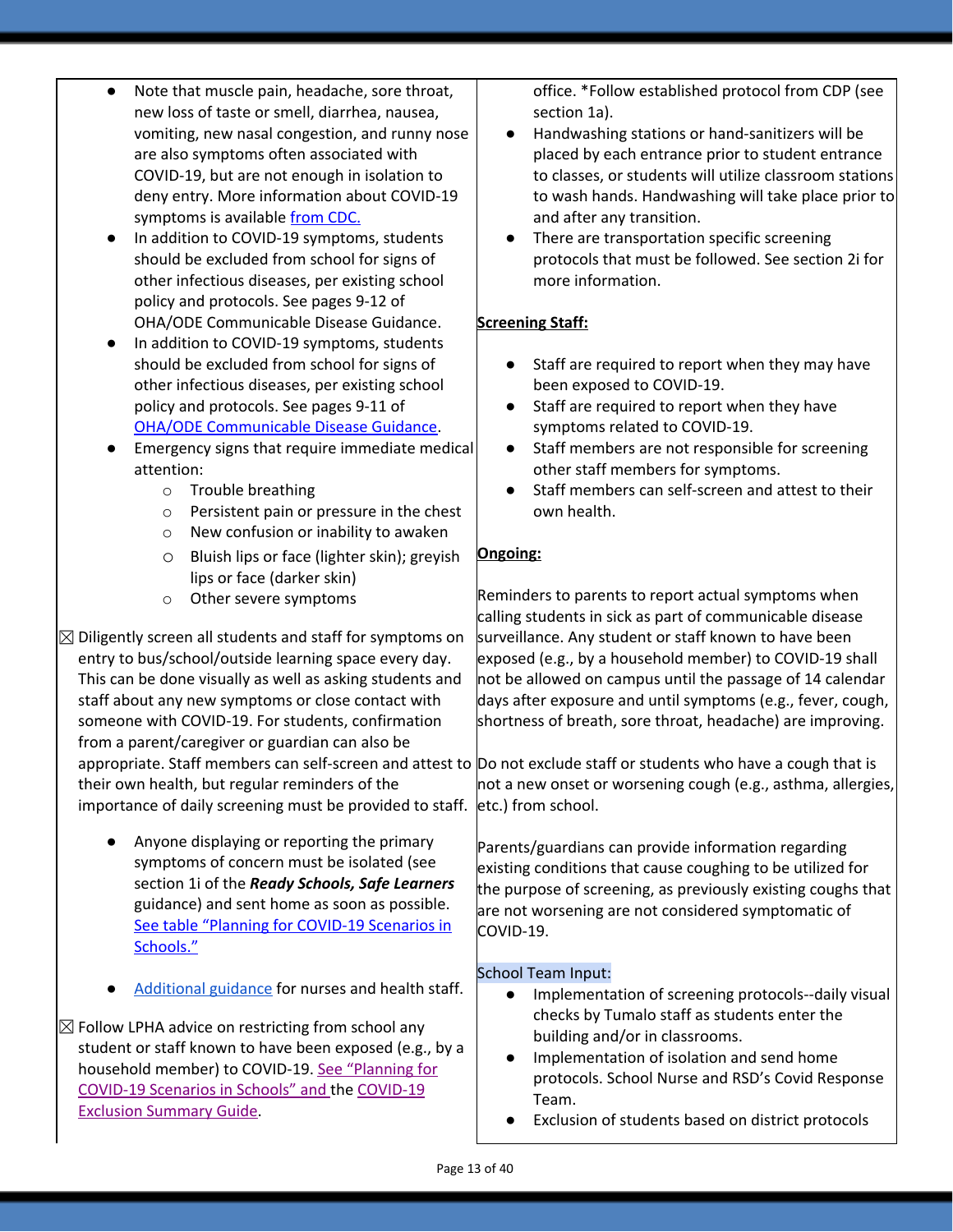| $\boxtimes$ Staff or students with a chronic or baseline cough that<br>has worsened or is not well-controlled with medication<br>should be excluded from school. Do not exclude staff or<br>students who have other symptoms that are chronic or<br>baseline symptoms (e.g., asthma, allergies, etc.) from<br>school. See the COVID-19 Exclusion Summary Guide. | Describe and implement hand hygiene plan for<br>students and staff. |
|-----------------------------------------------------------------------------------------------------------------------------------------------------------------------------------------------------------------------------------------------------------------------------------------------------------------------------------------------------------------|---------------------------------------------------------------------|
| $\boxtimes$ Hand hygiene on entry to school every day: wash with<br>soap and water for 20 seconds or use an alcohol-based<br>hand sanitizer with 60-95% alcohol.                                                                                                                                                                                                |                                                                     |

| <b>OHA/ODE Requirements</b>                                                                                                                                                                                                                                                                                                                                                                                                                                                                                                                                                                                       | <b>Hybrid/Onsite Plan</b>                                                                                                                                                                                                                                                                                                                                                                                                                                                                                              |  |
|-------------------------------------------------------------------------------------------------------------------------------------------------------------------------------------------------------------------------------------------------------------------------------------------------------------------------------------------------------------------------------------------------------------------------------------------------------------------------------------------------------------------------------------------------------------------------------------------------------------------|------------------------------------------------------------------------------------------------------------------------------------------------------------------------------------------------------------------------------------------------------------------------------------------------------------------------------------------------------------------------------------------------------------------------------------------------------------------------------------------------------------------------|--|
| $\boxtimes$ Restrict non-essential visitors/volunteers.                                                                                                                                                                                                                                                                                                                                                                                                                                                                                                                                                           | <b>District Protocols:</b>                                                                                                                                                                                                                                                                                                                                                                                                                                                                                             |  |
| Examples of essential visitors include: DHS Child<br>Protective Services, Law Enforcement, etc.                                                                                                                                                                                                                                                                                                                                                                                                                                                                                                                   | Visitors/Volunteers will be unable to work in<br>$\bullet$<br>schools, or complete other volunteer activities that                                                                                                                                                                                                                                                                                                                                                                                                     |  |
| Examples of non-essential visitors/volunteers<br>include: Parent Teacher Association (PTA),<br>classroom volunteers, etc.                                                                                                                                                                                                                                                                                                                                                                                                                                                                                         | require in person interaction, at this time. Adults in<br>schools are limited to essential personnel only.<br>Essential visitors/personnel include:                                                                                                                                                                                                                                                                                                                                                                    |  |
| $\boxtimes$ Visitors/volunteers must wash or sanitize their hands<br>upon entry and exit.<br>$\boxtimes$ Visitors/volunteers must maintain six-foot distancing,<br>wear face coverings, and adhere to all other provisions<br>of the Ready Schools, Safe Learners guidance.<br>$\boxtimes$ Diligently screen all visitors/volunteers for symptoms<br>and ask questions about symptoms and any close<br>contact with someone diagnosed with COVID-19 upon<br>every entry. Restrict from school property any visitor<br>known to have been exposed to COVID-19. See the<br><b>COVID-19 Exclusion Summary Guide.</b> | Staff members (for example - itinerant<br>$\circ$<br>staff, substitute teachers, and other district<br>staff who move between buildings, etc.),<br>Contracted service providers (for example -<br>$\circlearrowright$<br>counseling services, maintenance, etc.)<br>Partner providers (for example - student<br>$\circ$<br>teachers, DHS Child Protective Services<br>staff, Before/After School Care providers,<br>etc.)<br><b>School Team Input:</b><br>For essential visitors describe plan to address<br>$\bullet$ |  |
|                                                                                                                                                                                                                                                                                                                                                                                                                                                                                                                                                                                                                   | requirements in box to the left (it could be just<br>restating requirements)<br>For "Essential" Visitors--must keep 6ft<br>$\circ$<br>distance, wash and sanitize hand upon<br>entry & exit, wear a face covering with OHA<br>& CDC guidelines, be screened upon every<br>entry. Entry will not be granted to anyone<br>exposed to COVID-19 in the preceding 14<br>days.                                                                                                                                               |  |

### **1g. VISITORS/VOLUNTEERS**

| 1h. FACE COVERINGS, FACE SHIELDS, AND CLEAR PLASTIC BARRIERS                                                                                                             |                                                                                                                                                             |  |
|--------------------------------------------------------------------------------------------------------------------------------------------------------------------------|-------------------------------------------------------------------------------------------------------------------------------------------------------------|--|
| <b>OHA/ODE Requirements</b><br><b>Hybrid/Onsite Plan</b>                                                                                                                 |                                                                                                                                                             |  |
| $\boxtimes$ Employers are required to provide masks, face<br>coverings, or face shields for all staff, contractors, other<br>service providers, visitors and volunteers. | <b>District Protocol:</b><br>Face coverings or face shields for all staff and<br>$\bullet$<br>students K-12 following CDC guidelines for Face<br>Coverings. |  |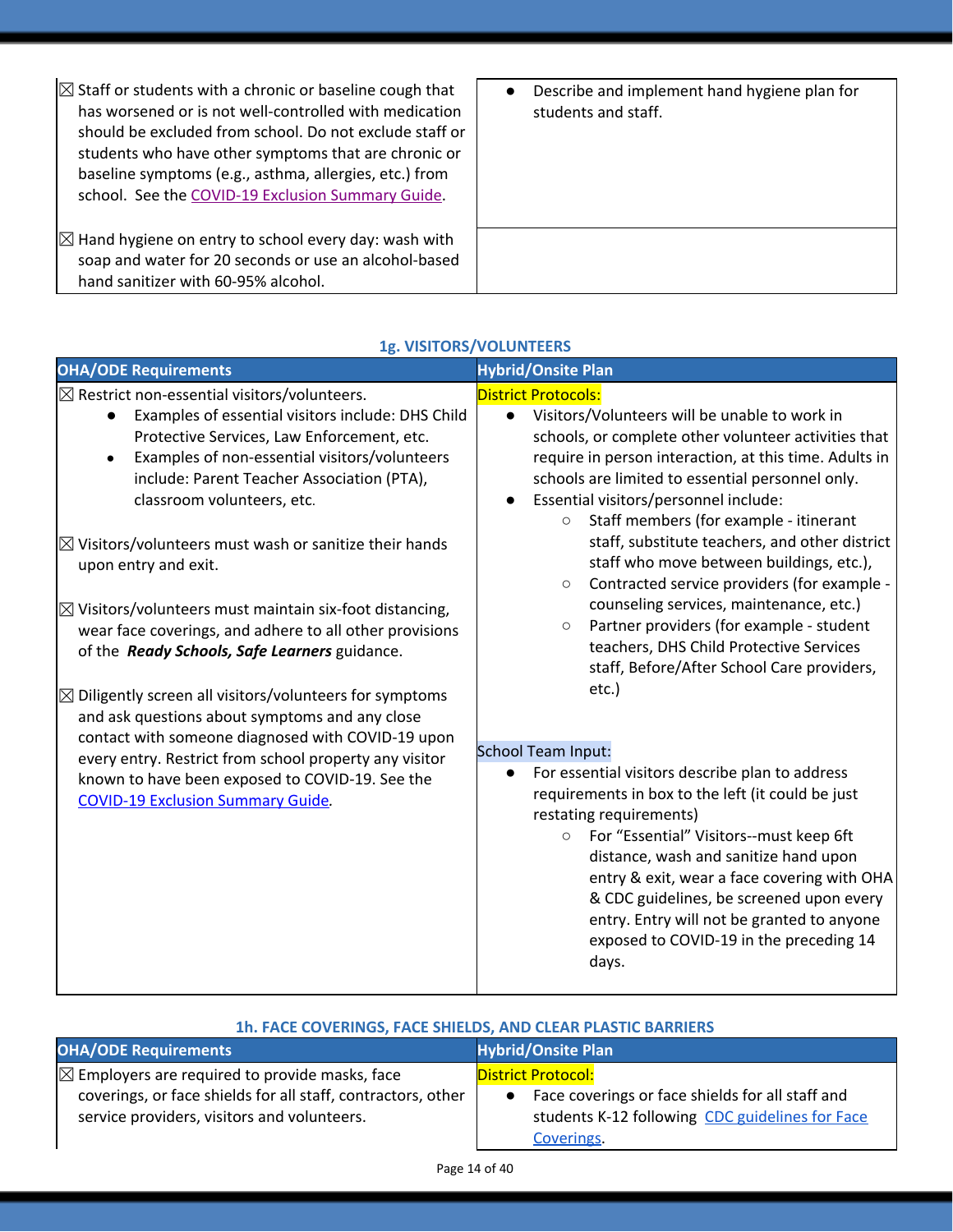$\boxtimes$  Face coverings or face shields for all staff, contractors, other service providers, visitors or volunteers following CDC [guidelines](https://www.cdc.gov/coronavirus/2019-ncov/prevent-getting-sick/diy-cloth-face-coverings.html) for Face Coverings. Individuals may remove their face coverings while working alone in private offices. Face shields are an acceptable alternative when a person has a medical condition that prevents them from wearing a mask or face covering, when people need to see mouth and tongue motions in order to communicate, or when an individual is speaking to an audience for a short period of time and clear communication is otherwise not possible.

- $\boxtimes$  Face coverings or face shields for all students in grades Kindergarten and up following CDC [guidelines](https://www.cdc.gov/coronavirus/2019-ncov/prevent-getting-sick/diy-cloth-face-coverings.html) for Face [Coverings.](https://www.cdc.gov/coronavirus/2019-ncov/prevent-getting-sick/diy-cloth-face-coverings.html) Face shields are an acceptable alternative when a student has a medical condition that prevents them from wearing a mask or face covering, or when people need to see the student's mouth and tongue motions in order to communicate.
- $\boxtimes$  Face coverings should be worn both indoors and outdoors, including during outdoor recess.
- $\boxtimes$  Group mask breaks" or "full classroom mask breaks" are not allowed. If a student removes a face covering, or demonstrates a need to remove the face covering for a short-period of time:
	- Provide space away from peers while the face covering is removed. In the classroom setting, an example could be a designated chair where a student can sit and take a 15 minute "sensory break;"
		- Students must not be left alone or unsupervised; Designated area or chair must be appropriately distanced from other students and of a material that is easily wiped down for disinfection after each use;
	- Provide additional instructional supports to effectively wear a face covering;
	- Provide students adequate support to re-engage in safely wearing a face covering;
	- Students cannot be discriminated against or disciplined for an inability to safely wear a face covering during the school day.

 $\boxtimes$  Face masks for school RNs or other medical personnel when providing direct contact care and monitoring of staff/students displaying symptoms. School nurses shall also wear appropriate Personal Protective Equipment

- All visitors are required to wear face coverings or face shields.
- RSD will remind staff and students that coverings that are worn should be washed daily or a new covering worn daily.
- Students who choose not to wear face coverings must not be disciplined or denied access to instruction.
- ODE guidance related to students receiving services under 504/IEP will be followed to process exceptions.

### School Team Input:

- **Face coverings are required** for all staff, students, visitors and essential personnel.
- Face coverings will be provided for anyone who does not have one.
- Face coverings should be worn both indoors and outdoors, including recess.
- Group mask breaks" or "full classroom mask breaks" are not allowed.
	- A chair will be placed outside each classroom for any student feeling ill (nurse will be called) or to use for a "sensory break."
- Established protocols (using ODE guidance) will be in place for any student who chooses not to wear a mask, and for any student who requires an accommodation under IDEA or ADA.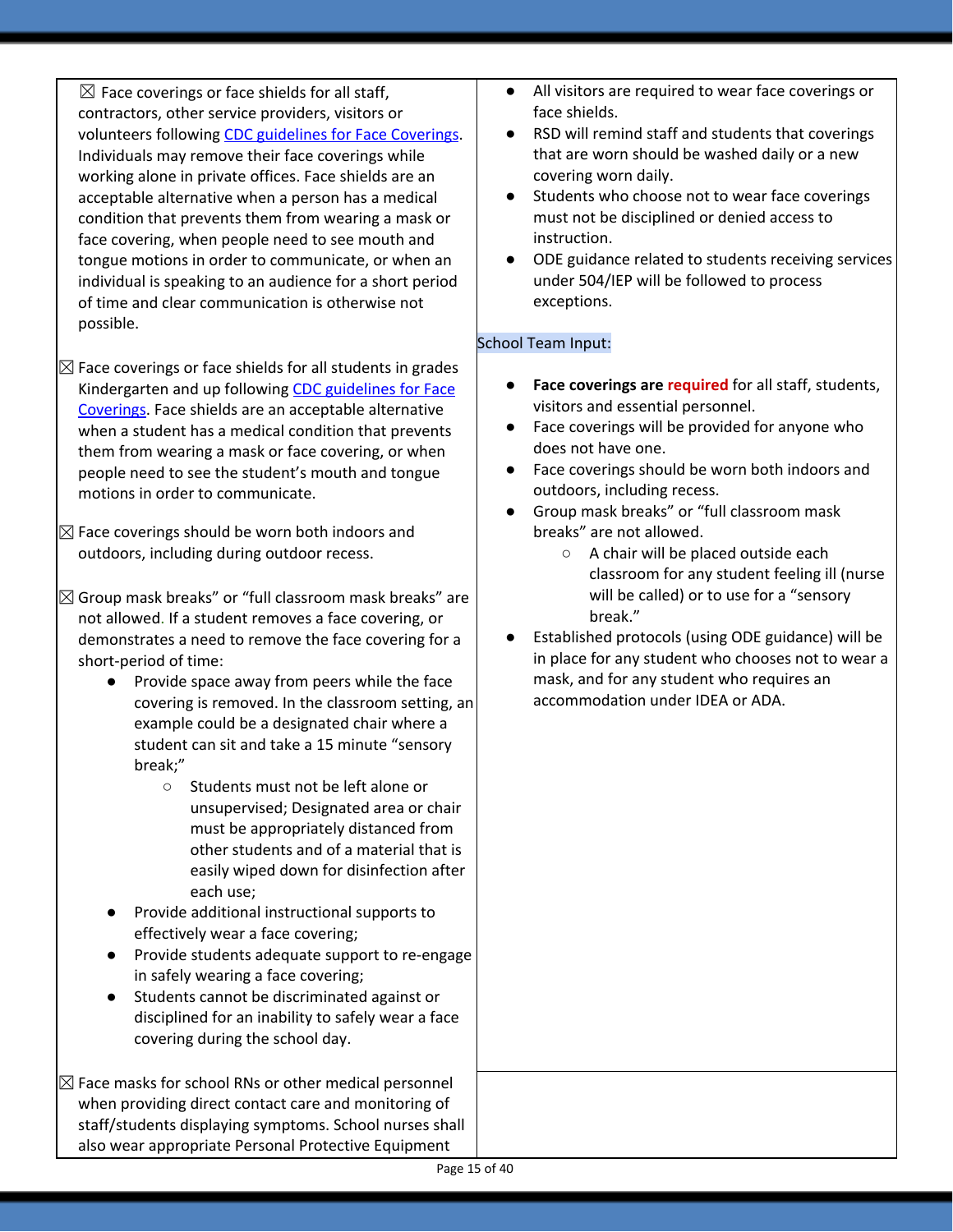(PPE) for their role. [Additional](https://www.oregon.gov/ode/students-and-family/healthsafety/Documents/Additional%20Considerations%20for%20Staff%20Working%20with%20Students%20with%20Complex%20Needs.pdf) guidance for nurses and health staff.

### **Accommodations under ADA or IDEA and providing FAPE while attending to Face Covering Guidance**

 $\boxtimes$  If any student requires an accommodation to meet the requirement for face coverings, districts and schools must limit the student's proximity to students and staff to the extent possible to minimize the possibility of exposure. Appropriate accommodations could include:

- Offering different types of face coverings and face shields that may meet the needs of the student.
- Spaces away from peers while the face covering is removed; students must not be left alone or unsupervised.
- Short periods of the educational day that do not include wearing the face covering, while following the other health strategies to reduce the spread of disease.
- Additional instructional supports to effectively wear a face covering.

 $\boxtimes$  For students with existing medical conditions and a physician's orders to not wear face coverings, or other health related concerns, schools/districts **must not** deny any in-person instruction.

 $\boxtimes$  Schools and districts must comply with the established IEP/504 plan prior to the closure of in-person instruction in March of 2020*,* or the current plan in effect for the student if appropriately developed after March of 2020.

- If a student eligible for, or receiving services under a 504/IEP, **cannot** wear a face covering due to the nature of the disability, the school or district must:
	- Review the 504/IEP to ensure access to instruction in a manner comparable to what was originally established in the student's plan including on-site instruction with accommodations or adjustments.
	- Not make placement determinations solely on the inability to wear a face covering.
	- Include updates to accommodations and modifications to support students in plans.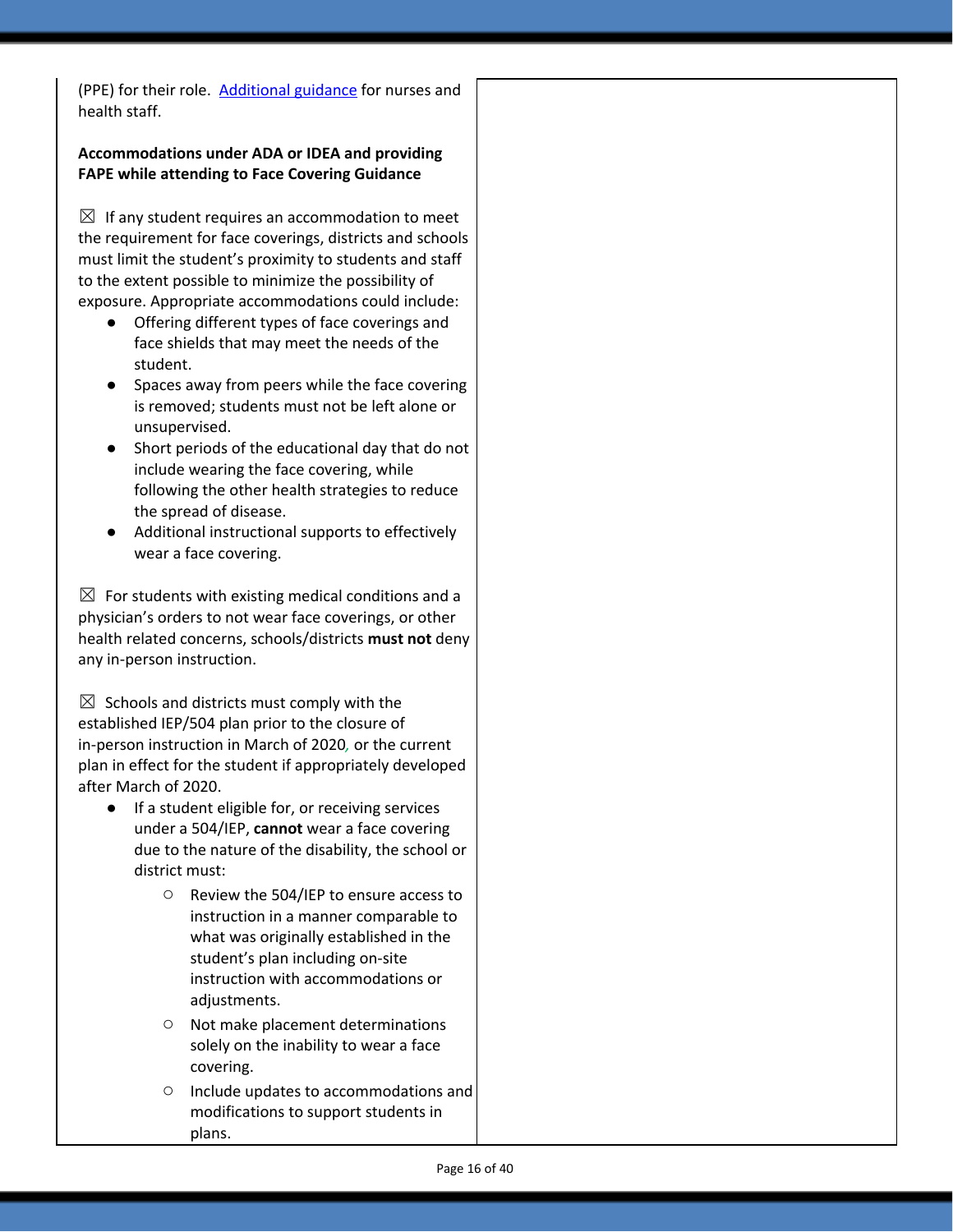- For students protected under ADA/IDEA, who abstain from wearing a face covering, or students whose families determine the student will not wear a face covering, the school or district must:
	- Review the 504/IEP to ensure access to instruction in a manner comparable to what was originally established in the student's plan.
	- The team must determine that the disability is not prohibiting the student from meeting the requirement.
		- If the team determines that the disability is prohibiting the student from meeting the requirement, follow the requirements for students eligible for, or receiving services under, a 504/IEP who cannot wear a face covering due to the nature of the disability,
		- If a student's 504/IEP plan included supports/goals/instruction for behavior or social emotional learning, the school team must evaluate the student's plan prior to providing instruction through Comprehensive Distance Learning.
	- Hold a 504/IEP meeting to determine equitable access to educational opportunities which may include limited in-person instruction, on-site instruction with accommodations, or Comprehensive Distance Learning.

 $\boxtimes$  For students not currently served under an IEP or 504, districts must consider whether or not student inability to consistently wear a face covering or face shield as required is due to a disability. Ongoing inability to meet this requirement may be evidence of the need for an evaluation to determine eligibility for support under IDEA or Section 504.

 $\boxtimes$  If a staff member requires an accommodation for the face covering or face shield requirements, districts and schools shall work to limit the staff member's proximity to students and staff to the extent possible to minimize the possibility of exposure.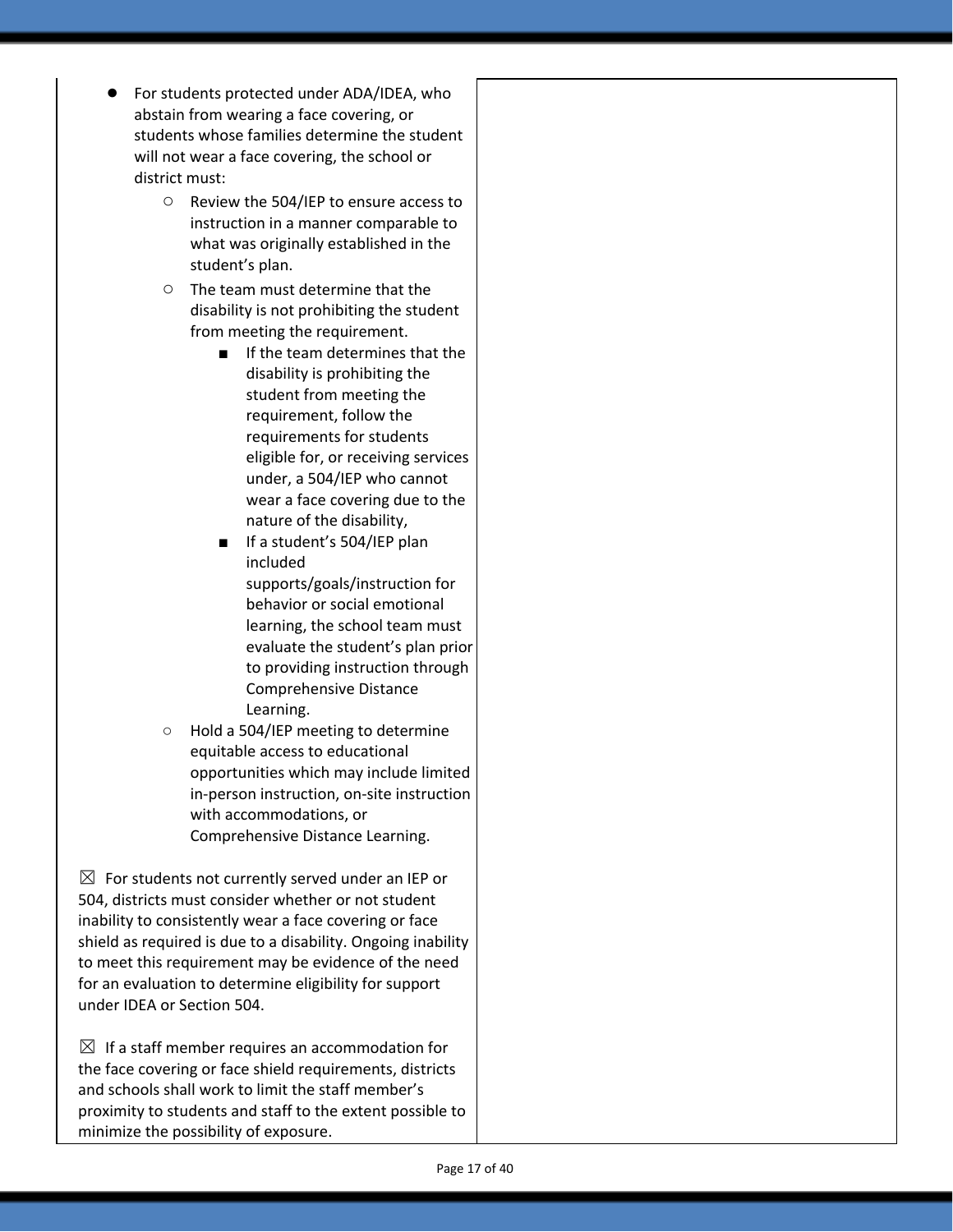### **1i. ISOLATION MEASURES**

| <b>OHA/ODE Requirements</b>                                                                                                                                                                                                                                                                                                                                                                                                                                                                                                                                                                                                                                                                                                                                                                                                                                                                                                                                                                               | <b>Hybrid/Onsite Plan</b>                                                                                                                                                                                                                                                                                                                                                                                                                                                                                                                                                                                                                                                                                                                                                                                                                                                                                                                                                                                                                                      |
|-----------------------------------------------------------------------------------------------------------------------------------------------------------------------------------------------------------------------------------------------------------------------------------------------------------------------------------------------------------------------------------------------------------------------------------------------------------------------------------------------------------------------------------------------------------------------------------------------------------------------------------------------------------------------------------------------------------------------------------------------------------------------------------------------------------------------------------------------------------------------------------------------------------------------------------------------------------------------------------------------------------|----------------------------------------------------------------------------------------------------------------------------------------------------------------------------------------------------------------------------------------------------------------------------------------------------------------------------------------------------------------------------------------------------------------------------------------------------------------------------------------------------------------------------------------------------------------------------------------------------------------------------------------------------------------------------------------------------------------------------------------------------------------------------------------------------------------------------------------------------------------------------------------------------------------------------------------------------------------------------------------------------------------------------------------------------------------|
| $\boxtimes$ Protocols for exclusion and isolation for sick students                                                                                                                                                                                                                                                                                                                                                                                                                                                                                                                                                                                                                                                                                                                                                                                                                                                                                                                                       | <b>District Protocol:</b>                                                                                                                                                                                                                                                                                                                                                                                                                                                                                                                                                                                                                                                                                                                                                                                                                                                                                                                                                                                                                                      |
| and staff whether identified at the time of bus pick-up,<br>arrival to school, or at any time during the school day.                                                                                                                                                                                                                                                                                                                                                                                                                                                                                                                                                                                                                                                                                                                                                                                                                                                                                      | Redmond School District Communicable Disease<br>$\bullet$<br>Plan<br>Each school principal (or designee) will connect<br>$\bullet$                                                                                                                                                                                                                                                                                                                                                                                                                                                                                                                                                                                                                                                                                                                                                                                                                                                                                                                             |
| $\boxtimes$ Protocols for assessment of students, as well as<br>exclusion and isolation protocols for sick students and<br>staff identified at the time of arrival or during the school<br>day.<br>Work with school nurses, health care providers,<br>or other staff with expertise to determine<br>necessary modifications to areas where<br>staff/students will be isolated. If two students<br>present COVID-19 symptoms at the same time,<br>they must be isolated at once. If separate rooms<br>are not available, ensure that six feet distance is<br>maintained. Do not assume they have the same<br>illness.<br>Consider required physical arrangements to<br>reduce risk of disease transmission.<br>Plan for the needs of generally well students<br>$\bullet$<br>who need medication or routine treatment, as<br>well as students who may show signs of illness.<br>Additional guidance for nurses and health staff<br>for providing care to students with complex<br>needs.                   | weekly with school nurse on updates for plan and<br>isolation measures taken to that point.<br>All students who become ill at school with<br>$\bullet$<br>excludable symptoms will remain at school<br>supervised by staff until parents can pick them up<br>in the designated isolation area. Student will be<br>provided a facial covering (if they can safely wear<br>one). Staff should wear a facial covering and<br>maintain physical distancing, but never leave a child<br>unattended.<br>While exercising caution to maintain (ensure) safety<br>$\bullet$<br>is appropriate when working with children<br>exhibiting symptoms, it is also critical that staff<br>maintain sufficient composure and disposition so as<br>not to unduly worry a student or family.<br>Staff will maintain student confidentiality as<br>$\bullet$<br>appropriate.<br>Daily logs must be maintained containing the<br>following:<br>Name of students sent home for illness,<br>$\bigcirc$<br>cause of illness, time of onset, as per<br>designated communicable disease |
| $\boxtimes$ Students and staff who report or develop symptoms<br>must be isolated in a designated isolation area in the<br>school, with adequate space and staff supervision and<br>symptom monitoring by a school nurse, other<br>school-based health care provider or school staff until<br>they are able to go home. Anyone providing supervision<br>and symptom monitoring must wear appropriate face<br>covering or face shields.<br>School nurse and health staff in close contact<br>with symptomatic individuals (less than 6 feet)<br>should wear a medical-grade face mask. Other<br>Personal Protective Equipment (PPE) may be<br>needed depending on symptoms and care<br>provided. Consult a nurse or health care<br>professional regarding appropriate use of PPE.<br>Any PPE used during care of a symptomatic<br>individual should be properly removed and<br>disposed of prior to exiting the care space, and<br>hands washed after removing PPE.<br>After removing PPE, hands should be | surveillance logs<br>Name of students visiting the office for<br>$\circ$<br>illness symptoms, even if not sent home, as<br>per routine health logs<br>Staff and students with known or suspected<br>COVID-19 cannot remain at school. Refer to OHA<br>guidance for current protocols regarding quarantine<br>and return to school.<br><b>School Team Input:</b><br>Defer to district Communicable Disease<br>Management Plan for appropriate isolation<br>determination and processes. Consultation will<br>occur between the school Nurse, principal and<br>RSD's Covid Response Team.                                                                                                                                                                                                                                                                                                                                                                                                                                                                        |

immediately cleaned with soap and water for at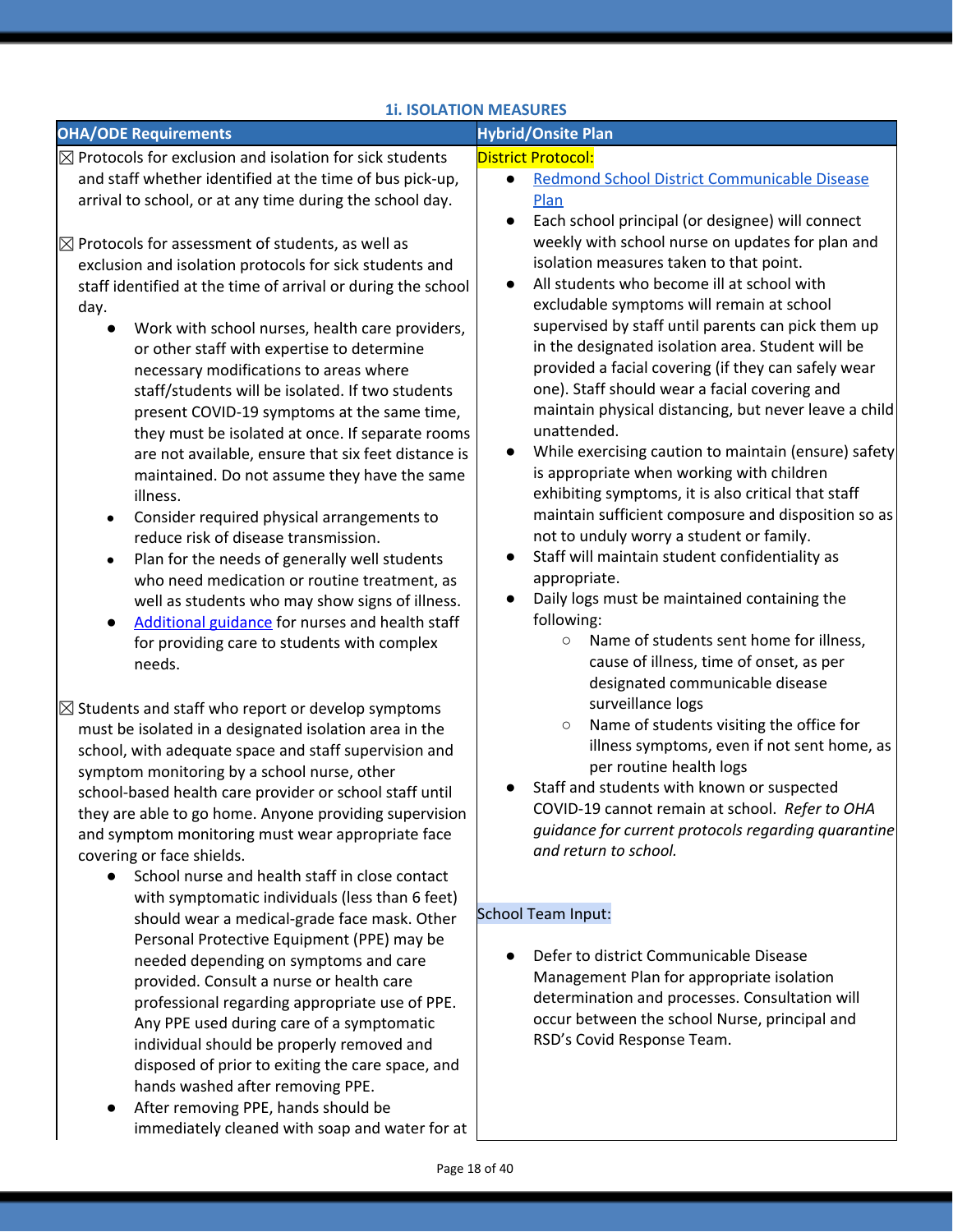| least 20 seconds. If soap and water are not<br>available, hands can be cleaned with an<br>alcohol-based hand sanitizer that contains<br>60-95% alcohol.<br>If able to do so safely, a symptomatic individual<br>$\bullet$<br>should wear a face covering.<br>To reduce fear, anxiety, or shame related to<br>isolation, provide clear explanation of<br>procedures, including use of PPE and<br>handwashing. |
|--------------------------------------------------------------------------------------------------------------------------------------------------------------------------------------------------------------------------------------------------------------------------------------------------------------------------------------------------------------------------------------------------------------|
| $\boxtimes$ Establish procedures for safely transporting anyone who<br>is sick to their home or to a health care facility.                                                                                                                                                                                                                                                                                   |
| $\boxtimes$ Staff and students who are ill must stay home from<br>school and must be sent home if they become ill at<br>school, particularly if they have COVID-19 symptoms.<br>Refer to table in "Planning for COVID-19 Scenarios in<br>Schools."                                                                                                                                                           |
| $\boxtimes$ Involve school nurses, School Based Health Centers, or<br>staff with related experience (Occupational or Physical<br>Therapists) in development of protocols and assessment<br>of symptoms (where staffing exists).                                                                                                                                                                              |
| $\boxtimes$ Record and monitor the students and staff being isolated<br>or sent home for the LPHA review.                                                                                                                                                                                                                                                                                                    |
| $\boxtimes$ The school must provide a remote learning option for<br>students who are required to be temporarily off-site for<br>isolation and quarantine.                                                                                                                                                                                                                                                    |



## **2. Facilities and School Operations**

Some activities and areas will have a higher risk for spread (e.g., band, choir, science labs, locker rooms). When engaging in these activities within the school setting, schools will need to consider additional physical distancing or conduct the activities outside (where feasible). Additionally, schools should consider sharing explicit risk statements for higher risk activities (see section 5f of the *Ready Schools, Safe Learners* guidance).

| <b>ZA. ENROLLIVIENT</b>                                                                                                                      |                                                                                            |  |
|----------------------------------------------------------------------------------------------------------------------------------------------|--------------------------------------------------------------------------------------------|--|
| <b>OHA/ODE Requirements</b>                                                                                                                  | <b>Hybrid/Onsite Plan</b>                                                                  |  |
| $\boxtimes$ Enroll all students (includes foreign exchange students)<br>following the standard Oregon Department of Education<br>guidelines. | <b>District Protocol:</b><br>Schools will enroll all students following ODE<br>guidelines. |  |

### **2a. ENROLLMENT**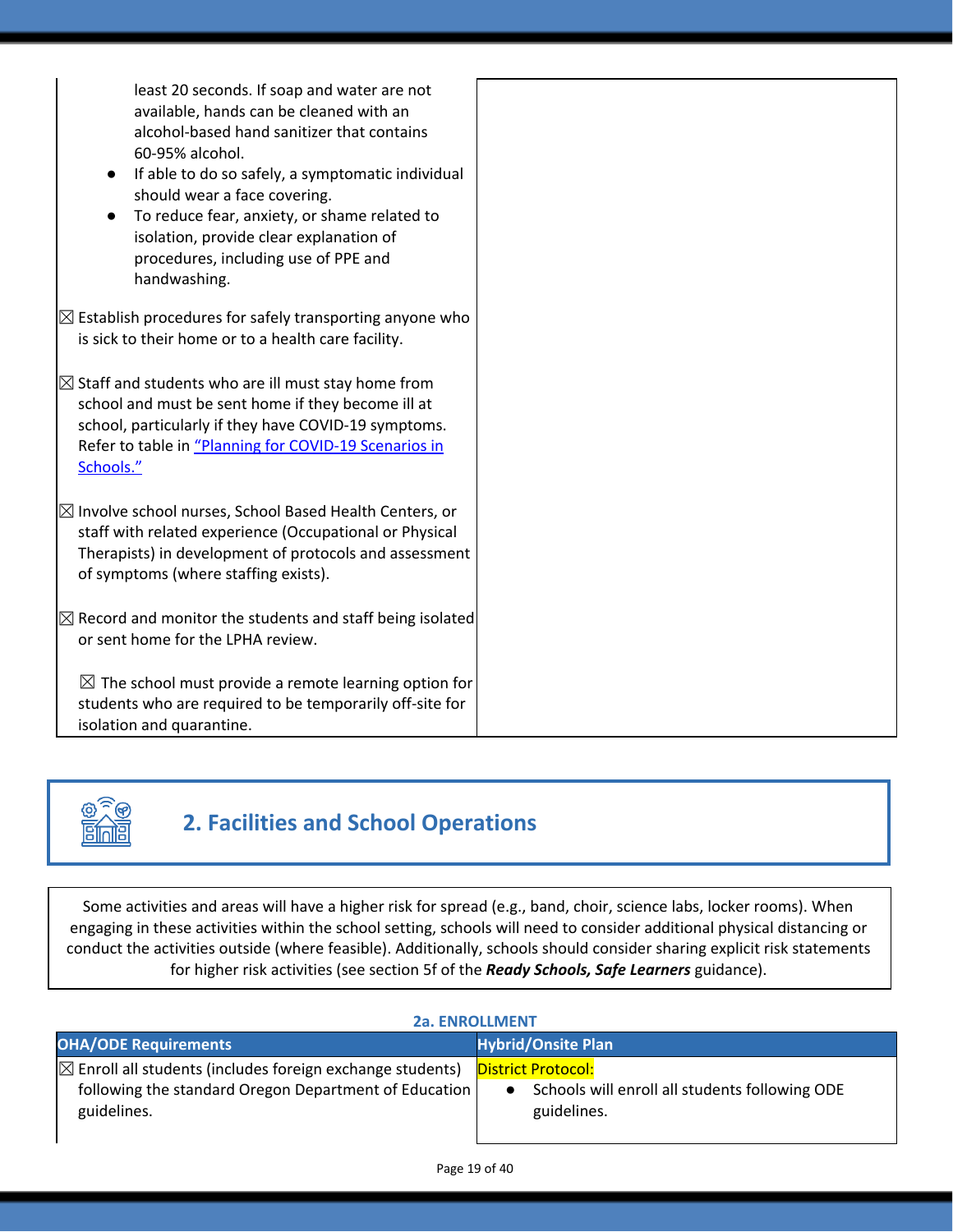$\boxtimes$  The temporary suspension of the 10-day drop rule does not change the rules for the initial enrollment date for students:

- The ADM enrollment date for a student is the first day of the student's actual attendance.
- A student with fewer than 10 days of absence at the beginning of the school year may be counted in membership prior to the first day of attendance, but not prior to the first calendar day of the school year.
- If a student does not attend during the first 10 session days of school, the student's ADM enrollment date must reflect the student's actual first day of attendance.
- Students who were anticipated to be enrolled, but who do not attend at any time must not be enrolled and submitted in ADM.

 $\boxtimes$  If a student has stopped attending for 10 or more days, districts must continue to try to engage the student. At a minimum, districts must attempt to contact these students and their families weekly to either encourage attendance or receive confirmation that the student has transferred or has withdrawn from school. This includes students who were scheduled to start the school year, but who have not yet attended.

 $\boxtimes$  When enrolling a student from another school, schools must request documentation from the prior school within 10 days of enrollment per OAR 581-021-0255 to make all parties aware of the transfer. Documentation obtained directly from the family does not relieve the school of this responsibility. After receiving documentation from another school that a student has enrolled, drop that student from your roll.

 $\boxtimes$  Design attendance policies to account for students who do not attend in-person due to student or family health and safety concerns.

 $\boxtimes$  When a student has a pre-excused absence or COVID-19 absence, the school district must reach out to offer support at least weekly until the student has resumed their education.

 $\boxtimes$  When a student is absent beyond 10 days and meets the criteria for continued enrollment due to the temporary suspension of the 10 day drop rule, continue to count them as absent for those days and include those days in your Cumulative ADM reporting.

- Students will not be unenrolled for non-attendance associated with high-risk status or COVID symptoms.
- RSD will follow ODE guidance for attendance policies. ODE Guidance released Aug. 11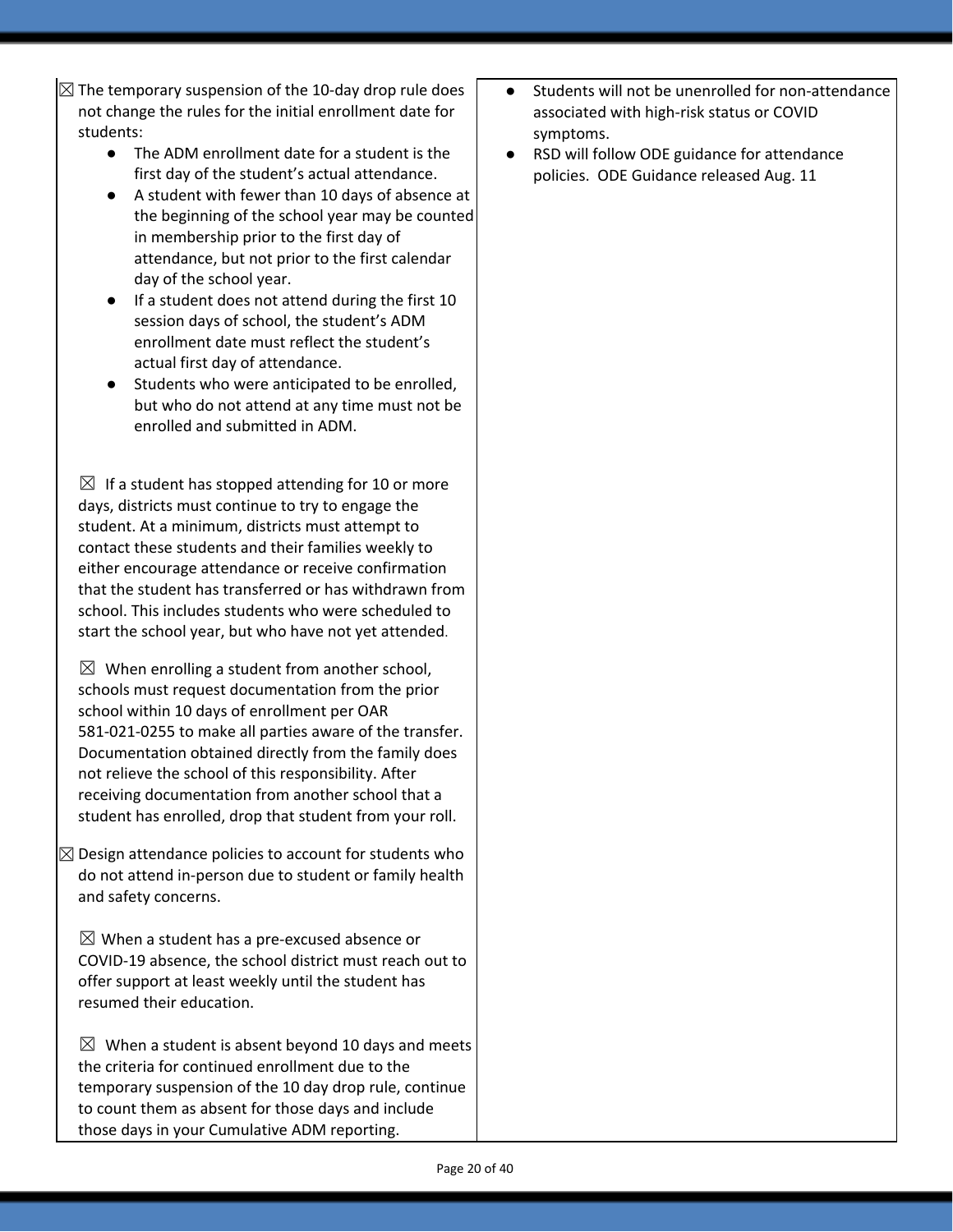| <b>2b. ATTENDANCE</b>                                                                                                                                                                                                                                                                                                                                                                                                                                                                                                                                                                                                                                                                                                                                                                                                                                                                                                                                                                                                                                                                                                                                                                                                                                                                                                                                                                                                                                                                                                                        |                                                                                                                                                                                                                                                                                                                                                                                                                                                                                                                                                                                                                                                                                                                                                                                                                                                                                                                                                                                                                                                                                                                                                                                                                                                                                                                                                                                                                                                                                                                                                                                                                                                                                                                                                                                                                                                                                                                                                                                                                                                                            |  |  |
|----------------------------------------------------------------------------------------------------------------------------------------------------------------------------------------------------------------------------------------------------------------------------------------------------------------------------------------------------------------------------------------------------------------------------------------------------------------------------------------------------------------------------------------------------------------------------------------------------------------------------------------------------------------------------------------------------------------------------------------------------------------------------------------------------------------------------------------------------------------------------------------------------------------------------------------------------------------------------------------------------------------------------------------------------------------------------------------------------------------------------------------------------------------------------------------------------------------------------------------------------------------------------------------------------------------------------------------------------------------------------------------------------------------------------------------------------------------------------------------------------------------------------------------------|----------------------------------------------------------------------------------------------------------------------------------------------------------------------------------------------------------------------------------------------------------------------------------------------------------------------------------------------------------------------------------------------------------------------------------------------------------------------------------------------------------------------------------------------------------------------------------------------------------------------------------------------------------------------------------------------------------------------------------------------------------------------------------------------------------------------------------------------------------------------------------------------------------------------------------------------------------------------------------------------------------------------------------------------------------------------------------------------------------------------------------------------------------------------------------------------------------------------------------------------------------------------------------------------------------------------------------------------------------------------------------------------------------------------------------------------------------------------------------------------------------------------------------------------------------------------------------------------------------------------------------------------------------------------------------------------------------------------------------------------------------------------------------------------------------------------------------------------------------------------------------------------------------------------------------------------------------------------------------------------------------------------------------------------------------------------------|--|--|
| <b>OHA/ODE Requirements</b>                                                                                                                                                                                                                                                                                                                                                                                                                                                                                                                                                                                                                                                                                                                                                                                                                                                                                                                                                                                                                                                                                                                                                                                                                                                                                                                                                                                                                                                                                                                  | <b>Hybrid/Onsite Plan</b>                                                                                                                                                                                                                                                                                                                                                                                                                                                                                                                                                                                                                                                                                                                                                                                                                                                                                                                                                                                                                                                                                                                                                                                                                                                                                                                                                                                                                                                                                                                                                                                                                                                                                                                                                                                                                                                                                                                                                                                                                                                  |  |  |
| $\boxtimes$ Grades K-5 (self-contained): Attendance must be taken<br>at least once per day for all students enrolled in school,<br>regardless of the instructional model (On-Site, Hybrid,<br>Comprehensive Distance Learning, online schools).<br>$\boxtimes$ Grades 6-12 (individual subject): Attendance must be<br>taken at least once for each scheduled class that day for<br>all students enrolled in school, regardless of the<br>instructional model (On-Site, Hybrid, Comprehensive<br>Distance Learning, online schools).<br>$\boxtimes$ Alternative Programs: Some students are reported in<br>ADM as enrolled in a non-standard program (such as<br>tutorial time), with hours of instruction rather than days<br>present and days absent. Attendance must be taken at<br>least once for each scheduled interaction with each<br>student, so that local systems can track the student's<br>attendance and engagement. Reported hours of<br>instruction continue to be those hours in which the<br>student was present.<br>$\boxtimes$ Online schools that previously followed a two<br>check-in per week attendance process must follow the<br>Comprehensive Distance Learning requirements for<br>checking and reporting attendance.<br>$\boxtimes$ Provide families with clear and concise descriptions<br>of student attendance and participation expectations as<br>well as family involvement expectations that take into<br>consideration the home environment, caregiver's work<br>schedule, and mental/physical health. | <b>District Protocol:</b><br>RSD will follow ODE guidance for attendance<br>$\bullet$<br>policies. ODE Guidance released Aug. 11<br>Grades K-5: Attendance must be taken at least once<br>$\bullet$<br>per day for all students enrolled in school,<br>regardless of the instructional model (On-Site,<br>Hybrid, Comprehensive Distance Learning).<br>Grades 6-12: Attendance must be taken at least<br>once for each scheduled class that day for all<br>students enrolled in school, regardless of the<br>instructional model (On-Site, Hybrid,<br>Comprehensive Distance Learning).<br>Provide families with clear and concise descriptions<br>of student attendance and participation<br>expectations as well as family involvement<br>expectations that take into consideration the home<br>environment, caregiver's work schedule, and<br>mental/physical health.<br>For On-Site Instructional Models, prior attendance<br>$\bullet$<br>and reporting practices are unchanged and should<br>meet the requirements described in this section<br>and can be informed by the recommendations<br>presented.<br>For any Hybrid Instructional Model or<br>Comprehensive Distance Learning, ODE is<br>establishing the following definitions and guidance:<br>Attendance includes both participation in class<br>activities and interaction with a licensed or<br>registered teacher during a school day or<br>interactions with educational assistants and<br>paraprofessionals through teacher designed and<br>facilitated processes. Interaction can be evidenced<br>by any of the following or reasonable equivalents:<br>Participating in a video class;<br>$\circ$<br>Communication from the student to the<br>$\circ$<br>teacher via chat, text message or email;<br>A phone call with the student, or, for<br>$\circ$<br>younger students, with the parent;<br>Posting completed coursework to a<br>$\circ$<br>learning<br>management system or web-based<br>$\circ$<br>platform or via email; or<br>Turning in completed coursework on a<br>$\circ$<br>given day. |  |  |

● When there is no evidence of student interaction during a 24-hour period surrounding a scheduled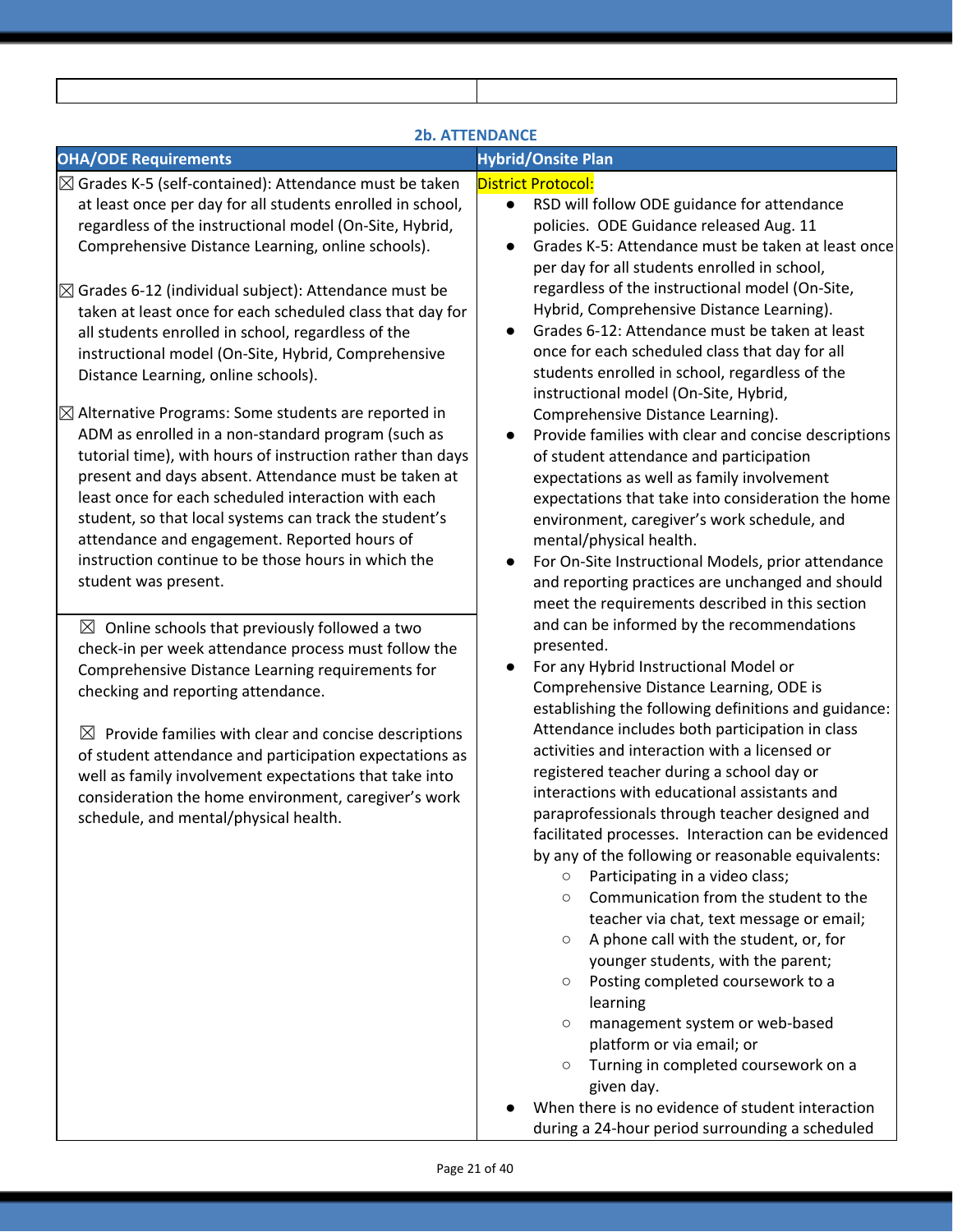| school day as described, students are reported as<br>absent. A day present for attendance may not be<br>claimed for weekends or holidays, per ORS 336.010<br>and 187.010, or any other day during which a<br>licensed or registered teacher is not available to<br>students. |  |
|------------------------------------------------------------------------------------------------------------------------------------------------------------------------------------------------------------------------------------------------------------------------------|--|
|                                                                                                                                                                                                                                                                              |  |

| <b>2c. TECHNOLOGY</b>                                                                                                                                                                                                                                                                                                                                                                                                                                                                                |                                                                                                                                                                                                                                                                                                                                                                                                                                                                                                                                                                                                                                                                                                                                                                                                                                                                                                                                                                                                                                                                                                                                                                                |  |  |
|------------------------------------------------------------------------------------------------------------------------------------------------------------------------------------------------------------------------------------------------------------------------------------------------------------------------------------------------------------------------------------------------------------------------------------------------------------------------------------------------------|--------------------------------------------------------------------------------------------------------------------------------------------------------------------------------------------------------------------------------------------------------------------------------------------------------------------------------------------------------------------------------------------------------------------------------------------------------------------------------------------------------------------------------------------------------------------------------------------------------------------------------------------------------------------------------------------------------------------------------------------------------------------------------------------------------------------------------------------------------------------------------------------------------------------------------------------------------------------------------------------------------------------------------------------------------------------------------------------------------------------------------------------------------------------------------|--|--|
| <b>OHA/ODE Requirements</b>                                                                                                                                                                                                                                                                                                                                                                                                                                                                          | <b>Hybrid/Onsite Plan</b>                                                                                                                                                                                                                                                                                                                                                                                                                                                                                                                                                                                                                                                                                                                                                                                                                                                                                                                                                                                                                                                                                                                                                      |  |  |
| $\boxtimes$ Update procedures for district-owned or school-owned<br>devices to match cleaning requirements (see section 2d<br>of the Ready Schools, Safe Learners guidance).<br>$\boxtimes$ Procedures for return, inventory, updating, and<br>redistributing district-owned devices must meet physical<br>distancing requirements.<br>$\boxtimes$ If providing learning outside and allowing students to<br>engage with devices during the learning experiences,<br>provide safe charging stations. | District Protocol:<br><b>Cleaning Requirements:</b><br>Chromebook Cart:<br>To the extent possible, students must use<br>$\circ$<br>same Chromebook every day<br>Leave cart door open during the day<br>$\circ$<br>Minimize the number of times a student<br>$\circ$<br>must go to the cart<br>Consider storing devices in desks during the<br>$\circ$<br>day and moving them back to carts for<br>charging at the end of day<br>Sanitize exterior of cart daily<br>$\circ$<br>Sanitize device charging cords daily<br>$\circ$<br>Computer Lab Classroom:<br>o To the extent possible, students should use<br>the same workspace daily (keyboard,<br>mouse, tower and table)<br>Sanitize the workspace between each<br>$\circ$<br>cohort of students<br>Open Lab Spaces (library, career center)<br>Individual users must sanitize the work<br>space before and after each use<br>Repair, inventory, distribution or updating<br>Masks must be worn when 6ft between people<br>$\bullet$<br>can't be maintained<br>Gloves will be used by RSD Tech staff<br>Clean and sanitize each device brought in for<br>$\bullet$<br>updates, repair, return, inventory, or redistribution |  |  |
|                                                                                                                                                                                                                                                                                                                                                                                                                                                                                                      |                                                                                                                                                                                                                                                                                                                                                                                                                                                                                                                                                                                                                                                                                                                                                                                                                                                                                                                                                                                                                                                                                                                                                                                |  |  |

### **2d. SCHOOL SPECIFIC FUNCTIONS/FACILITY FEATURES**

|  | <b>OHA/ODE Requirements</b> |
|--|-----------------------------|
|--|-----------------------------|

**Hybrid/Onsite Plan**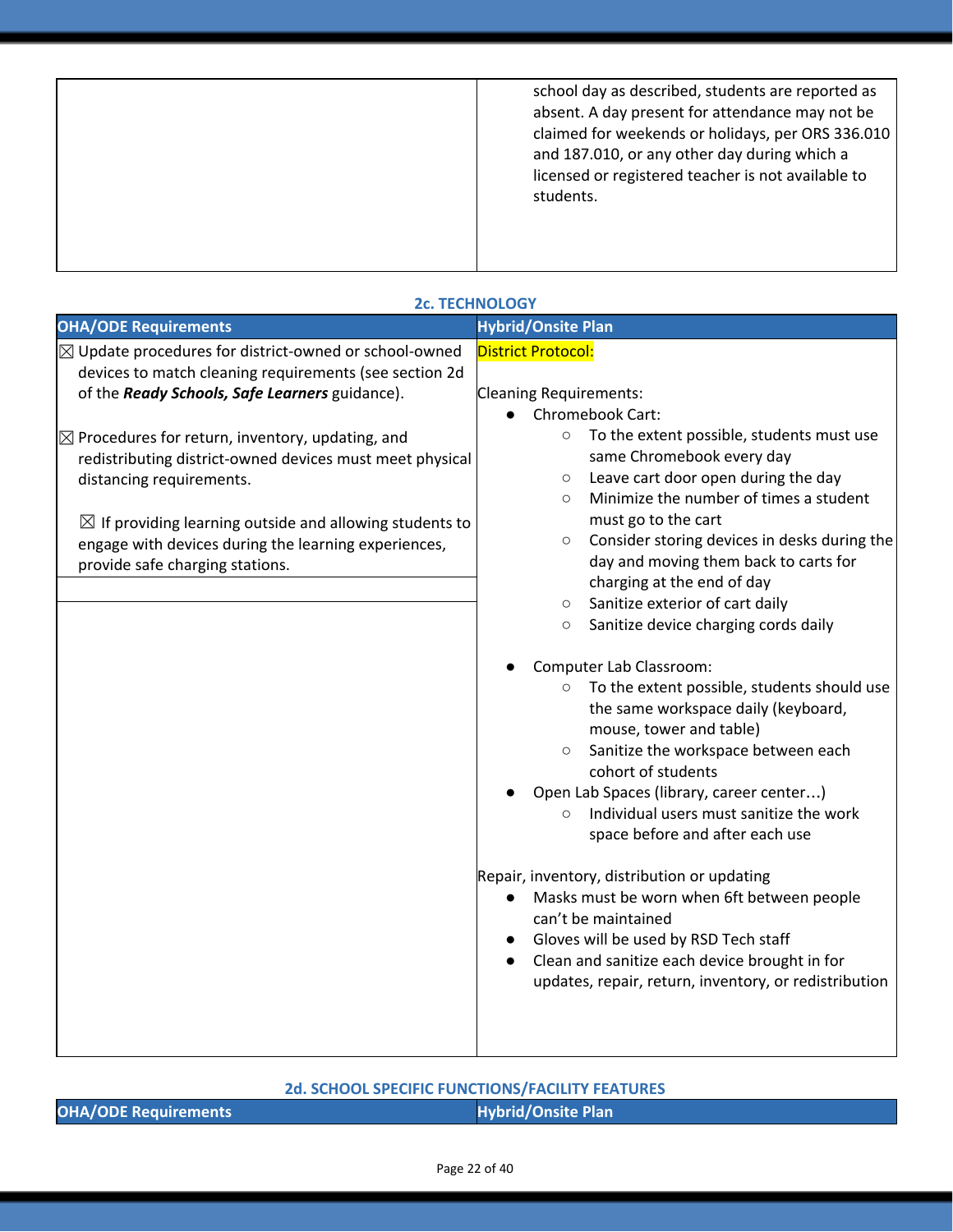- ☒**Handwashing:** All people on campus should be advised and encouraged to wash their hands frequently.
- ☒**Equipment:** Develop and use sanitizing protocols for all equipment used by more than one individual or purchase equipment for individual use.
- ☒**Events:** Cancel, modify, or postpone field trips, assemblies, athletic events, practices, special performances, school-wide parent meetings and other large gatherings to meet requirements for physical distancing.
- ☒**Transitions/Hallways:** Limit transitions to the extent possible. Create hallway procedures to promote physical distancing and minimize gatherings.
- ☒**Personal Property**: Establish policies for personal property being brought to school (e.g., refillable water bottles, school supplies, headphones/earbuds, cell phones, books, instruments, etc.). If personal items are brought to school, they must be labeled prior to entering school and use should be limited to the item owner.

#### District Protocol:

Requirements for After School Programs and Community Facility Use **(Operations Dept.)**

### Elementary Common Protocols:

- **Field Trips: Field trips will be designed virtually for** the school year.
- **Events:** All assemblies, athletic events, practices, special performances, schoolwide parent meetings and other large gatherings will be cancelled or held in a virtual format.
- Personal Property: Each classroom will have a limit on the number of personal items brought in to school. A full list will be sent home prior to class starting with allowable items. If personal items are brought to school, they must be labeled prior to entering school and not shared with other students. Personal property will be stored and used individually.

### School Team Input:

- **Handwashing:** Students/staff will wash their hands frequently as per ODE Guidelines. Wash/sanitize hands when entering the classroom in the morning. Wash/sanitize hands prior to using the bathroom, transition to another location (gym, ERC, Title), recess and lunch. In addition, nurse/staff will reinforce hand washing protocols on a regular basis and signage will be placed near common sinks and bathrooms.
- **Equipment:** Cleaning and indoor equipment (e.g., PE equipment, chromebooks) will be done by Tumalo staff between cohort groups and/or multiple student uses. Classroom equipment will be disinfected on a nightly basis. The staff in charge of the student group or location will be in charge of sanitation.
- **Transitions/Hallways:** Eliminate transitions to the greatest extent possible. Stagger groups of students when transitions are required. Utilize multiple exit points when possible to restrict student interactions. \*Move efficiently from one classroom to the next to limit exposure if 6ft distance cannot be maintained.
- Install floor spots (6ft apart) outside bathrooms and in the gym hallway for students to stand if they are waiting for the bathroom or to enter the gym.
- Install floor spots outside the gym (6ft apart) for students waiting to enter.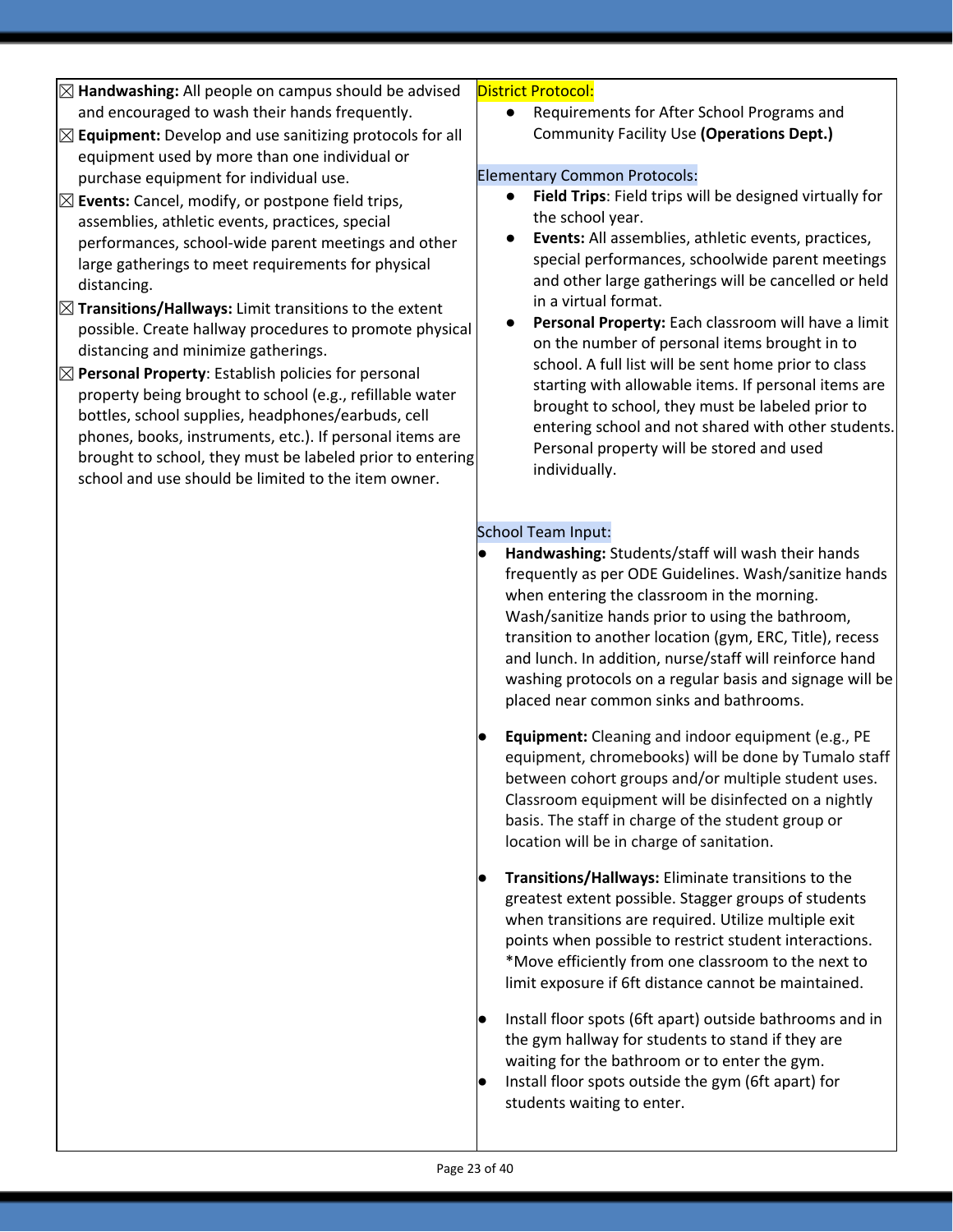### **2e. ARRIVAL AND DISMISSAL**

| <b>OHA/ODE Requirements</b><br>$\boxtimes$ Physical distancing, stable cohorts, square footage, and<br>cleaning requirements must be maintained during arrival<br>$\bullet$                                                                                                                                                                                                                                                                                                                                                                                                                                                                                                                                            | <b>Hybrid/Onsite Plan</b><br><b>District Protocol:</b><br>Informed by Transportation Plan (2i.)                                                                                                                                                                                                                                                                                                                                                                                                                                                                                                                                                                                                                                                                                                                                                                                                                                                                                                                                                                                                                                                                                                                                                                                                                                                                                                                                                                                                                                                                                                                                                                                                                                                                                                                                                        |
|------------------------------------------------------------------------------------------------------------------------------------------------------------------------------------------------------------------------------------------------------------------------------------------------------------------------------------------------------------------------------------------------------------------------------------------------------------------------------------------------------------------------------------------------------------------------------------------------------------------------------------------------------------------------------------------------------------------------|--------------------------------------------------------------------------------------------------------------------------------------------------------------------------------------------------------------------------------------------------------------------------------------------------------------------------------------------------------------------------------------------------------------------------------------------------------------------------------------------------------------------------------------------------------------------------------------------------------------------------------------------------------------------------------------------------------------------------------------------------------------------------------------------------------------------------------------------------------------------------------------------------------------------------------------------------------------------------------------------------------------------------------------------------------------------------------------------------------------------------------------------------------------------------------------------------------------------------------------------------------------------------------------------------------------------------------------------------------------------------------------------------------------------------------------------------------------------------------------------------------------------------------------------------------------------------------------------------------------------------------------------------------------------------------------------------------------------------------------------------------------------------------------------------------------------------------------------------------|
|                                                                                                                                                                                                                                                                                                                                                                                                                                                                                                                                                                                                                                                                                                                        |                                                                                                                                                                                                                                                                                                                                                                                                                                                                                                                                                                                                                                                                                                                                                                                                                                                                                                                                                                                                                                                                                                                                                                                                                                                                                                                                                                                                                                                                                                                                                                                                                                                                                                                                                                                                                                                        |
| and dismissal procedures.<br>$\boxtimes$ Create schedule(s) and communicate staggered arrival<br>and/or dismissal times.<br>$\boxtimes$ Assign students or cohorts to an entrance; assign staff<br>member(s) to conduct visual screenings (see section 1f<br>of the Ready Schools, Safe Learners guidance).<br>$\boxtimes$ Ensure accurate sign-in/sign-out protocols to help                                                                                                                                                                                                                                                                                                                                          | Individual buildings will develop plan for<br>$\bigcirc$<br>getting students to and from the building.<br>Cohorts will be assigned to an entrance.<br>$\circ$<br>Hand sanitizer dispensers will be installed<br>$\circ$<br>near all entry doors.<br>School Team Input:                                                                                                                                                                                                                                                                                                                                                                                                                                                                                                                                                                                                                                                                                                                                                                                                                                                                                                                                                                                                                                                                                                                                                                                                                                                                                                                                                                                                                                                                                                                                                                                 |
| $\bullet$<br>facilitate contact tracing by the LPHA. Sign-in procedures<br>are not a replacement for entrance and screening<br>requirements. Students entering school after arrival<br>times must be screened for the primary symptoms of<br>concern.<br>Eliminate shared pen and paper sign-in/sign-out<br>$\bullet$<br>sheets.<br>Ensure hand sanitizer is available if signing<br>children in or out on an electronic device.<br>$\boxtimes$<br>Ensure alcohol-based hand sanitizer (with 60-95%<br>alcohol) dispensers are easily accessible near all entry<br>doors and other high-traffic areas. Establish and clearly<br>communicate procedures for keeping caregiver<br>drop-off/pick-up as brief as possible. | Each requirement in this section (see box to left)<br>Physical distancing, stable cohorts, sq. footage, and<br>cleaning requirements must be maintained during<br>arrival and dismissal procedures.<br>Create schedule(s) and communicate staggered<br>arrival and/or dismissal times. *This will be sent<br>electronically to parents and posted on our Tumalo<br>Website.<br>Arrival--As students arrive they will report directly<br>to the classroom through assigned doors (signage<br>will help direct them). Utilize multiple entry doors<br>to eliminate interaction in hallways ex. 2 front<br>doors, 2 back doors, 4th grade classrooms enter<br>through their back classroom doors. *Teach social<br>distancing requirements as students enter the<br>school grounds. Bus riders will enter the building<br>through two assigned front doors to minimize<br>student interaction.<br>Dismissal--Staggered dismissal (Kinder and 1st leave<br>at 2:55). Staggered dismissal for bus riders &<br>walkers. * Older siblings will also be dismissed early.<br>Utilize multiple exit doors to eliminate interaction<br>in hallways ex. 2 front doors, 2 back doors, 4th<br>grade classrooms dismiss out their back doors.<br>*Teach social distancing requirements for bus area<br>and walkers including signage and painted or<br>removable spots for students to stand on.<br>Each rider will line up by their clearly<br>$\circ$<br>marked route number.<br>Students/cohorts will have a designated<br>entrance/exit door. Daily visual checks by Tumalo<br>staff as students enter the building and/or<br>classroom.<br>Contact tracing will be done by taking attendance in<br>Synergy.<br>Hand sanitizer dispensers have been installed near<br>all entry doors and other high traffic areas.<br>Clearly communicate procedures for keeping |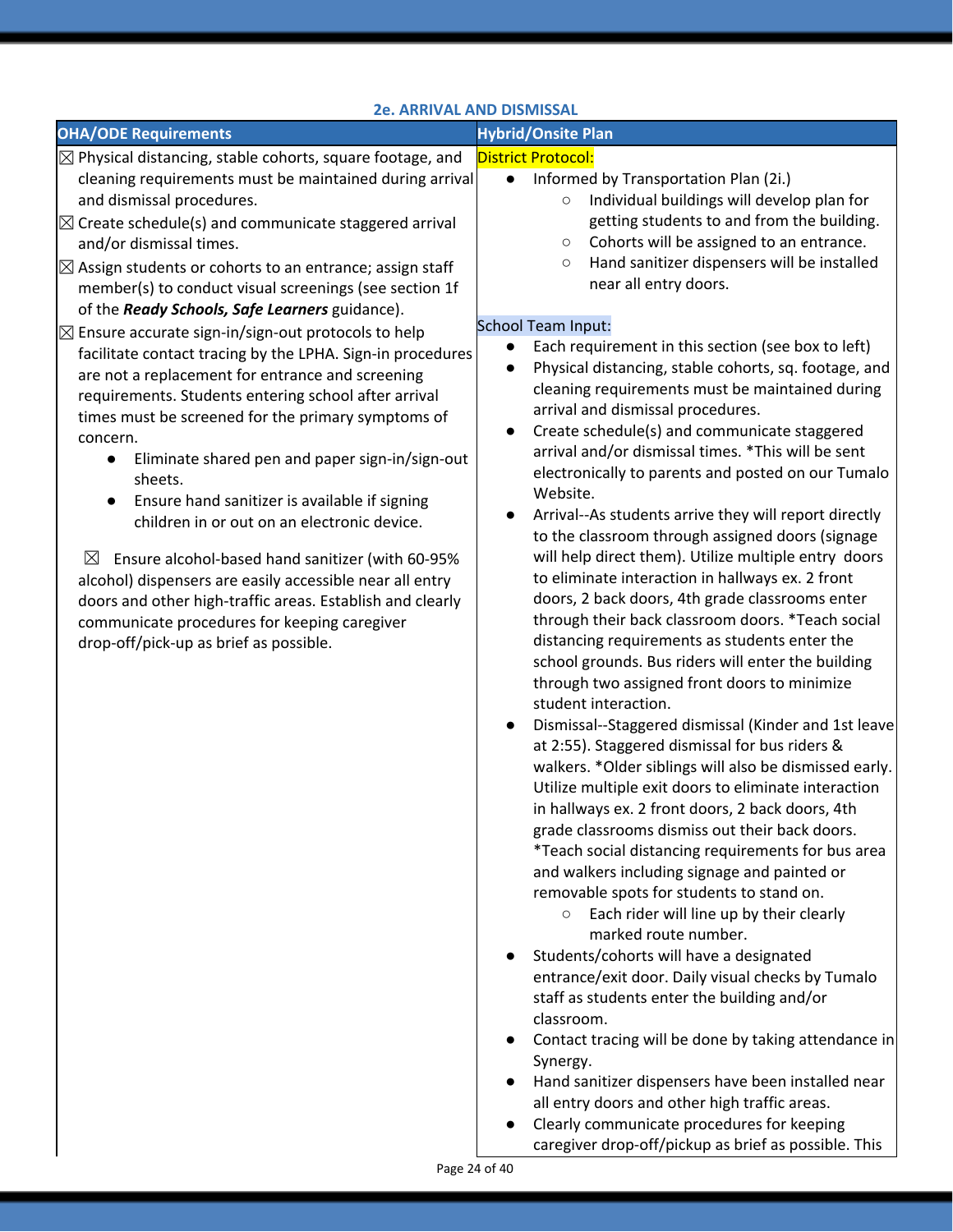| will be communicated electronically to parents and |  |
|----------------------------------------------------|--|
| posted on our webpage.                             |  |

|                                                                                                                                                                                                                                                                                                                                                                                                                                                                                                                                                                                                                                                                                                                                                                                                                                                                                                                                                                                                                 | 2f. CLASSROOMS/REPURPOSED LEARNING SPACES                                                                                                                                                                                                                                                                                                                                                                                                                                                                                                                                                                                                                                                                                                                                                                                                                                                                                                                                                                                                                                                                                                                                                                                                                                                                                                                                                                                                   |  |
|-----------------------------------------------------------------------------------------------------------------------------------------------------------------------------------------------------------------------------------------------------------------------------------------------------------------------------------------------------------------------------------------------------------------------------------------------------------------------------------------------------------------------------------------------------------------------------------------------------------------------------------------------------------------------------------------------------------------------------------------------------------------------------------------------------------------------------------------------------------------------------------------------------------------------------------------------------------------------------------------------------------------|---------------------------------------------------------------------------------------------------------------------------------------------------------------------------------------------------------------------------------------------------------------------------------------------------------------------------------------------------------------------------------------------------------------------------------------------------------------------------------------------------------------------------------------------------------------------------------------------------------------------------------------------------------------------------------------------------------------------------------------------------------------------------------------------------------------------------------------------------------------------------------------------------------------------------------------------------------------------------------------------------------------------------------------------------------------------------------------------------------------------------------------------------------------------------------------------------------------------------------------------------------------------------------------------------------------------------------------------------------------------------------------------------------------------------------------------|--|
| <b>OHA/ODE Requirements</b>                                                                                                                                                                                                                                                                                                                                                                                                                                                                                                                                                                                                                                                                                                                                                                                                                                                                                                                                                                                     | <b>Hybrid/Onsite Plan</b>                                                                                                                                                                                                                                                                                                                                                                                                                                                                                                                                                                                                                                                                                                                                                                                                                                                                                                                                                                                                                                                                                                                                                                                                                                                                                                                                                                                                                   |  |
| $\boxtimes$ Seating: Rearrange student desks and other seat spaces<br>so that staff and students' physical bodies are six feet<br>apart to the maximum extent possible while also<br>maintaining 35 square feet per person; assign seating so<br>students are in the same seat at all times.<br>$\boxtimes$ Materials: Avoid sharing of community supplies when<br>possible (e.g., scissors, pencils, etc.). Clean these items<br>frequently. Provide hand sanitizer and tissues for use by<br>students and staff.<br>$\boxtimes$ Handwashing: Remind students (with signage and<br>regular verbal reminders from staff) of the utmost<br>importance of hand hygiene and respiratory etiquette.<br>Respiratory etiquette means covering coughs and<br>sneezes with an elbow or a tissue. Tissues should be<br>disposed of in a garbage can, then hands washed or<br>sanitized immediately.<br>• Wash hands with soap and water for 20 seconds<br>or use an alcohol-based hand sanitizer with<br>60-95% alcohol. | <b>District Protocol:</b><br>Student desks will be six feet apart and will<br>$\bullet$<br>maintain 35 square feet per person.<br>Upholstered furniture and soft seating (including<br>$\bullet$<br>rugs) will be removed from all classrooms and<br>learning spaces.<br><b>School Team Input:</b><br>Seating: Rearrange student desks and other seat<br>$\bullet$<br>spaces (striving for) at least six feet apart; assign<br>seating so students are in the same seat at all<br>times.<br>Materials: No community supplies (for commonly<br>$\bullet$<br>used items (e.g., scissors, pencils, crayons).<br>Classroom teachers/staff design protocols for use<br>$\bullet$<br>and sanitizing of shared supplies (e.g. math<br>manipulatives). Avoid sharing of community<br>supplies when possible (e.g., scissors, pencils, etc.).<br>If materials must be shared, clean these items<br>frequently. Provide hand sanitizer and tissues for<br>use by students and staff.<br>Handwashing: Remind students through signage<br>and regular reminders from staff of the utmost<br>importance of hand hygiene and respiratory<br>etiquette. Respiratory etiquette means covering<br>coughs and sneezes with an elbow or a tissue.<br>Tissues should be disposed of and hands washed or<br>sanitized immediately.<br>Wash hands with soap and water for 20<br>$\circ$<br>seconds or use an alcohol-based hand sanitizer<br>with 60-95% alcohol. |  |

### **2g. PLAYGROUNDS, FIELDS, RECESS, BREAK, AND RESTROOMS**

| <b>OHA/ODE Requirements</b>                                      | <b>Hybrid/Onsite Plan</b>                         |
|------------------------------------------------------------------|---------------------------------------------------|
| $\boxtimes$ Keep school playgrounds closed to the general public | <b>District Protocol:</b>                         |
| until park playground equipment and benches reopen in            | <b>Requirements for After School Programs and</b> |
| the community (see Oregon Health Authority's Specific            | <b>Community Facility Use</b>                     |
| <b>Guidance for Outdoor Recreation Organizations).</b>           |                                                   |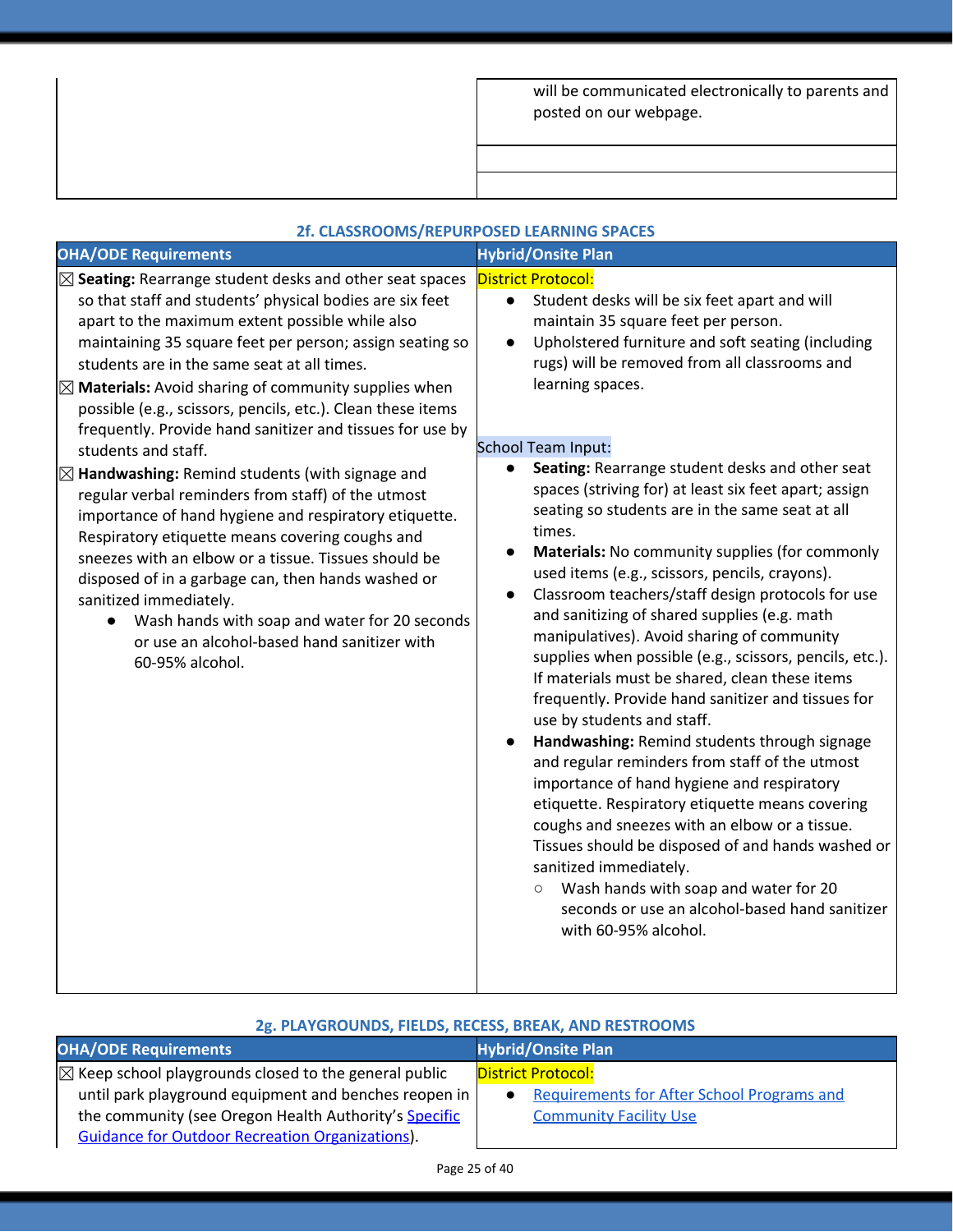| $\boxtimes$<br>After using the restroom students must wash hands<br>with soap and water for 20 seconds. Soap must be made<br>available to students and staff. For learning outside if<br>portable bathrooms are used, set up portable hand<br>washing stations and create a regular cleaning schedule.                                                                                                                                                                                                                                                                                                                                                              | RSD will designate playground and shared<br>equipment solely for the use of one cohort at a<br>time. Playgrounds will be disinfected at least daily<br>or between use as much as possible in accordance<br>with CDC guidance.                                                                                                                                                                                                                                                                                                                                                                                                                                                                                                                                                                                                  |  |  |
|---------------------------------------------------------------------------------------------------------------------------------------------------------------------------------------------------------------------------------------------------------------------------------------------------------------------------------------------------------------------------------------------------------------------------------------------------------------------------------------------------------------------------------------------------------------------------------------------------------------------------------------------------------------------|--------------------------------------------------------------------------------------------------------------------------------------------------------------------------------------------------------------------------------------------------------------------------------------------------------------------------------------------------------------------------------------------------------------------------------------------------------------------------------------------------------------------------------------------------------------------------------------------------------------------------------------------------------------------------------------------------------------------------------------------------------------------------------------------------------------------------------|--|--|
| $\boxtimes$ Before and after using playground equipment, students<br>must wash hands with soap and water for 20 seconds or<br>use an alcohol-based hand sanitizer with 60-95%<br>alcohol.<br>$\boxtimes$ Designate playground and shared equipment solely for<br>the use of one cohort at a time. Outdoor playground<br>structures require normal routine cleaning and do not<br>require disinfection. Shared equipment (balls, jump<br>ropes, etc.) should be cleaned and disinfected at least<br>daily in accordance with CDC guidance.<br>$\boxtimes$ Cleaning requirements must be maintained (see section<br>2j of the Ready Schools, Safe Learners guidance). | School Team Input:<br>Playground(s) will be closed to the public during<br>hours that students are on campus.<br>Classes may use the playground for recess on a<br>$\bullet$<br>designated schedule throughout the school day.<br>*Specific areas may be assigned to meet Cohorting<br>Guidelines.<br>Students must wash hands before and after using<br>$\bullet$<br>playground equipment.<br>Cleaning requirements must be maintained; refer<br>$\bullet$<br>to section 3j.<br>AM & PM recess activities will be with grade level<br>$\bullet$<br>cohort groups only. Lunch recess will include two<br>grade level cohorts. Ex. K-1, 2-3, 4-5. Physical<br>distancing will be encouraged to the extent<br>possible.<br>Games and activities that support social distancing<br>will be taught by P.E. and classroom teachers. |  |  |
| $\boxtimes$ Maintain physical distancing requirements, stable<br>cohorts, and square footage requirements.                                                                                                                                                                                                                                                                                                                                                                                                                                                                                                                                                          |                                                                                                                                                                                                                                                                                                                                                                                                                                                                                                                                                                                                                                                                                                                                                                                                                                |  |  |
| $\boxtimes$ Provide signage and restrict access to outdoor<br>equipment (including sports equipment, etc.).                                                                                                                                                                                                                                                                                                                                                                                                                                                                                                                                                         |                                                                                                                                                                                                                                                                                                                                                                                                                                                                                                                                                                                                                                                                                                                                                                                                                                |  |  |
| $\boxtimes$ Design recess activities that allow for physical distancing<br>and maintenance of stable cohorts.                                                                                                                                                                                                                                                                                                                                                                                                                                                                                                                                                       |                                                                                                                                                                                                                                                                                                                                                                                                                                                                                                                                                                                                                                                                                                                                                                                                                                |  |  |
| $\boxtimes$ Limit the number of employees gathering in shared<br>spaces. Restrict use of shared spaces such as conference<br>rooms, break rooms, and elevators by limiting occupancy<br>or staggering use, maintaining six feet of distance<br>between adults. Establish a minimum of 35 square feet<br>per person when determining room capacity. Calculate<br>only with usable space, understanding that tables and<br>room set-up will require use of all space in the<br>calculation. Note: The largest area of risk is adults eating<br>together in break rooms without face coverings.                                                                        |                                                                                                                                                                                                                                                                                                                                                                                                                                                                                                                                                                                                                                                                                                                                                                                                                                |  |  |

### **2h. MEAL SERVICE/NUTRITION**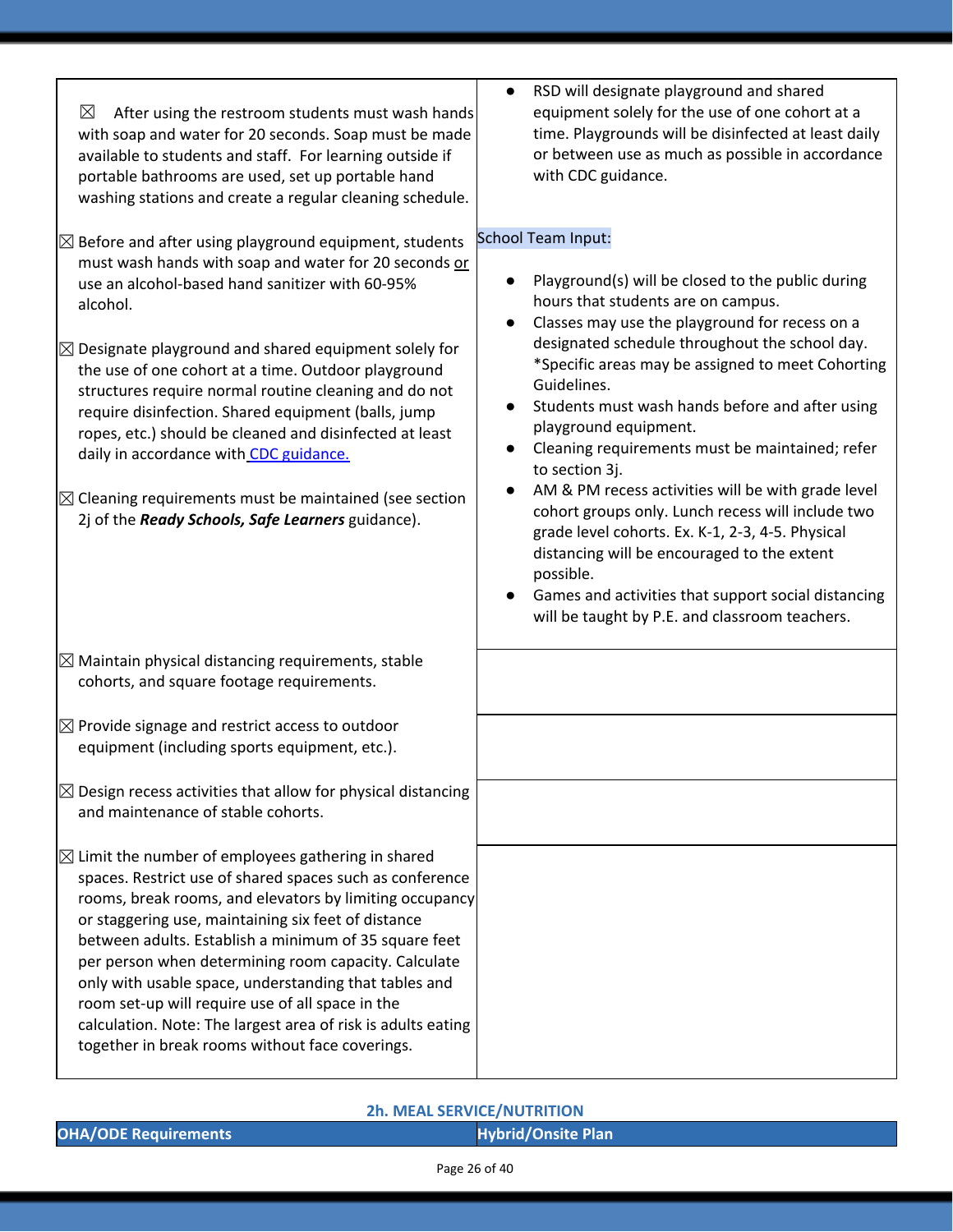| $\boxtimes$ Include meal services/nutrition staff in planning for                                                   | <b>District Protocol:</b>                                                                                     |  |  |
|---------------------------------------------------------------------------------------------------------------------|---------------------------------------------------------------------------------------------------------------|--|--|
| school reentry.                                                                                                     | Determine meal service plans / protocols (in<br>$\bullet$                                                     |  |  |
|                                                                                                                     | connection with school re-entry plans)                                                                        |  |  |
| Prohibit self-service buffet-style meals.<br>$\boxtimes$                                                            | We will provide access to nutrition/meal<br>$\circ$                                                           |  |  |
|                                                                                                                     | service for all eligible students, including                                                                  |  |  |
| Prohibit sharing of food and drinks among students<br>$\boxtimes$                                                   | students not on-site.                                                                                         |  |  |
| and/or staff.                                                                                                       | Plans are being developed to distribute<br>$\circ$                                                            |  |  |
|                                                                                                                     | meals to a classroom setting.                                                                                 |  |  |
| $\boxtimes$ At designated meal or snack times, students may<br>remove their face coverings to eat or drink but must | Since staff must remove their face coverings during                                                           |  |  |
| maintain six feet of physical distance from others, and                                                             | eating and drinking, staff should eat snacks and                                                              |  |  |
| must put face coverings back on after finishing the meal                                                            | meals independently, and not in staff rooms when                                                              |  |  |
| or snack.                                                                                                           | other people are present.                                                                                     |  |  |
|                                                                                                                     |                                                                                                               |  |  |
| $\boxtimes$ Staff serving meals and students interacting with staff at                                              | <b>Elementary Common Protocols:</b>                                                                           |  |  |
| mealtimes must wear face coverings (see section 1h of                                                               | All students eat in the classroom. Meals will be                                                              |  |  |
| the Ready Schools, Safe Learners guidance). Staff must                                                              | delivered to K & 1st grade classrooms. Tumalo staff<br>or assigned students will pick-up meals for grades     |  |  |
| maintain 6 feet of physical distance to the greatest                                                                | $2 - 5.$                                                                                                      |  |  |
| extent possible. If students are eating in a classroom,<br>staff may supervise from the doorway of the classroom if |                                                                                                               |  |  |
| feasible.                                                                                                           | School Team Input:                                                                                            |  |  |
|                                                                                                                     |                                                                                                               |  |  |
| $\boxtimes$ Students must wash hands with soap and water for 20                                                     | Teachers will take lunch count each morning during                                                            |  |  |
| seconds or use an alcohol-based hand sanitizer with                                                                 | attendance in Synergy. All lunches will be delivered to the                                                   |  |  |
| 60-95% alcohol before meals and should be encouraged                                                                | classroom where students will eat. Students must wash                                                         |  |  |
| to do so after.                                                                                                     | hands with soap and water for 20 seconds or use an<br>alcohol-based hand sanitizer with 60-95% alcohol before |  |  |
|                                                                                                                     | meals and should be encouraged to do so after. Students                                                       |  |  |
| $\boxtimes$ Appropriate daily cleaning of meal items (e.g., plates,                                                 | must not share utensils or silverware                                                                         |  |  |
| utensils, transport items) in classrooms where meals are<br>consumed.                                               |                                                                                                               |  |  |
|                                                                                                                     |                                                                                                               |  |  |
| $\boxtimes$ Since staff must remove their face coverings during                                                     |                                                                                                               |  |  |
| eating and drinking, limit the number of employees                                                                  |                                                                                                               |  |  |
| gathering in shared spaces. Restrict use of shared spaces                                                           |                                                                                                               |  |  |
| such as conference rooms and break rooms by limiting                                                                |                                                                                                               |  |  |
| occupancy or staggering use. Consider staggering times                                                              |                                                                                                               |  |  |
| for staff breaks, to prevent congregation in shared                                                                 |                                                                                                               |  |  |
| spaces. Always maintain at least six feet of physical<br>distancing and establish a minimum of 35 square feet       |                                                                                                               |  |  |
| per person when determining room capacity. Calculate                                                                |                                                                                                               |  |  |
| only with usable classroom space, understanding that                                                                |                                                                                                               |  |  |
| desks and room set-up will require use of all space in the                                                          |                                                                                                               |  |  |
| calculation. Wear face coverings except when eating or                                                              |                                                                                                               |  |  |
| drinking and minimize time in spaces where face                                                                     |                                                                                                               |  |  |
| coverings are not consistently worn.                                                                                |                                                                                                               |  |  |
|                                                                                                                     |                                                                                                               |  |  |
| $\boxtimes$ Cleaning and sanitizing of meal touch-points and meal<br>counting system between stable cohorts.        |                                                                                                               |  |  |
|                                                                                                                     |                                                                                                               |  |  |
|                                                                                                                     |                                                                                                               |  |  |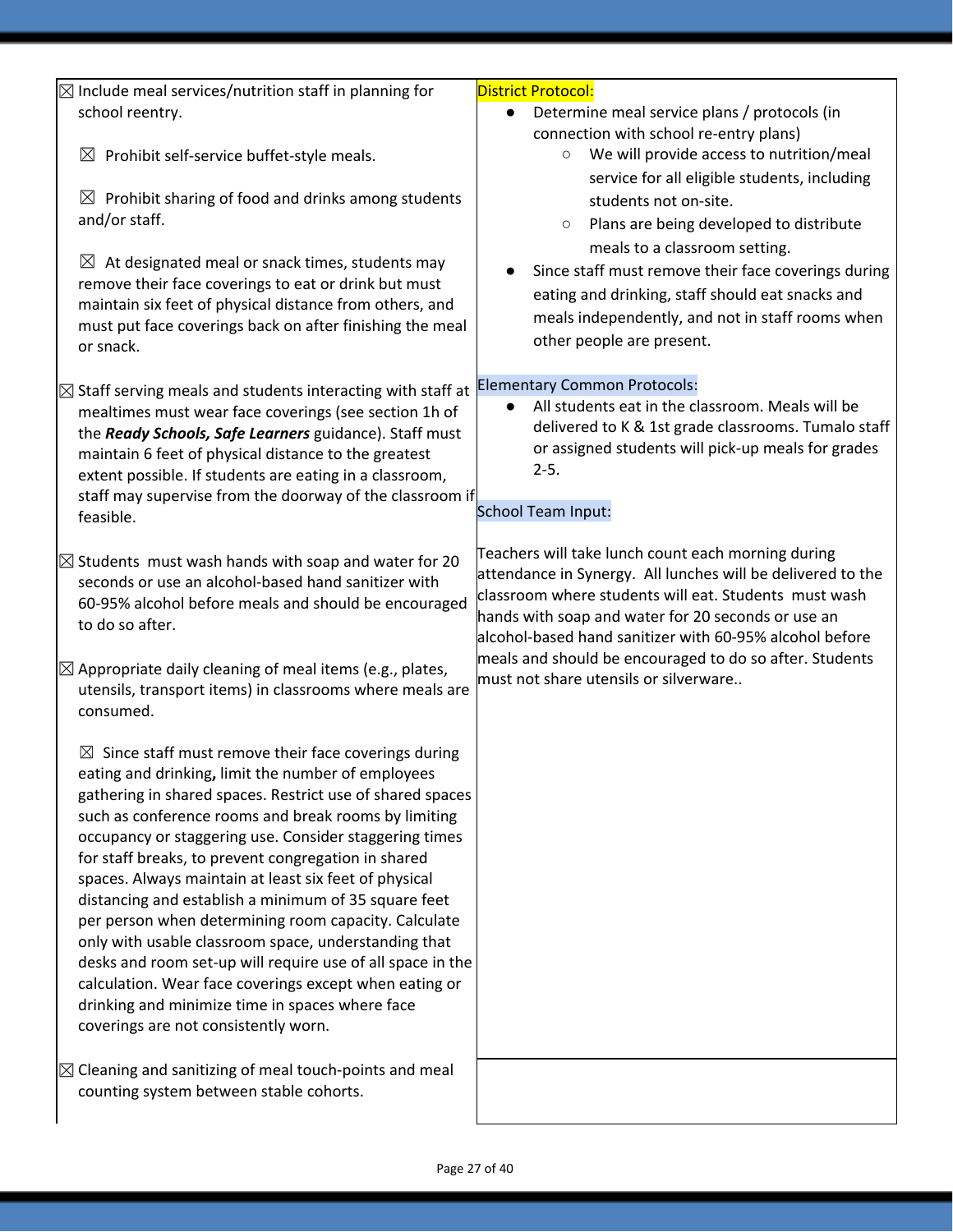$\sqrt{\triangle}$  Adequate cleaning and disinfection of tables between meal periods.

| <b>2i. TRANSPORTATION</b>                                                                                                                                                                                                                                                                                                                                                                                                                                                                                                                                                                                                                                                                                                                                                                                                                                                                                                                                                                                                                                                                                                                                                                                                                                                                                                                                                                                                                                                                                        |                                                                                                                                                                                                                                                                                                                                                                                                                                                                                                                                                                                                                                                                                                                                                                                                                                                                                                                                                                                                                                                                                                                                                                                                                                                                                                                                                                                                                                |  |  |  |
|------------------------------------------------------------------------------------------------------------------------------------------------------------------------------------------------------------------------------------------------------------------------------------------------------------------------------------------------------------------------------------------------------------------------------------------------------------------------------------------------------------------------------------------------------------------------------------------------------------------------------------------------------------------------------------------------------------------------------------------------------------------------------------------------------------------------------------------------------------------------------------------------------------------------------------------------------------------------------------------------------------------------------------------------------------------------------------------------------------------------------------------------------------------------------------------------------------------------------------------------------------------------------------------------------------------------------------------------------------------------------------------------------------------------------------------------------------------------------------------------------------------|--------------------------------------------------------------------------------------------------------------------------------------------------------------------------------------------------------------------------------------------------------------------------------------------------------------------------------------------------------------------------------------------------------------------------------------------------------------------------------------------------------------------------------------------------------------------------------------------------------------------------------------------------------------------------------------------------------------------------------------------------------------------------------------------------------------------------------------------------------------------------------------------------------------------------------------------------------------------------------------------------------------------------------------------------------------------------------------------------------------------------------------------------------------------------------------------------------------------------------------------------------------------------------------------------------------------------------------------------------------------------------------------------------------------------------|--|--|--|
| <b>OHA/ODE Requirements</b>                                                                                                                                                                                                                                                                                                                                                                                                                                                                                                                                                                                                                                                                                                                                                                                                                                                                                                                                                                                                                                                                                                                                                                                                                                                                                                                                                                                                                                                                                      | <b>Hybrid/Onsite Plan</b>                                                                                                                                                                                                                                                                                                                                                                                                                                                                                                                                                                                                                                                                                                                                                                                                                                                                                                                                                                                                                                                                                                                                                                                                                                                                                                                                                                                                      |  |  |  |
| $\boxtimes$ Include transportation departments (and associated<br>contracted providers, if used) in planning for return to<br>service.<br>$\boxtimes$ Buses are cleaned frequently. Conduct targeted<br>cleanings between routes, with a focus on disinfecting<br>frequently touched surfaces of the bus (see section 2j of<br>the Ready Schools, Safe Learners guidance).<br>Staff must use hand sanitizer (containing between<br>60-95% alcohol) in between helping each child and when<br>getting on and off the vehicle. Gloves are not<br>recommended; hand sanitizer is strongly preferred. If<br>hand sanitizer is not available, disposable gloves can be<br>used and must be changed to a new pair before helping<br>each child.<br>$\boxtimes$ Develop protocol for loading/unloading that includes<br>visual screening for students exhibiting symptoms and<br>logs for contact-tracing. This can be done at the time of<br>arrival and departure.<br>If a student displays COVID-19 symptoms,<br>provide a face covering (unless they are already<br>wearing one) and keep six feet away from<br>others. Continue transporting the student.<br>The symptomatic student shall be<br>$\circ$<br>seated in the first row of the bus during<br>transportation, and multiple windows<br>must be opened to allow for fresh air<br>circulation, if feasible.<br>The symptomatic student shall leave the<br>$\circ$<br>bus first. After all students exit the bus,<br>the seat and surrounding surfaces must | <b>District Protocol:</b><br>Bus staff are required to wear face shields or face<br>$\bullet$<br>coverings on buses when not actively driving and<br>operating the bus.<br>Face coverings or face shields for all students in<br>grades Kindergarten and up following CDC<br>guidelines applying the guidance in section 1h to<br>transportation settings.<br>Visible signage will be placed at the entry to each<br>bus and students will be reminded not to ride if<br>they are symptomatic.<br>Students will be asked to comply with social<br>$\bullet$<br>distancing guidelines when waiting at the stop,<br>during boarding, and while exiting the bus.<br>Seating charts will be utilized with siblings to be<br>seated together and "neighbor" seating to provide<br>consistency in seating and minimize movement<br>within the bus.<br>Buses will be sanitized between runs and at the end<br>of the day.<br>Families are encouraged to transport their children<br>$\bullet$<br>to school to reduce the number of students on a<br>bus.<br>Students who ride the bus will be considered part<br>of a cohort.<br><b>Additional Considerations for Student Services:</b><br>Case Managers with parents/guardians of students<br>who may require additional support (e.g., students<br>who experience a disability and require specialized<br>transportation as a related service) to appropriately<br>provide service. |  |  |  |
| be cleaned and disinfected.<br>If arriving at school, notify staff to begin isolation School Team Input:<br>measures.<br>If transporting for dismissal and the<br>$\circ$<br>student displays an onset of symptoms,<br>notify the school.<br>$\boxtimes$ Consult with parents/guardians of students who may<br>require additional support (e.g., students who<br>experience a disability and require specialized                                                                                                                                                                                                                                                                                                                                                                                                                                                                                                                                                                                                                                                                                                                                                                                                                                                                                                                                                                                                                                                                                                 | Loading/unloading procedures at school site<br>Arrival--As students arrive they will report directly<br>to the classroom. Utilize multiple entry doors to<br>eliminate interaction in hallways ex. 2 front doors, 2<br>back doors, 4th classrooms enter through their<br>back classroom doors. *Teach social distancing<br>requirements as students enter the school grounds.<br>Bus riders will enter the building through two<br>assigned back doors to minimize student                                                                                                                                                                                                                                                                                                                                                                                                                                                                                                                                                                                                                                                                                                                                                                                                                                                                                                                                                     |  |  |  |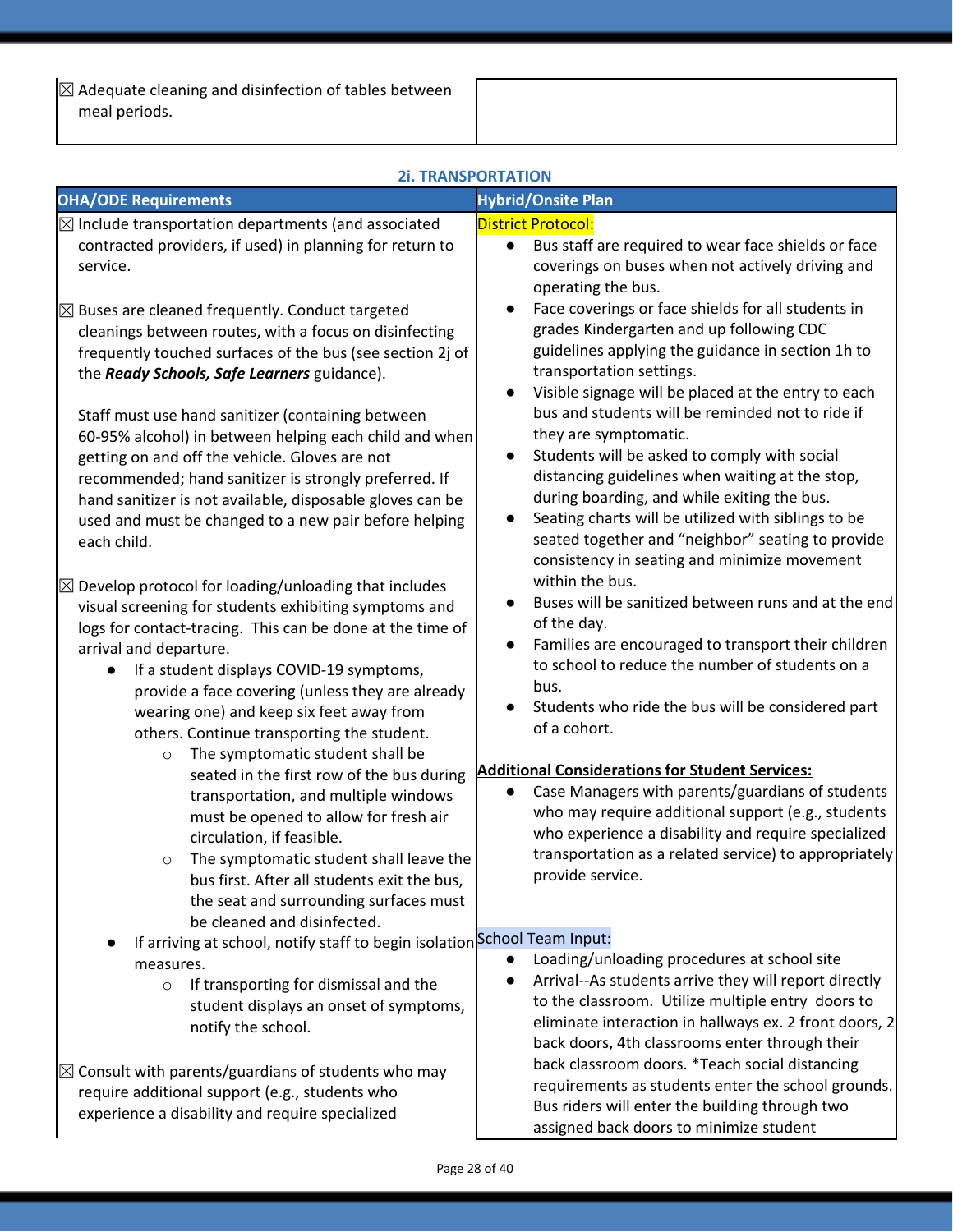transportation as a related service) to appropriately provide service.

 $\boxtimes$  Drivers must wear masks or face coverings while driving, unless the mask or face covering interferes with the driver's vision (e.g., fogging of eyeglasses). Drivers must wear face coverings when not actively driving and operating the bus, including while students are entering or exiting the vehicle. A face shield may be an acceptable alternative, as stated in Section 1h of the *Ready Schools, Safe Learners* guidance.

 $\boxtimes$  Face coverings or face shields for all students in grades Kindergarten and up following CDC [guidelines](https://www.cdc.gov/coronavirus/2019-ncov/prevent-getting-sick/diy-cloth-face-coverings.html) applying the guidance in section 1h of the *Ready Schools, Safe Learners* guidance to transportation settings.

 $\boxtimes$  Inform parents/guardians of practical changes to transportation service (i.e., physical distancing at bus stops and while loading/unloading, potential for increased route time due to additional precautions, sanitizing practices, and face coverings).

 $\boxtimes$  Take all possible actions to maximize ventilation: Dress warmly, keep vents and windows open to the greatest extent possible.

interaction. Students being dropped off will enter through the 2 assigned front doors.

- Dismissal--Staggered dismissal (Kinder leaves at 2:55). Staggered dismissal for bus riders & walkers. Utilize multiple exit doors to eliminate interaction in hallways ex. 2 front doors, 2 back doors, 4th grade classrooms dismiss out their back doors. New locations for busses and drop off/pick up have been established to improve social distancing requirements. These will be shared, including a map with parents electronically and posted on our website. \*Teach social distancing requirements for bus area and walkers including signage.
- Isolation protocol for students exhibiting symptoms (informed by driver): If a student displays symptoms, provide a face shield or face covering if they don't have one and keep the student at least six feet away from others. Continue transporting the student.
	- If arriving at school, notify staff to begin isolation measures.
	- If transporting for dismissal and the student displays an onset of symptoms, notify the school.
	- Students would be taken directly to the school isolation room and school personnel will immediately contact parents.

| 2j. CLEANING, DISINFECTION, AND VENTILATION                                            |                                                                  |  |  |  |
|----------------------------------------------------------------------------------------|------------------------------------------------------------------|--|--|--|
| <b>OHA/ODE Requirements</b>                                                            | <b>Hybrid/Onsite Plan</b>                                        |  |  |  |
| <b>⊠ Clean, sanitize, and disinfect frequently touched surfaces District Protocol:</b> |                                                                  |  |  |  |
| (e.g. door handles, sink handles, drinking fountains,                                  | Custodians and staff will clean, sanitize, and<br>$\bullet$      |  |  |  |
| transport vehicles) and shared objects (e.g., toys, games,                             | disinfect frequently touched surfaces (e.g.,                     |  |  |  |
| art supplies) between uses multiple times per day.                                     | playground equipment, door handles, sink handles,                |  |  |  |
| Maintain clean and disinfected (CDC guidance)                                          | drinking fountains, transport vehicles) and shared               |  |  |  |
| environments, including classrooms, cafeteria settings                                 | objects (e.g., toys, games, art supplies) between                |  |  |  |
| and restrooms. Provide time and supplies for the                                       | uses multiple times per day, per Cleaning and                    |  |  |  |
| cleaning and disinfecting of high-touch surfaces between                               | <b>Disinfecting Plan: Cleaning Guidelines</b>                    |  |  |  |
| multiple student uses, even in the same cohort.                                        | Facilities will be cleaned and disinfected at least<br>$\bullet$ |  |  |  |
|                                                                                        | daily to prevent transmission of the virus from                  |  |  |  |
| $\boxtimes$ Outdoor learning spaces must have at least 75% of                          | surfaces (see CDC's guidance on disinfecting public              |  |  |  |
| the square footage of its sides open for airflow.                                      | spaces). Staff will maintain clean and disinfected               |  |  |  |
|                                                                                        | (CDC guidance) environments, including<br>$\bullet$              |  |  |  |
| $\boxtimes$ Outdoor playground structures require normal                               | classrooms, cafeteria settings, restrooms, and                   |  |  |  |
| routine cleaning and do not require disinfection. Shared                               | playgrounds.                                                     |  |  |  |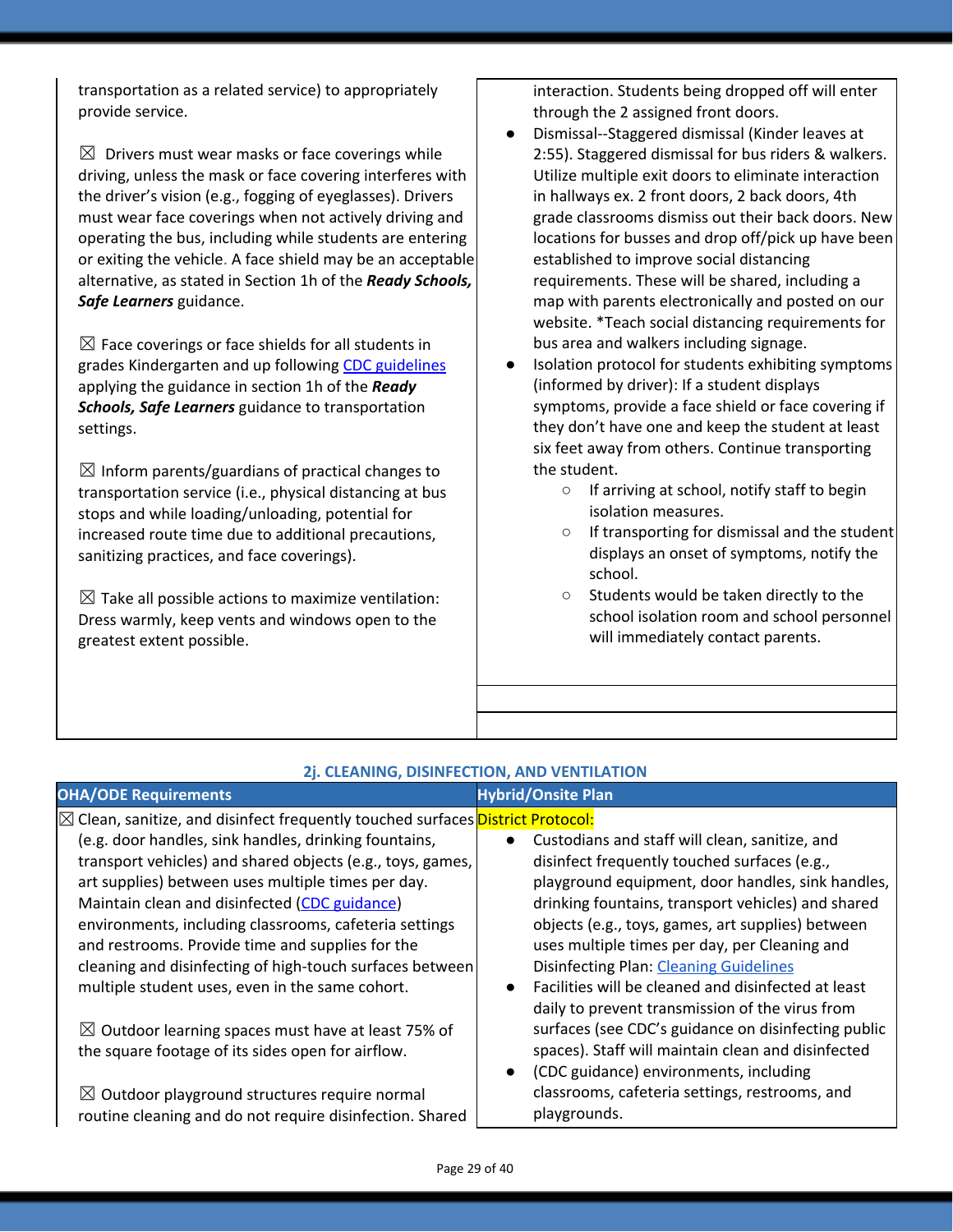equipment should be cleaned and disinfected at least daily in accordance wit[h](https://www.cdc.gov/coronavirus/2019-ncov/community/clean-disinfect/index.html) CDC [guidance.](https://www.cdc.gov/coronavirus/2019-ncov/community/clean-disinfect/index.html)

 $\boxtimes$  Apply disinfectants safely and correctly following labeling direction as specified by the manufacturer. Keep these products away from students.

 $\boxtimes$  To reduce the risk of asthma, choose disinfectant products on the EPA List N with asthma-safer ingredients (e.g. hydrogen peroxide, citric acid, or lactic acid) and avoid products that mix these with asthma-causing ingredients like peroxyacetic acid, sodium hypochlorite (bleach), or quaternary ammonium compounds.

 $\boxtimes$  Schools with HVAC systems must evaluate the system to minimize indoor air recirculation (thus maximizing fresh outdoor air) to the extent possible. Schools that do not have mechanical ventilation systems shall, to the extent possible, increase natural ventilation by opening windows and interior doors before students arrive and after students leave, and while students are present. Do not prop open doors that can pose a safety or security risk to students and staff (e.g., exterior doors and fire doors that must remain closed).

 $\boxtimes$  Consider running ventilation systems continuously and changing the filters more frequently. Do not use fans if they pose a safety or health risk, such as increasing exposure to pollen/allergies or exacerbating asthma symptoms. Consider using window fans or box fans positioned in open windows to blow fresh outdoor air into the classroom via one window, and indoor air out of the classroom via another window. Fans must not be used in rooms with closed windows and doors, as this does not allow for fresh air to circulate.

 $\boxtimes$  Consider the need for increased ventilation in areas where students with special health care needs receive medication or treatments.

 $\boxtimes$  Facilities should be cleaned and disinfected at least daily to prevent transmission of the virus from surfaces (see CDC's guidance on [disinfecting](https://www.cdc.gov/coronavirus/2019-ncov/community/reopen-guidance.html) public spaces).

 $\boxtimes$  Consider modification or enhancement of building ventilation where feasible (see [C](https://www.cdc.gov/coronavirus/2019-ncov/community/guidance-business-response.html)DC's [guidance](https://www.cdc.gov/coronavirus/2019-ncov/community/guidance-business-response.html) on [ventilation](https://www.cdc.gov/coronavirus/2019-ncov/community/guidance-business-response.html) and filtration an[d](https://www.ashrae.org/news/ashraejournal/guidance-for-building-operations-during-the-covid-19-pandemic) [American](https://www.ashrae.org/news/ashraejournal/guidance-for-building-operations-during-the-covid-19-pandemic) Society of Heating, Refrigerating, and [Air-Conditioning](https://www.ashrae.org/news/ashraejournal/guidance-for-building-operations-during-the-covid-19-pandemic) Engineers' [guidance\)](https://www.ashrae.org/news/ashraejournal/guidance-for-building-operations-during-the-covid-19-pandemic).

- Staff will apply disinfectants safely and correctly following labeling direction as specified by the manufacturer and keep these products away from students.
- Each school will operate ventilation systems properly and/or increase circulation of outdoor air as much as possible. Where possible, staff will modify or enhance building ventilation (see CDC's guidance on ventilation and filtration and American Society of Heating, Refrigerating, and Air-Conditioning Engineers' guidance), as we are aware that air circulation and filtration are helpful factors in reducing airborne viruses.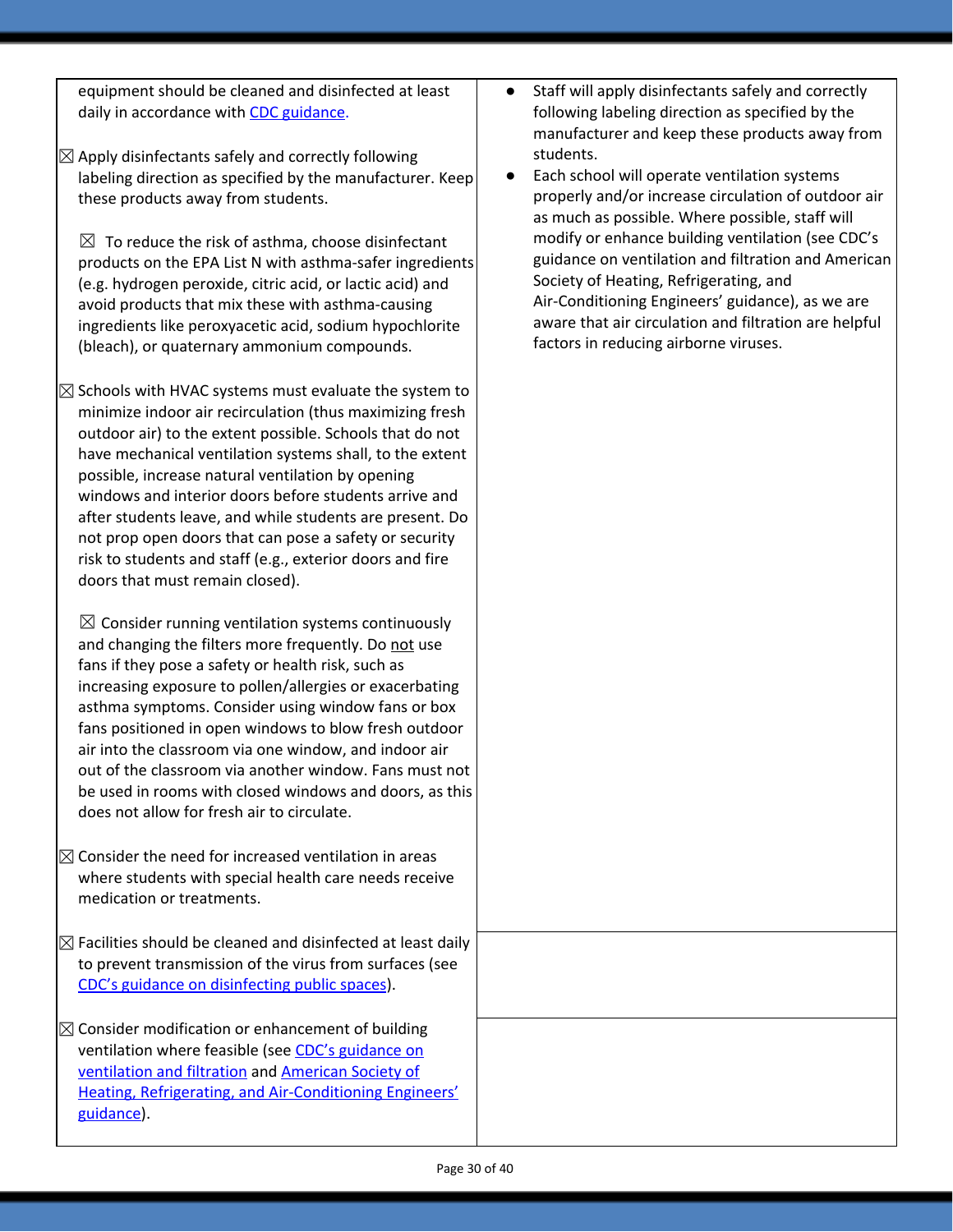| <b>2k. HEALTH SERVICES</b>                                                                                                                                                                                                                                                                                                                                                                                                                                                                                                                                                                                                         |                                                                                                                                                                                                                                                                                                                                                                                                                                                                                                                                                                                                                                                                                                                                                                                                                                                                                                                                                                                                                                                                                                                                                                                                                                                                                                                      |  |  |  |
|------------------------------------------------------------------------------------------------------------------------------------------------------------------------------------------------------------------------------------------------------------------------------------------------------------------------------------------------------------------------------------------------------------------------------------------------------------------------------------------------------------------------------------------------------------------------------------------------------------------------------------|----------------------------------------------------------------------------------------------------------------------------------------------------------------------------------------------------------------------------------------------------------------------------------------------------------------------------------------------------------------------------------------------------------------------------------------------------------------------------------------------------------------------------------------------------------------------------------------------------------------------------------------------------------------------------------------------------------------------------------------------------------------------------------------------------------------------------------------------------------------------------------------------------------------------------------------------------------------------------------------------------------------------------------------------------------------------------------------------------------------------------------------------------------------------------------------------------------------------------------------------------------------------------------------------------------------------|--|--|--|
| <b>OHA/ODE Requirements</b>                                                                                                                                                                                                                                                                                                                                                                                                                                                                                                                                                                                                        | <b>Hybrid/Onsite Plan</b>                                                                                                                                                                                                                                                                                                                                                                                                                                                                                                                                                                                                                                                                                                                                                                                                                                                                                                                                                                                                                                                                                                                                                                                                                                                                                            |  |  |  |
| $\boxtimes$ OAR 581-022-2220 Health Services, requires districts to<br>"maintain a prevention-oriented health services<br>program for all students" including space to isolate sick<br>students and services for students with special health<br>care needs.<br>$\boxtimes$ Licensed, experienced health staff should be included on<br>teams to determine district health service priorities.<br>Collaborate with health professionals such as school<br>nurses; SBHC staff; mental and behavioral health<br>providers; physical, occupational, speech, and<br>respiratory therapists; and School Based Health Centers<br>(SBHC). | <b>District Protocol:</b><br>Each school will provide age appropriate hand<br>$\bullet$<br>hygiene and respiratory etiquette education to<br>endorse prevention. This includes website,<br>newsletter and signage in the school setting for<br>health promotions.<br>Schools will practice appropriate communicable<br>disease isolation and exclusion measures.<br>Staff will participate in required health services<br>related training to maintain health services<br>practices in the school setting.<br>COVID-19 specific infection control practices for<br>staff and students will be communicated.<br>Review of 504 and IEP accommodations and IHP's<br>will be advised to address vulnerable populations.<br>Immunization processes will be addressed as per<br>routine timeline, which prioritizes the beginning of<br>the year and new students. Information for<br>immunization clinics will be provided to families.<br>Preventative health screenings may continue, with<br>staff and students taking necessary safety<br>precautions (no volunteers allowed). Dental<br>screenings will not be allowed.<br>Continuity of existing health management issues<br>will have a plan for sustaining operations alongside<br>COVID-19 specific planning (i.e. medication<br>administration, diabetic care). |  |  |  |

| <b>OHA/ODE Requirements</b> |                                                                                                                                                                                                                                                                                                                                                                                                                                                                                                                  | <b>Hybrid/Onsite Plan</b> |
|-----------------------------|------------------------------------------------------------------------------------------------------------------------------------------------------------------------------------------------------------------------------------------------------------------------------------------------------------------------------------------------------------------------------------------------------------------------------------------------------------------------------------------------------------------|---------------------------|
| $\Box$                      | Provide specific plan details and adjustments in<br>Operational Blueprints that address staff and student<br>safety, which includes how you will approach:<br>Contact tracing<br>The intersection of cohort designs in<br>residential settings (by wing or common<br>restrooms) with cohort designs in the<br>instructional settings. The same cohorting<br>parameter limiting total cohort size to 100<br>people applies.<br>Quarantine of exposed staff or students<br>Isolation of infected staff or students | <b>NA</b>                 |

### **2l. BOARDING SCHOOLS AND RESIDENTIAL PROGRAMS ONLY**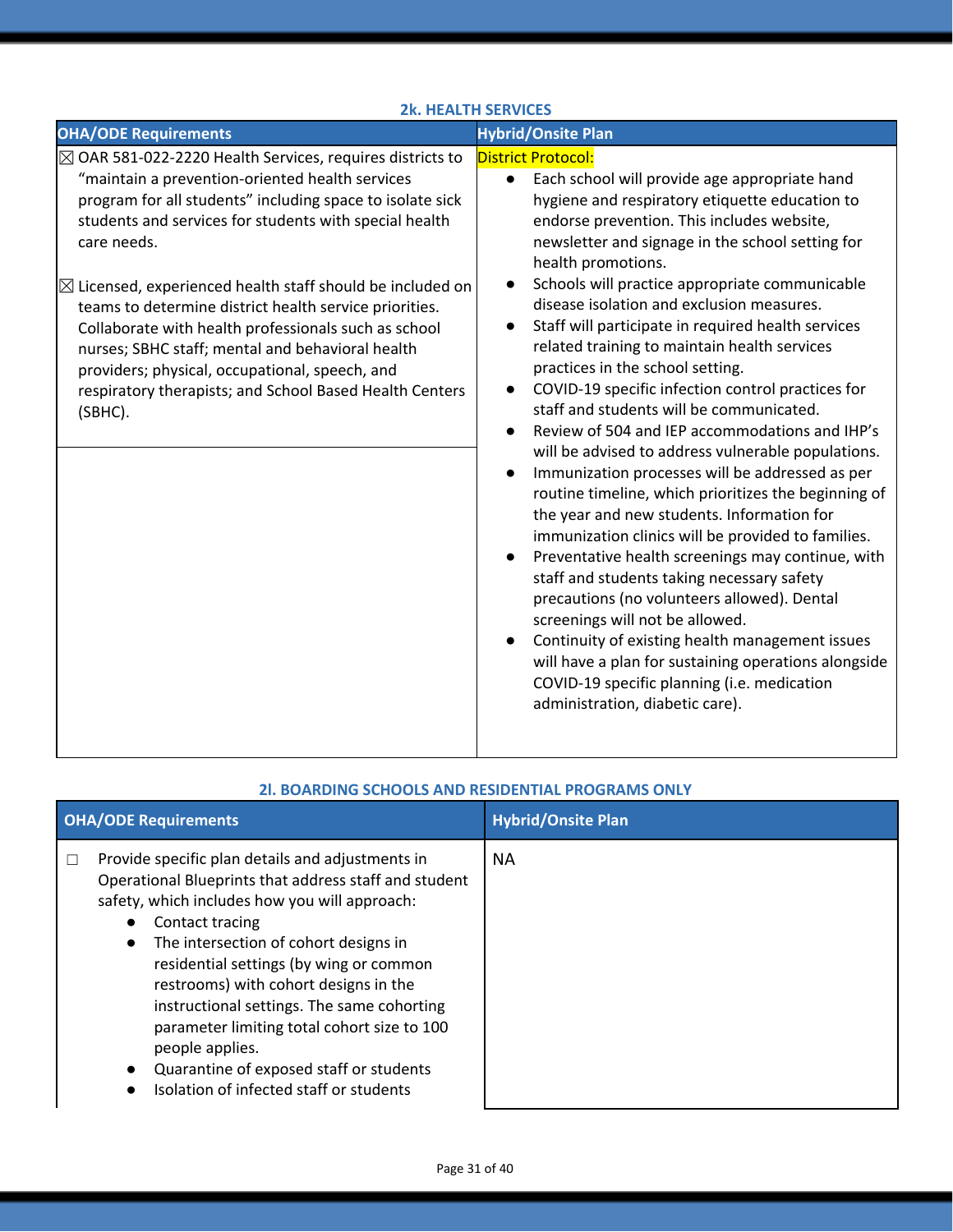- Communication and designation of where the "household" or "family unit" applies to your residents and staff
- □ Review a[n](https://www.cdc.gov/coronavirus/2019-ncov/communication/toolkits/shared-congregate-housing.html)d take into consideration CDC [guidance](https://www.cdc.gov/coronavirus/2019-ncov/communication/toolkits/shared-congregate-housing.html) for shared or congregate housing:
	- Not allow more than two students to share a residential dorm room unless alternative housing arrangements are impossible
	- Ensure at least 64 square feet of room space per resident
	- Reduce overall residential density to ensure sufficient space for the isolation of sick or potentially infected individuals, as necessary;
	- Configure common spaces to maximize physical distancing;
	- Provide enhanced cleaning;
	- Establish plans for the containment and isolation of on-campus cases, including consideration of PPE, food delivery, and bathroom needs.

### **Exception**

K-12 boarding schools that do not meet the Advisory Metrics (Section 0 of the *Ready Schools, Safe Learners* guidance) may operate, in consultation with their Local Public Health Authority, provided that:

- ☐ They have a current and complete RSSL Blueprint and are complying with Sections 1-3 of the *Ready Schools, Safe Learners* guidance and any other applicable sections, including Section 2L of the *Ready Schools, Safe Learners* guidance.
- ☐ The school maintains a fully-closed residential campus (no non-essential visitors allowed), and normal day school operations are only offered remotely through distance learning.
- ☐ There have been no confirmed cases of COVID-19 among school staff or students in the past 14 days.
- $\Box$  Less than 10% of staff, employees, or contracts (in total) are traveling to or from campus. Staff in this designation will:
	- Limit travel to essential functions.
	- Carefully monitor their own health daily and avoid coming to campus at any potential symptom of COVID-19.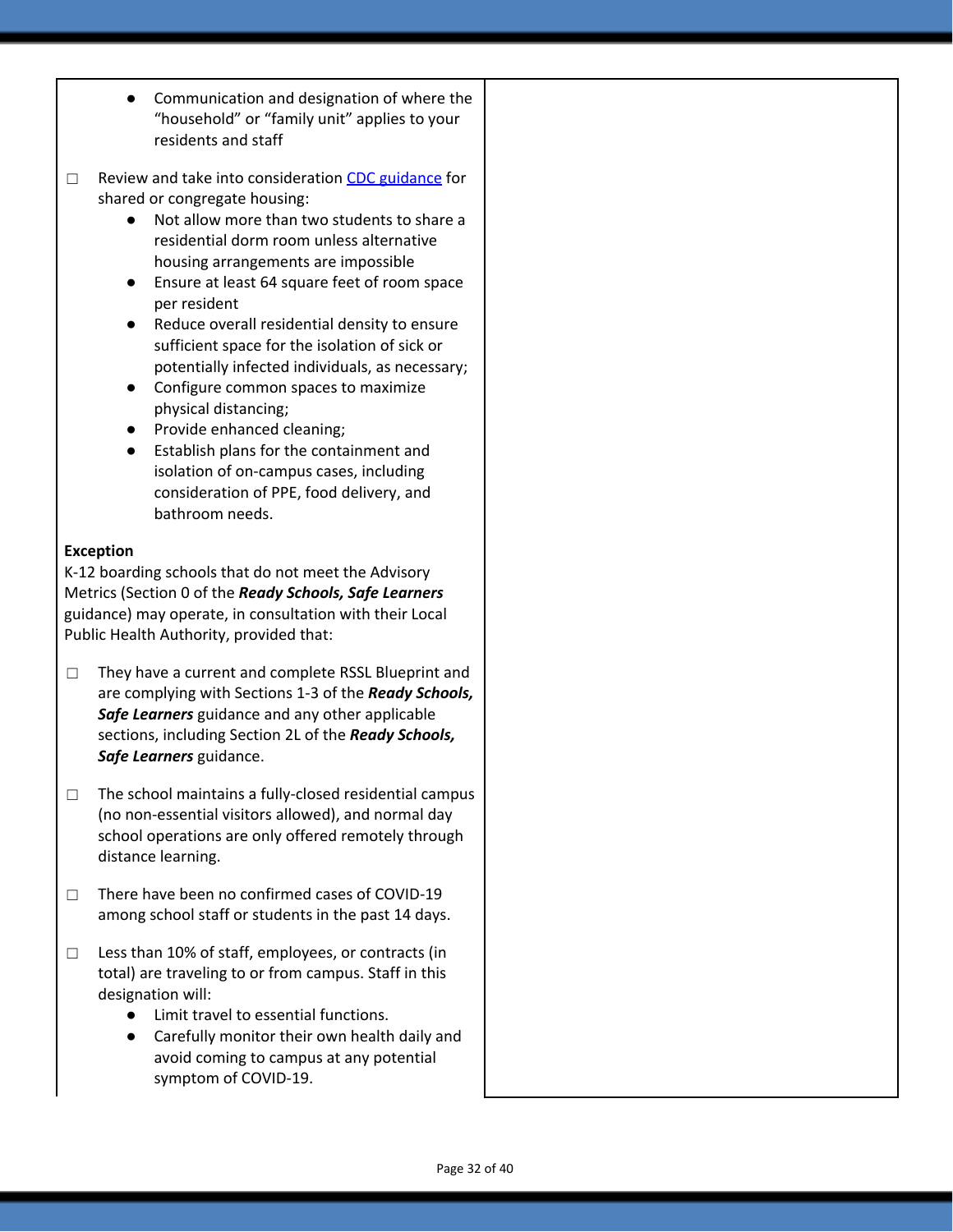- □ Any boarding students newly arriving to campus will either:
	- Complete a quarantine at home for 14 days (or current CDC recommended time period) prior to traveling to the school, OR
	- Quarantine on campus for 14 days (or current CDC recommended time period).
	- \* A 14-day quarantine is the safest option to prevent the spread of COVID-19 to others. However, in either option above, for boarding students who have not developed any symptoms, schools may consider ending quarantine after 10 days without any testing, or after 7 days with a negative result on a COVID-19 viral test collected within 48 hours before ending quarantine, unless otherwise directed by the local public health authority (LPHA).

☐ Student transportation off-campus is limited to medical care.

| <b>OHA/ODE Requirements</b> |                                                                                                                                                                                                                                                                                                                                                                                                                                                                                                                                                                                                                                                                                                                                                                                                                                                                                                                                                                                                                                             | <b>Hybrid/Onsite Plan</b> |
|-----------------------------|---------------------------------------------------------------------------------------------------------------------------------------------------------------------------------------------------------------------------------------------------------------------------------------------------------------------------------------------------------------------------------------------------------------------------------------------------------------------------------------------------------------------------------------------------------------------------------------------------------------------------------------------------------------------------------------------------------------------------------------------------------------------------------------------------------------------------------------------------------------------------------------------------------------------------------------------------------------------------------------------------------------------------------------------|---------------------------|
| $\boxtimes$                 | In accordance with ORS 336.071 and OAR<br>581-022-2225 all schools (including those operating a<br>Comprehensive Distance Learning model) are<br>required to instruct students on emergency<br>procedures. Schools that operate an On-Site or Hybrid<br>model need to instruct and practice drills on<br>emergency procedures so that students and staff can<br>respond to emergencies.<br>At least 30 minutes in each school month<br>must be used to instruct students on the<br>emergency procedures for fires, earthquakes<br>(including tsunami drills in appropriate zones),<br>and safety threats.<br>Fire drills must be conducted monthly.<br>Earthquake drills (including tsunami drills and<br>instruction for schools in a tsunami hazard<br>zone) must be conducted two times a year.<br>Safety threats including procedures related to<br>$\bullet$<br>lockdown, lockout, shelter in place and<br>evacuation and other appropriate actions to<br>take when there is a threat to safety must be<br>conducted two times a year. |                           |

### **2m. SCHOOL EMERGENCY PROCEDURES AND DRILLS**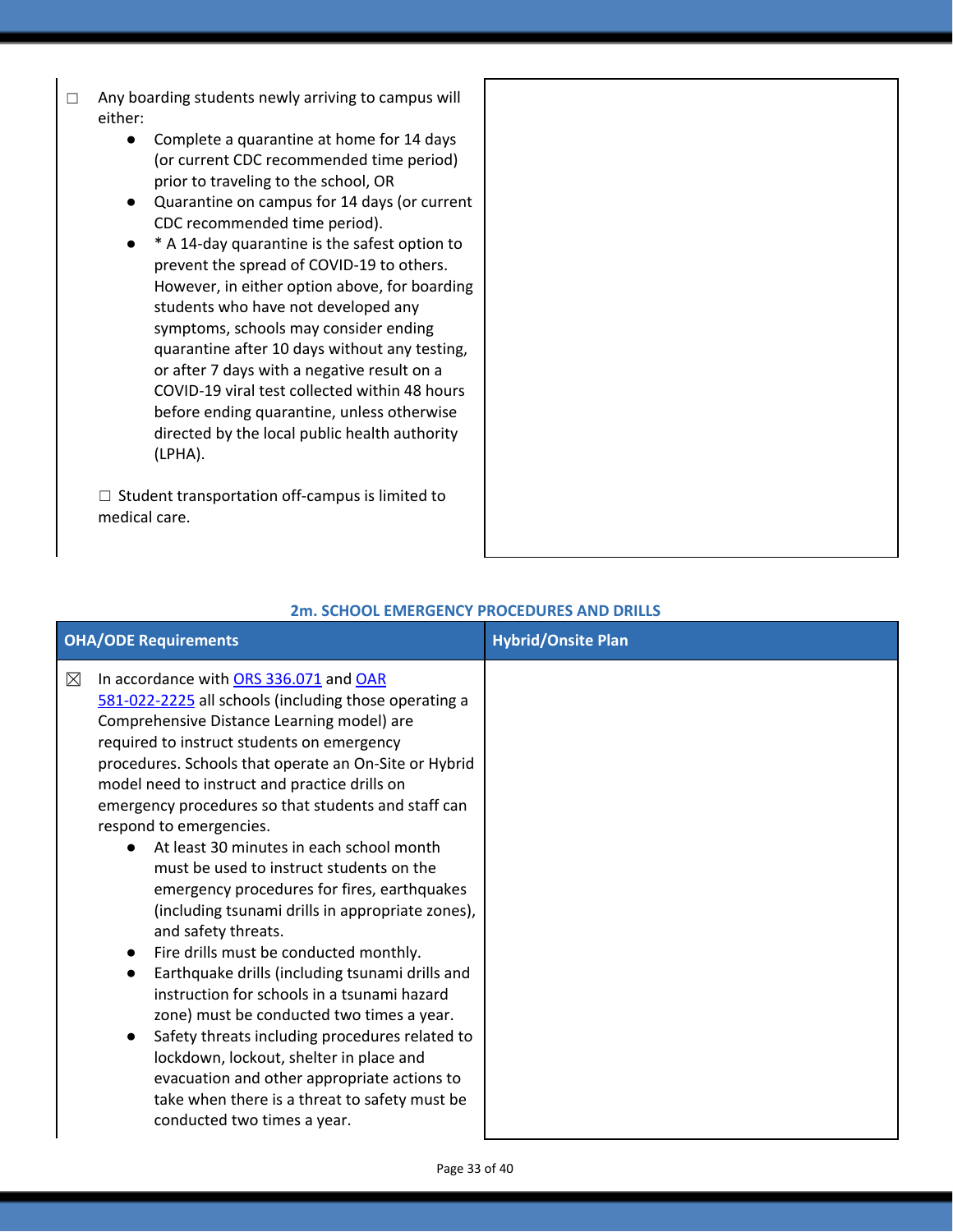| ⊠           | Drills can and should be carried out as close as<br>possible to the procedures that would be used in an<br>actual emergency. For example, a fire drill must be<br>carried out with the same alerts and same routes as<br>normal. If appropriate and practicable, COVID-19<br>physical distancing measures can be implemented,<br>but only if they do not compromise the drill. |
|-------------|--------------------------------------------------------------------------------------------------------------------------------------------------------------------------------------------------------------------------------------------------------------------------------------------------------------------------------------------------------------------------------|
| ⊠           | When or if physical distancing must be compromised,<br>drills must be completed in less than 15 minutes.                                                                                                                                                                                                                                                                       |
| $\boxtimes$ | Drills shall not be practiced unless they can be<br>practiced correctly.                                                                                                                                                                                                                                                                                                       |
| $\boxtimes$ | Train staff on safety drills prior to students arriving on<br>the first day on campus in hybrid or face-to-face<br>engagement.                                                                                                                                                                                                                                                 |
| ⊠           | If on a hybrid schedule, conduct multiple drills each<br>month to ensure that all cohorts of students have<br>opportunities to participate in drills (i.e., schedule on<br>different cohort days throughout the year).                                                                                                                                                         |
| ⊠           | Students must wash hands with soap and water for 20<br>seconds or use an alcohol-based hand sanitizer with<br>60-95% alcohol after a drill is complete.                                                                                                                                                                                                                        |

### **2n. SUPPORTING STUDENTS WHO ARE DYSREGULATED, ESCALATED, AND/OR EXHIBITING SELF-REGULATORY CHALLENGES**

|             | <b>OHA/ODE Requirements</b>                                                                                                                                                                                                                                                                                                                                                                                                  | <b>Hybrid/Onsite Plan</b> |
|-------------|------------------------------------------------------------------------------------------------------------------------------------------------------------------------------------------------------------------------------------------------------------------------------------------------------------------------------------------------------------------------------------------------------------------------------|---------------------------|
| $\boxtimes$ | Utilize the components of Collaborative Problem<br>Solving or a similar framework to continually provide<br>instruction and skill-building/training related to the<br>student's demonstrated lagging skills.                                                                                                                                                                                                                 |                           |
| $\boxtimes$ | Take proactive/preventative steps to reduce<br>antecedent events and triggers within the school<br>environment.                                                                                                                                                                                                                                                                                                              |                           |
| ⊠           | Be proactive in planning for known behavioral<br>escalations (e.g., self-harm, spitting, scratching, biting,<br>eloping, failure to maintain physical distance). Adjust<br>antecedents where possible to minimize student and<br>staff dysregulation. Recognize that there could be<br>new and different antecedents and setting events<br>with the additional requirements and expectations for<br>the 2020-21 school year. |                           |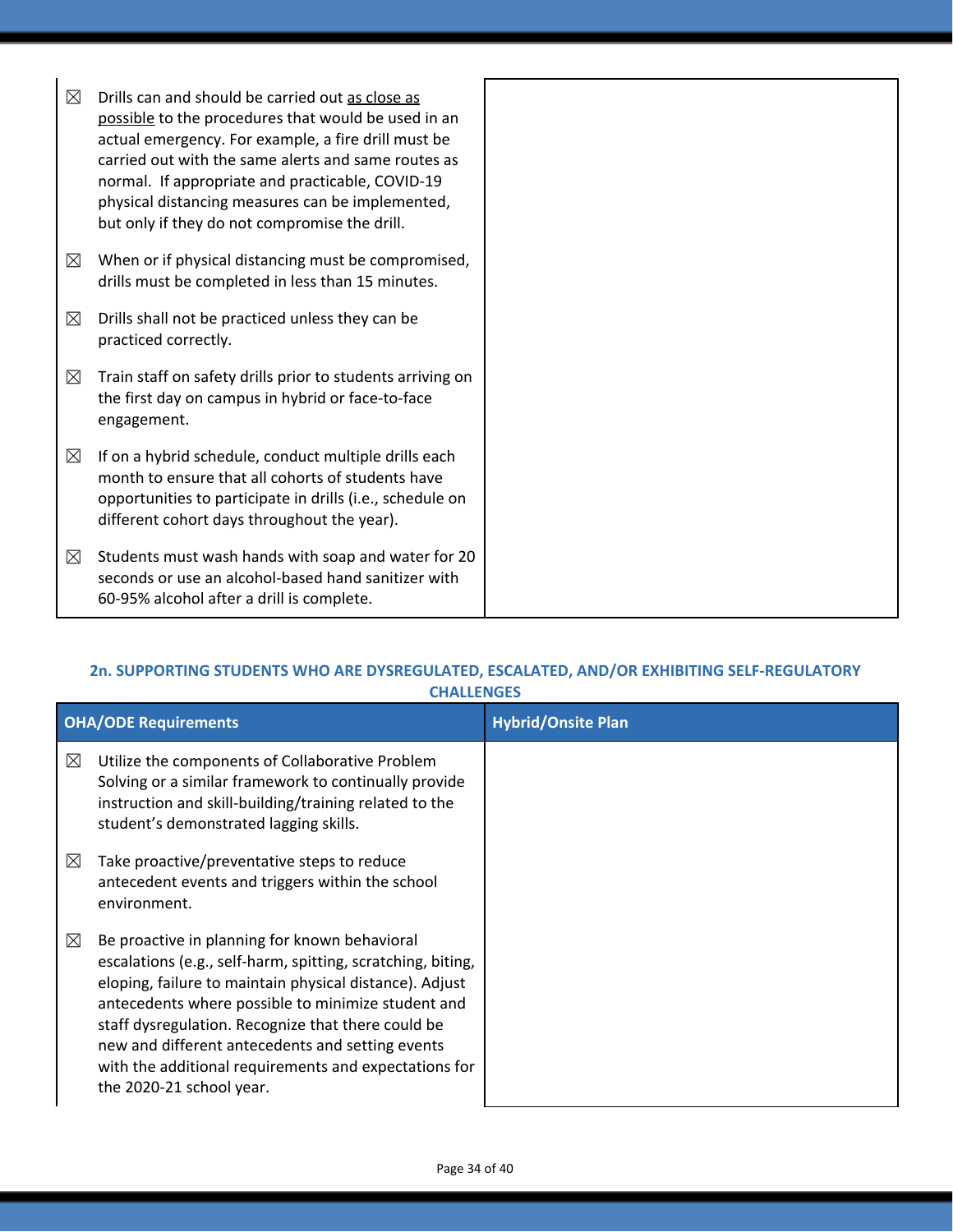$\boxtimes$  Establish a proactive plan for daily routines designed to build self-regulation skills; self-regulation skill-building sessions can be short (5-10 minutes), and should take place at times when the student is regulated and/or is not demonstrating challenging behaviors.

 $\boxtimes$  Ensure all staff are trained to support de-escalation, provide lagging skill instruction, and implement alternatives to restraint and seclusion.

 $\boxtimes$  Ensure that staff are trained in effective, evidence-based methods for developing and maintaining their own level of self-regulation and resilience to enable them to remain calm and able to support struggling students as well as colleagues.

 $\boxtimes$  Plan for the impact of behavior mitigation strategies on public health and safety requirements:

- Student elopes from area
	- If staff need to intervene for student safety, staff should:
		- Use empathetic and calming verbal interactions (i.e. "This seems hard right now. Help me understand… How can I help?") to attempt to re-regulate the student without physical intervention.
		- Use the least restrictive interventions possible to maintain physical safety for the student and staff.
		- Wash hands after a close interaction.
		- Note the interaction on the appropriate contact log.
	- \*If unexpected interaction with other stable cohorts occurs, those contacts must be noted in the appropriate contact logs.
- Student engages in behavior that requires them to be isolated from peers and results in a room clear.
	- If students leave the classroom:
		- Preplan for a clean and safe alternative space that maintains physical safety for the student and staff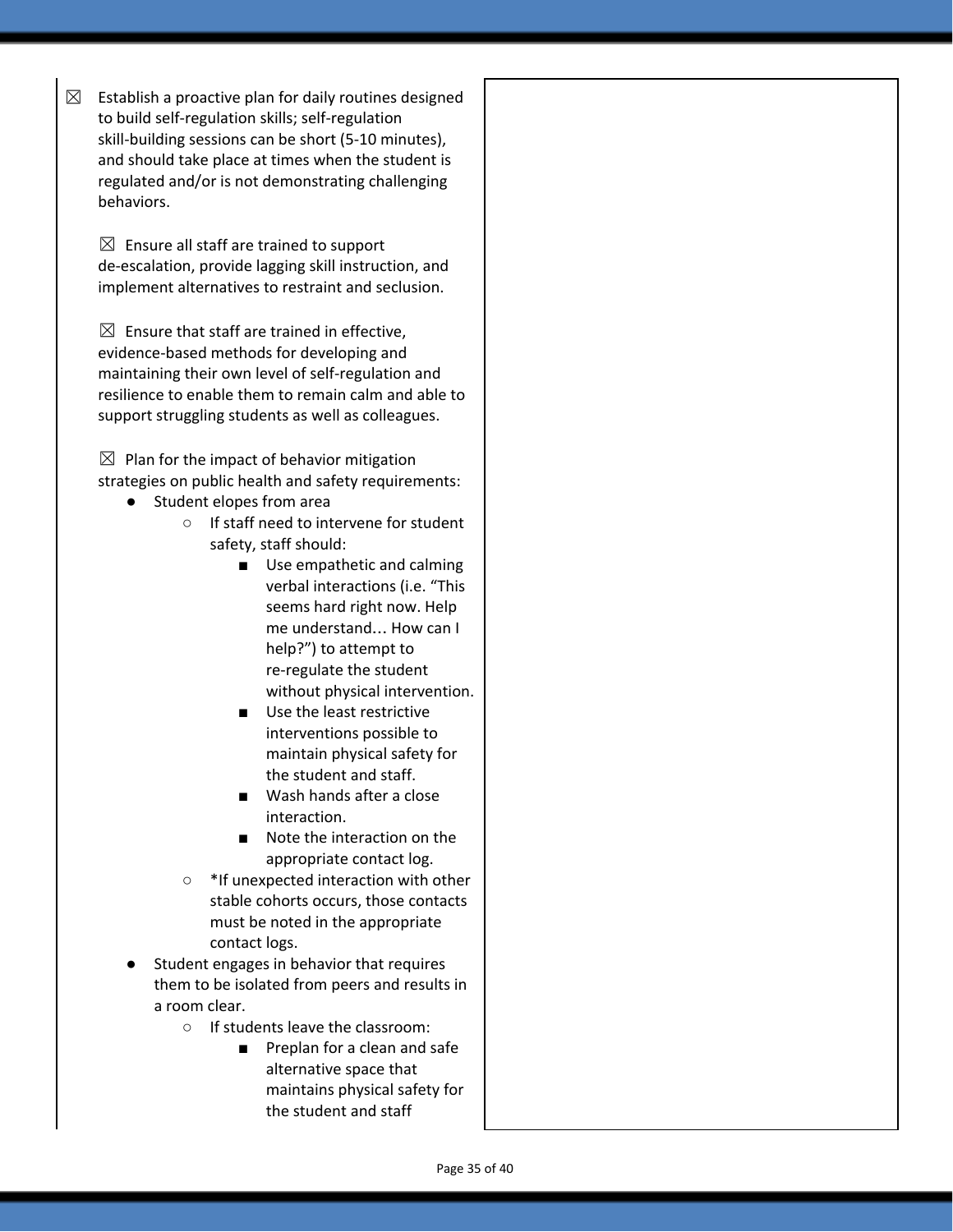- Ensure physical distancing and separation occur, to the maximum extent possible.
- Use the least restrictive interventions possible to maintain physical safety for the student and staff.
- Wash hands after a close interaction.
- Note the interaction on the appropriate contact log.
- \*If unexpected interaction with other stable cohorts occurs, those contacts must be noted in the appropriate contact logs.
- Student engages in physically aggressive behaviors that preclude the possibility of maintaining physical distance and/or require physical de-escalation or intervention techniques other than restraint or seclusion (e.g., hitting, biting, spitting, kicking, self-injurious behavior).
	- If staff need to intervene for student safety, staff should:
		- Maintain student dignity throughout and following the incident.
		- Use empathetic and calming verbal interactions (i.e. "This seems hard right now. Help me understand… How can I help?") to attempt to re-regulate the student without physical intervention.
		- Use the least restrictive interventions possible to maintain physical safety for the student and staff
		- Wash hands after a close interaction.
		- Note the interaction on the appropriate contact log.
	- \*If unexpected interaction with other stable cohorts occurs, those contacts must be noted in the appropriate contact logs.

 $\boxtimes$  Ensure that spaces that are unexpectedly used to deescalate behaviors are appropriately cleaned and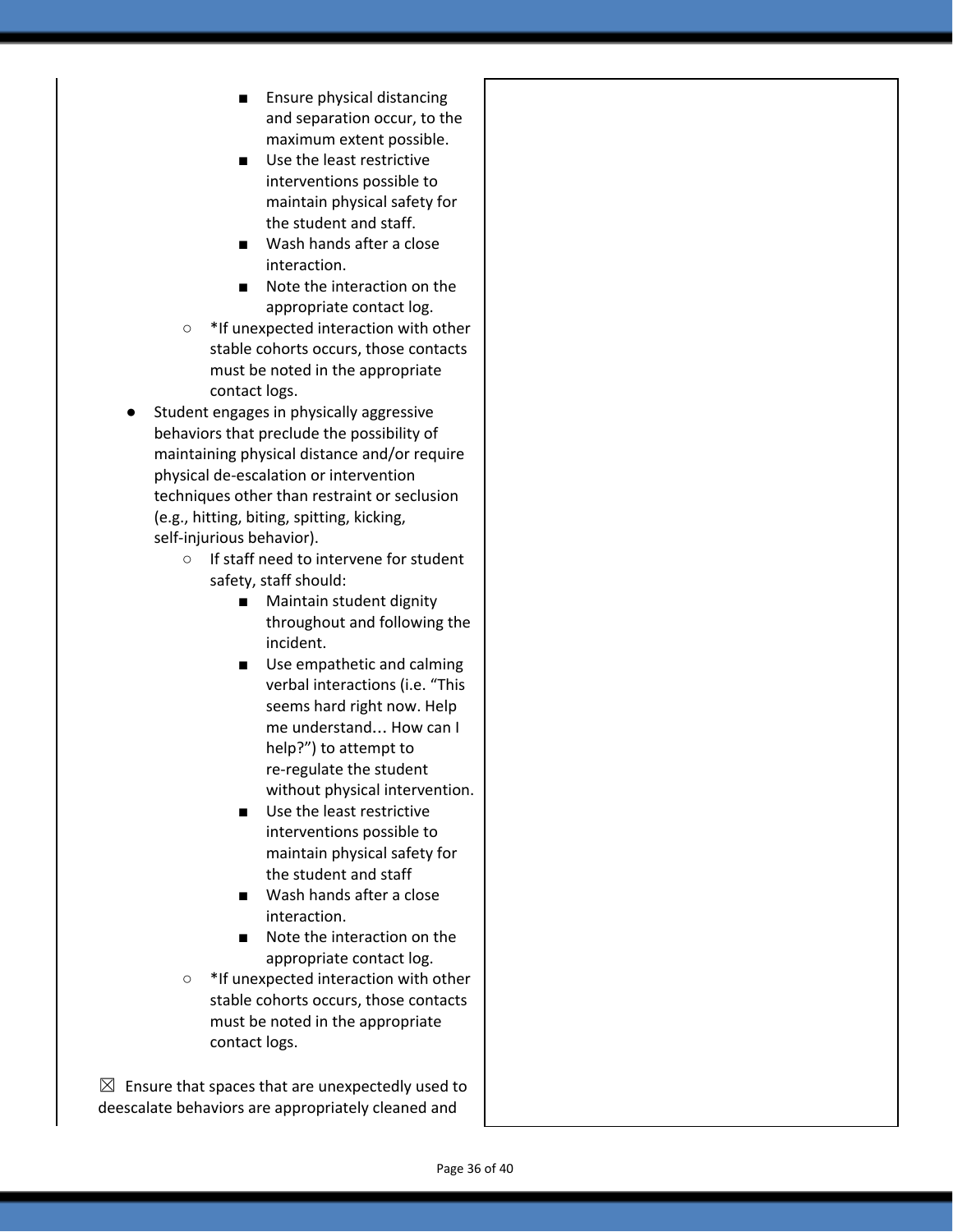sanitized after use before the introduction of other stable cohorts to that space.

|  |  |  |  | <b>20. PROTECTIVE PHYSICAL INTERVENTION</b> |
|--|--|--|--|---------------------------------------------|
|--|--|--|--|---------------------------------------------|

| <b>OHA/ODE Requirements</b>                                                                                                                                                                                                                                                                                                                                 | <b>Hybrid/Onsite Plan</b> |
|-------------------------------------------------------------------------------------------------------------------------------------------------------------------------------------------------------------------------------------------------------------------------------------------------------------------------------------------------------------|---------------------------|
| $\boxtimes$ Reusable Personal Protective Equipment<br>(PPE) must be cleaned and disinfected following<br>the manufacturer's recommendation, after every<br>episode of physical intervention (see section 2j.<br>Cleaning, Disinfection, and Ventilation in the<br>Ready Schools, Safe Learners guidance).<br>Single-use disposable PPE must not be re-used. |                           |



## **3. Response to Outbreak**

### **3a. PREVENTION AND PLANNING**

| <b>OHA/ODE Requirements</b>                                                                                                                                                                                                                   | <b>Hybrid/Onsite Plan</b>                                                                                                                                                                                                                                                                                                                                                                                                                                                                                                                                                                                                                                                                                                                                                    |
|-----------------------------------------------------------------------------------------------------------------------------------------------------------------------------------------------------------------------------------------------|------------------------------------------------------------------------------------------------------------------------------------------------------------------------------------------------------------------------------------------------------------------------------------------------------------------------------------------------------------------------------------------------------------------------------------------------------------------------------------------------------------------------------------------------------------------------------------------------------------------------------------------------------------------------------------------------------------------------------------------------------------------------------|
| ⊠ Review the "Planning for COVID-19 Scenarios in Schools" District Protocol:<br>toolkit.<br>$\boxtimes$ Coordinate with Local Public Health Authority (LPHA) to<br>establish communication channels related to current<br>transmission level. | Coordinate Communication with the Local Public<br>$\bullet$<br>Health Authority.<br>If the region impacted is in Deschutes County, the<br>$\bullet$<br>Local Health Department (LHD) will provide<br>school-centered communication and will potentially<br>host conference calls.                                                                                                                                                                                                                                                                                                                                                                                                                                                                                            |
|                                                                                                                                                                                                                                               | When cases are identified in the local region a<br>$\bullet$<br>response team should be assembled within the<br>district and responsibilities assigned within the<br>school district.<br>Identify baseline absentee rates to determine if<br>$\bullet$<br>rates have increased by 20% or more.<br>Temporarily dismiss students attending childcare<br>$\bullet$<br>facilities, K12 schools.<br>Modify, postpone, or cancel large school events as<br>coordinated with LHD.<br>Work with LHD to establish timely communication<br>with staff and families.<br>When novel viruses are identified in the school<br>setting, and the incidence is low, the local health<br>department will provide a direct Page 14 of 16<br>report to the district nurse on the diagnosed case. |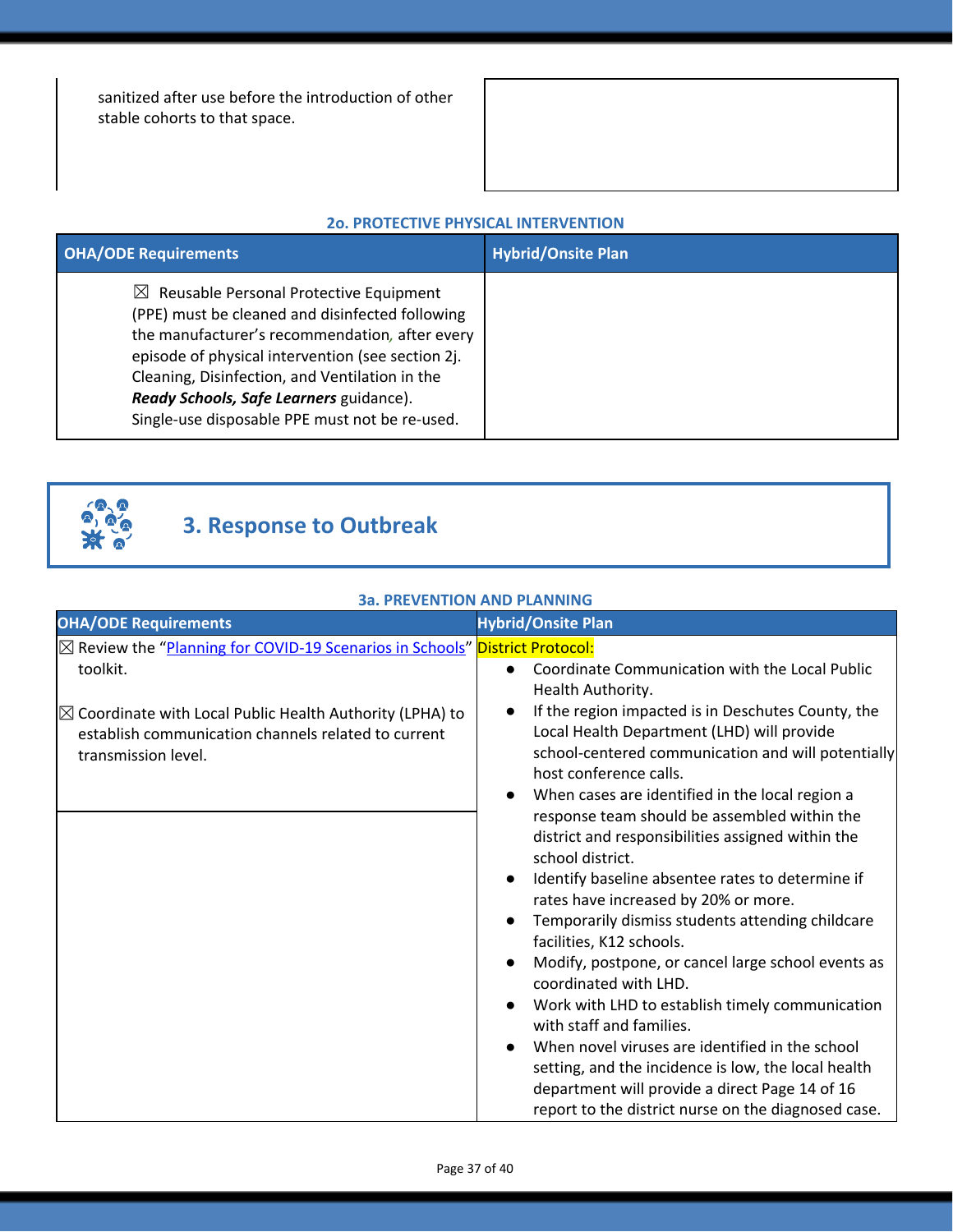|  | Likewise, the LHD will impose restrictions on<br>contacts.<br>Establish a specific emergency response framework<br>$\bullet$<br>with key stakeholders.<br>If school closure is advised by the local public<br>$\bullet$<br>health department, consultation should occur<br>between legal, union and district administration to<br>ensure processes are consistent with legal<br>preparedness processes. |
|--|---------------------------------------------------------------------------------------------------------------------------------------------------------------------------------------------------------------------------------------------------------------------------------------------------------------------------------------------------------------------------------------------------------|
|--|---------------------------------------------------------------------------------------------------------------------------------------------------------------------------------------------------------------------------------------------------------------------------------------------------------------------------------------------------------------------------------------------------------|

### **3b. RESPONSE**

| <b>OHA/ODE Requirements</b>                                                            | <b>Hybrid/Onsite Plan</b>                                                                      |
|----------------------------------------------------------------------------------------|------------------------------------------------------------------------------------------------|
| $\boxtimes$ Review the "Planning for COVID-19 Scenarios in Schools" District Protocol: |                                                                                                |
| toolkit.                                                                               | Redmond School District Communicable Disease<br>Plan                                           |
| $\boxtimes$ Ensure continuous services and implement                                   | In the event of school closure, RSD will articulate<br>$\bullet$                               |
| Comprehensive Distance Learning.                                                       | and communicate the plan to pivot to short term<br>Distance Learning or Comprehensive Distance |
| $\boxtimes$ Continue to provide meals for students.                                    | Learning.                                                                                      |
|                                                                                        |                                                                                                |
|                                                                                        |                                                                                                |
|                                                                                        |                                                                                                |
|                                                                                        |                                                                                                |
|                                                                                        |                                                                                                |

### **3c. RECOVERY AND REENTRY**

| <b>OHA/ODE Requirements</b>                                                                                                                                                        | <b>Hybrid/Onsite Plan</b>                    |
|------------------------------------------------------------------------------------------------------------------------------------------------------------------------------------|----------------------------------------------|
| ⊠ Review the "Planning for COVID-19 Scenarios in Schools" District Protocol:                                                                                                       |                                              |
| toolkit.                                                                                                                                                                           | Redmond School District Communicable Disease |
|                                                                                                                                                                                    | Plan                                         |
| $\boxtimes$ Clean, sanitize, and disinfect surfaces (e.g., playground                                                                                                              | Oregon Health Authority Communicable Disease |
| equipment, door handles, sink handles, drinking                                                                                                                                    | Guidance                                     |
| fountains, transport vehicles) and follow CDC guidance                                                                                                                             |                                              |
| for classrooms, cafeteria settings, restrooms, and                                                                                                                                 |                                              |
| playgrounds.                                                                                                                                                                       |                                              |
| $\mathbb{Z}$ When bringing students back into On-Site or Hybrid<br>instruction, consider smaller groups, cohorts, and<br>rotating schedules to allow for a safe return to schools. |                                              |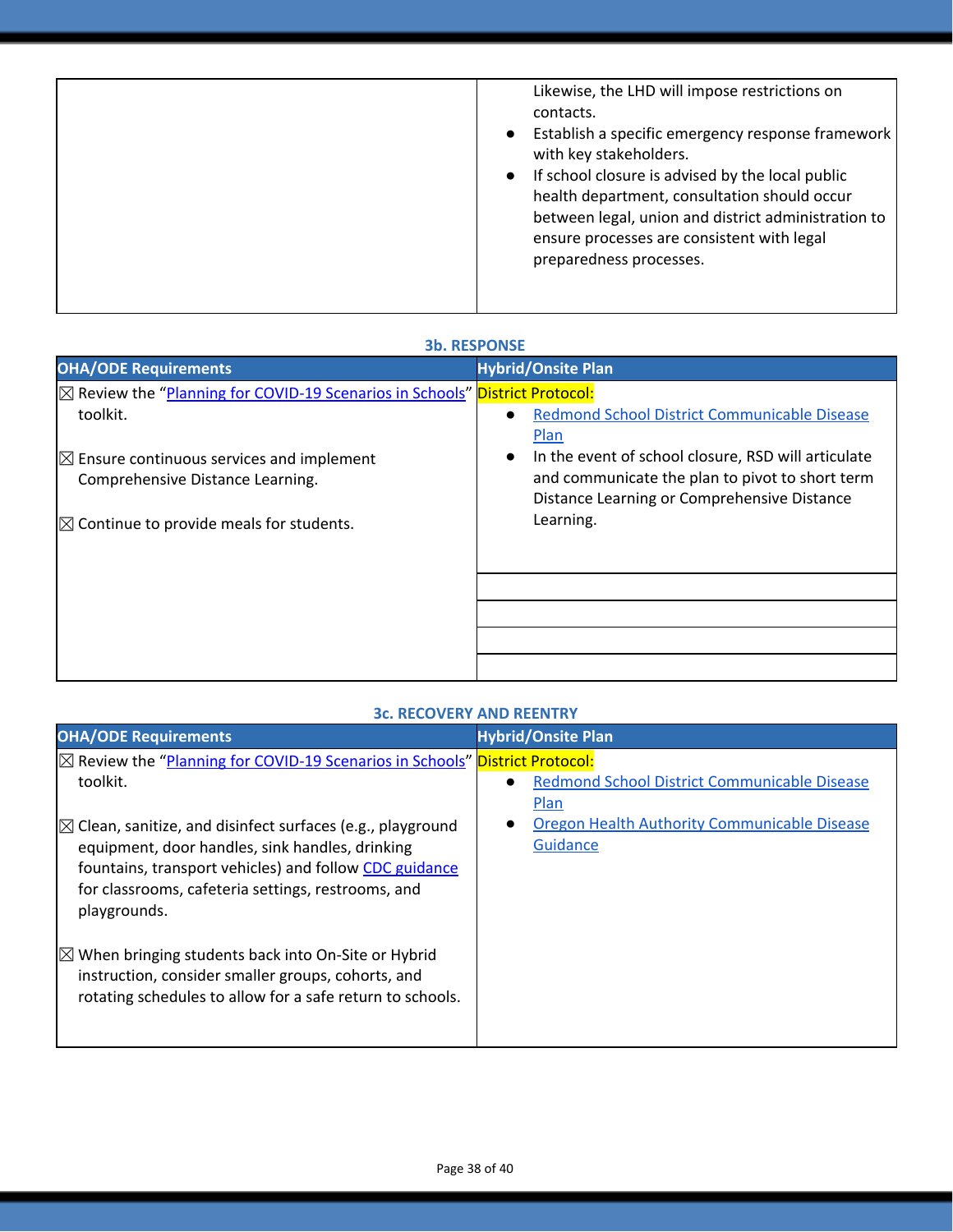

This section must be completed by any public school that is providing instruction through On-Site or Hybrid Instructional Models. Schools providing Comprehensive Distance Learning Instructional Models do not need to complete this section unless the school is *implementing the Limited In-Person Instruction provision under the Comprehensive Distance Learning guidance. This section does not apply to private schools.*

- $\boxtimes$  We affirm that, in addition to meeting the requirements as outlined above, our school plan has met the collective requirements from ODE/OHA guidance related to the 2020-21 school year, including but not limited to requirements from:
	- · Sections 4, 5, 6, 7, and 8 of the *[R](https://www.oregon.gov/ode/students-and-family/healthsafety/Documents/Ready%20Schools%20Safe%20Learners%202020-21%20Guidance.pdf)eady Schools, Safe [Learners](https://www.oregon.gov/ode/students-and-family/healthsafety/Documents/Ready%20Schools%20Safe%20Learners%202020-21%20Guidance.pdf)* guidance,
	- · The *[Comprehensive](https://www.oregon.gov/ode/educator-resources/standards/Pages/Comprehensive-Distance-Learning.aspx) Distance Learning* guidance,
	- · The *Ensuring Equity and Access: Aligning Federal and State [Requirements](https://www.oregon.gov/ode/students-and-family/healthsafety/Documents/Ensuring%20Equity%20and%20Access%20Aligning%20State%20and%20Federal%20Requirements.pdf)* guidance, and
	- · *Planning for [COVID-19](https://www.oregon.gov/ode/students-and-family/healthsafety/Documents/Planning%20and%20Responding%20to%20COVID-19%20Scenarios%20in%20Schools%20August%202020.pdf) Scenarios in Schools*
- $\Box$  We affirm that we cannot meet all of the collective requirements from ODE/OHA guidance related to the 2020-21 school year from:
	- · Sections 4, 5, 6, 7, and 8 of the *[R](https://www.oregon.gov/ode/students-and-family/healthsafety/Documents/Ready%20Schools%20Safe%20Learners%202020-21%20Guidance.pdf)eady Schools, Safe [Learners](https://www.oregon.gov/ode/students-and-family/healthsafety/Documents/Ready%20Schools%20Safe%20Learners%202020-21%20Guidance.pdf)* guidance,
	- · The *[Comprehensive](https://www.oregon.gov/ode/educator-resources/standards/Pages/Comprehensive-Distance-Learning.aspx) Distance Learning* guidance,
	- · The *Ensuring Equity and Access: Aligning Federal and State [Requirements](https://www.oregon.gov/ode/students-and-family/healthsafety/Documents/Ensuring%20Equity%20and%20Access%20Aligning%20State%20and%20Federal%20Requirements.pdf)* guidance, and
	- · *Planning for [COVID-19](https://www.oregon.gov/ode/students-and-family/healthsafety/Documents/Planning%20and%20Responding%20to%20COVID-19%20Scenarios%20in%20Schools%20August%202020.pdf) Scenarios in Schools*

We will continue to work towards meeting them and have noted and addressed which requirement(s) we are unable to meet in the table titled "Assurance Compliance and Timeline" below.

# **4. Equity**